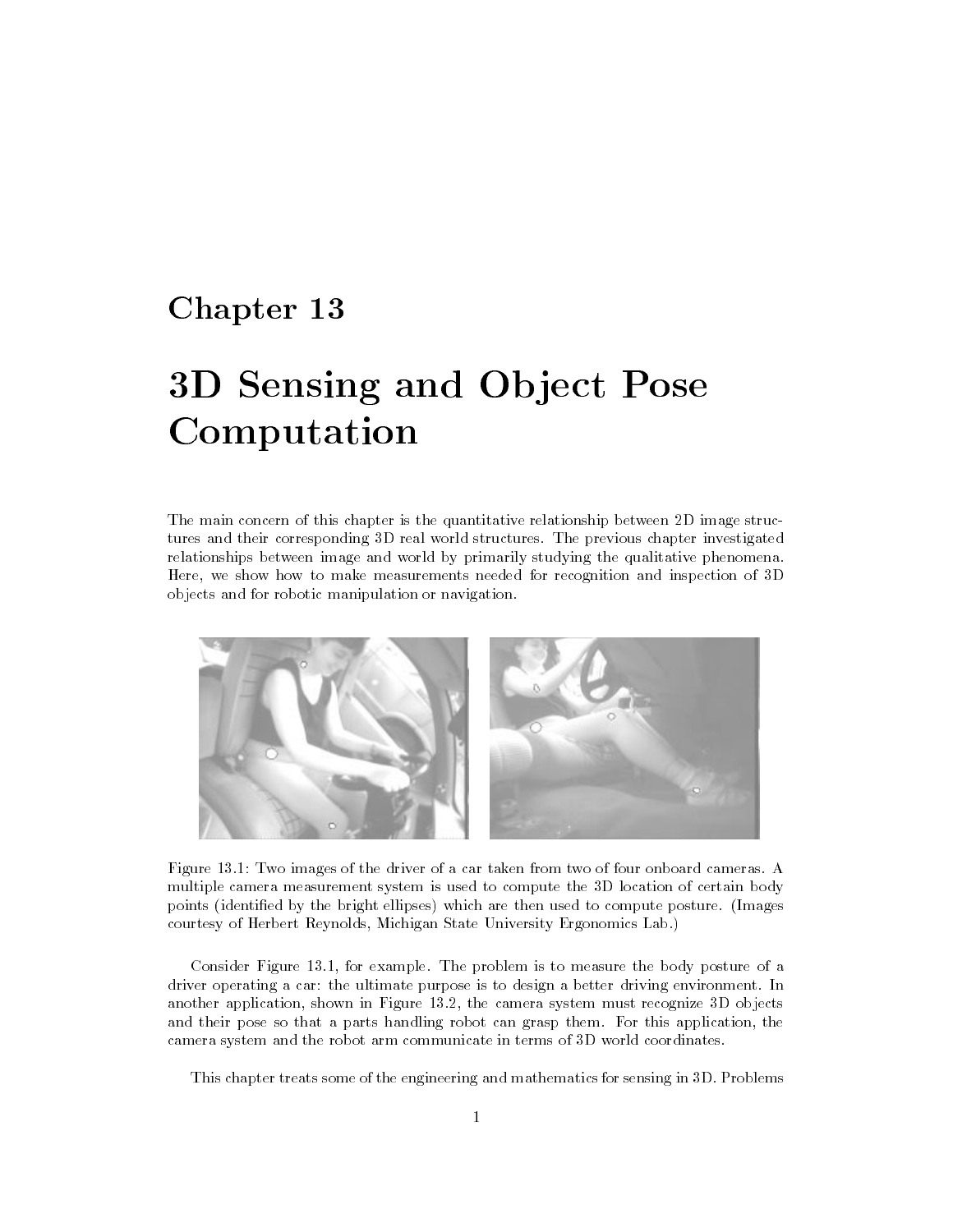

Figure 13.2: The overlay of graphics on the image of three 3D objects has been used to recognize and localize the objects. In order to do this, the recognition system has matched 2D image parts to 3D model parts and has computed the geometrical 3D transformation needed to create the observed image from the model objects. The robot controller can then be told of the identity and pose of each part. (Image courtesy of Mauro Costa.)

are formulated in terms of the intuitive geometry and then the mathematical models are developed. The algebra of transformations in 3D is central to the mathematics. The role of 3D object models is described and different sensor configurations and their calibration procedures are discussed.

# 13.1 General Stereo Conguration

Figure 13.3 shows a general configuration of two cameras viewing the same 3D workspace. Often in computer graphics, a right-handed coordinate system is used with the -z axis extending out from the camera so that points farther from the camera have more negative depth cordinates. We keep depth positive in most of the models in this chapter but sometimes use another system to be consistent with a published derivation. Figure 13.3 shows a general stereo configuration that does not have the special alignment of the cameras as assumed in Chapter 12. The cameras both view the same workpiece on a worktable: the worktable is the entire 3D world in this situation and it has its own global coordinate system W attached to it. Intuitively, we see that the location of 3D point " $P = \lceil {^\omega F_x}, {^\omega F_y}, {^\omega F_z} \rceil$ " in the workspace can be obtained by simply determining the intersection of the two imaging rays  ${}^{\mathbf{w}}\mathbf{P}^1\mathbf{O}$  and  ${}^{\mathbf{w}}\mathbf{P}^2\mathbf{O}$ . We shall derive the algebra for this computation below: it is straighforward but there are some complications due to measurement error.

In order to perform the general stereo computation illustrated in Figure 13.3, the following items must be known.

 $\bullet$  We must know the pose of camera  $C_1$  in the workspace W and some camera internals, such as focal length. All this information will be represented by a *camera matrix*, which algebraically defines a ray in 3D space for every image point  ${}^{1}P$ . Sections 13.3 and 13.7 describe camera calibration procedures by which this information can be obtained.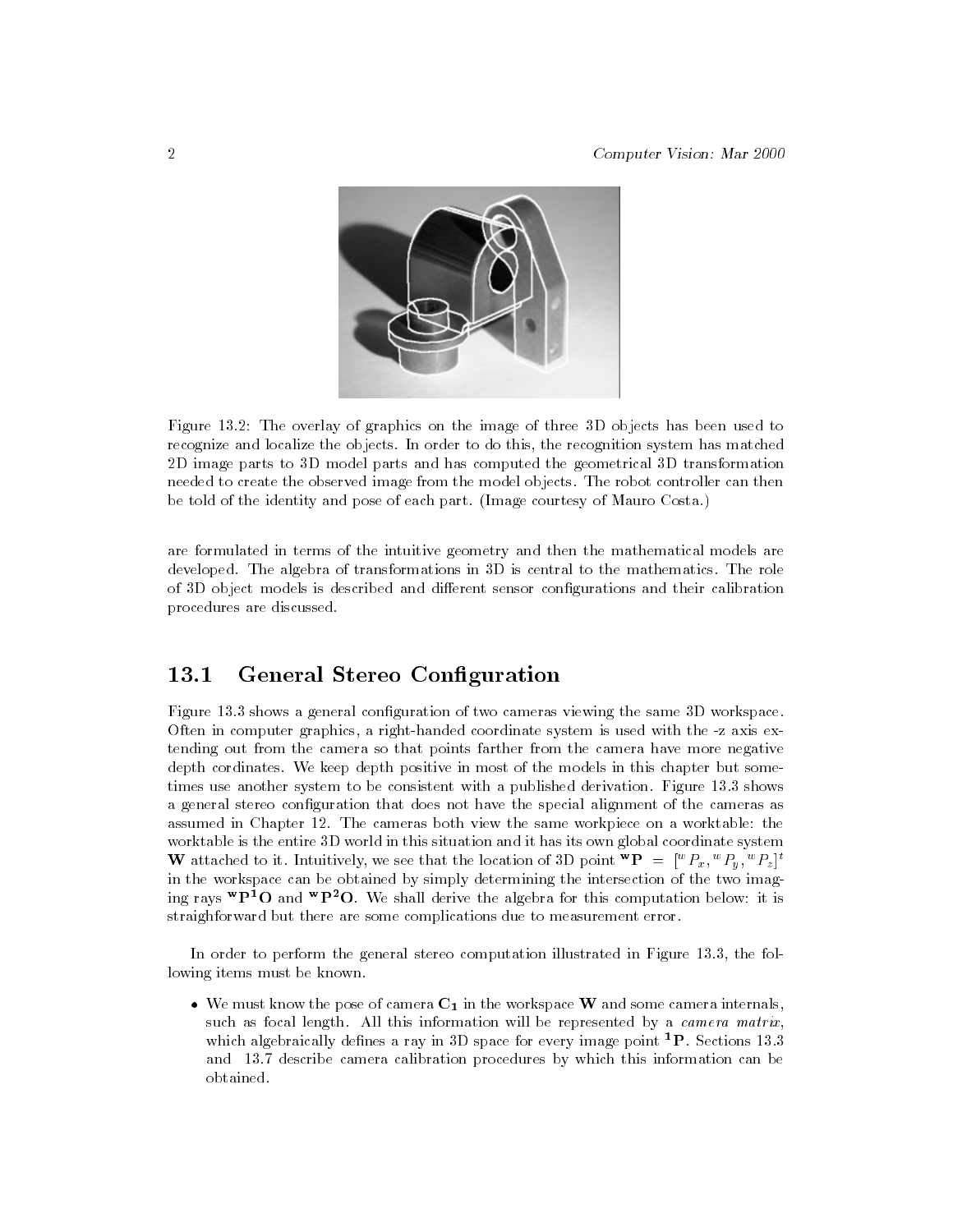

Figure 13.3: Two cameras  $C_1$  and  $C_2$  view the same 3D workspace. Point **P** on a workpiece is imaged at point <sup>1</sup>P on the first image plane and at point <sup>2</sup>P on the second image plane.

- $\bullet$  Similarly, we must know the pose of camera  $C_2$  in the workspace W and its internal parameters; equivalently, we need its camera matrix.
- We need to identify the correspondence of the 3D point to the two 2D image points  $({}^{\mathbf{w}}\mathbf{P}, {}^{1}\mathbf{P}, {}^{2}\mathbf{P}).$
- We need a formula for computing  ${}^{\mathbf{w}}\mathbf{P}$  from the two imaging rays  ${}^{\mathbf{w}}\mathbf{P}^1\mathbf{O}$  and  ${}^{\mathbf{w}}\mathbf{P}^2\mathbf{O}$ .

Before addressing these items, we take the opportunity to describe three important variations on the conguration shown in Figure 13.3.

- The configuration shown in Figure 13.3 consists of two cameras calibrated to the world coordinate space. Coordinates of 3D point features are computed by intersecting the two imaging rays from the corresponding image points.
- One of the cameras can be replaced by a projector which illuminates one or more surface points using a beam of light or a special pattern such as a crosshair. This is shown in Figure 13.4. As we shall see below, the projector can be calibrated in much the same manner as a camera: the projected ray of light has the same algebraic representation as the ray imaging to a camera. Using a projector has advantages when surface point measurements are needed on a surface that has no distinguishing features.
- Knowledge of the model object can replace one of the cameras. Assume that the height of the pyramid in Figure 13.3 is known; thus, we already know coordinate  ${}^{\circ}P_z$ , which means that point **P** is constrained to lie on the plane  $z = {}^{\circ}P_z$ . The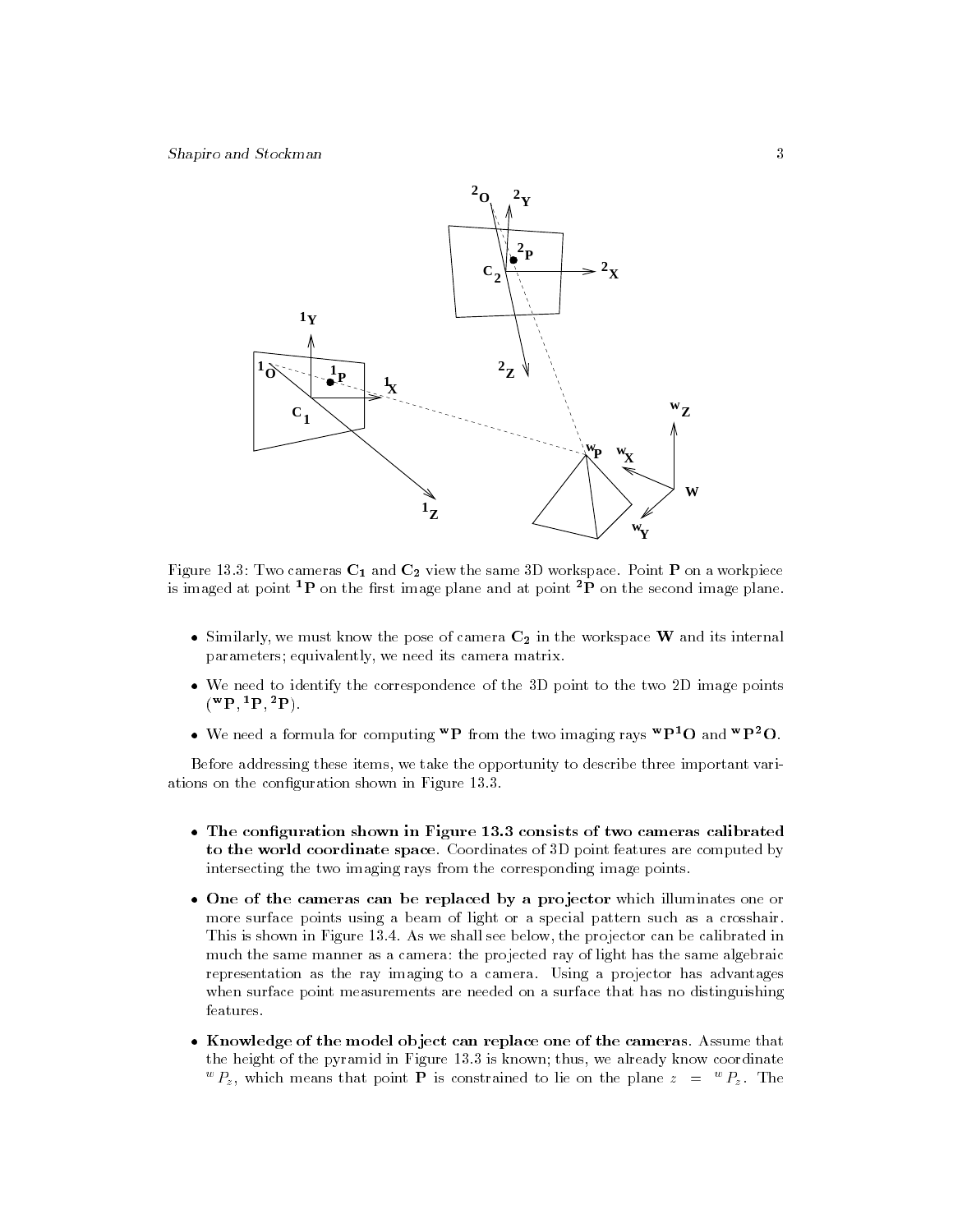

Figure 13.4: A projector can replace one camera in the general stereo configuration. The same geometric and algebraic constraints hold as in Figure 13.3; however, the projector can add surface features to an otherwise featureless surface.

other two coordinates are easily found by intersecting the imaging ray from the single camera  $C_1$  with that plane. In many cases model information adds enough constraint so that a single camera is sufficient.

#### 3D Affine Transformations  $13.2$

Affine transformations of 2D spaces were treated in Chapter 11. In this chapter, we make the extension to 3D. These transformations are very important not only for 3D machine vision, but also for robotics and virtual reality. Basic transformations are translation, rotation, scaling and shear. These primitive transformations extend in a straightforward manner; however, some are more difficult to visualize. Once again we use the convenience of homogeneous coordinates, which extends a 3D point  $\mathbb{P}$  point  $\mathbb{P}$  and 4 coordinates a 3D point  $\mathbb{P}$  coordinates a 3D point  $\mathbb{P}$  and 4 coordinates a 3D point  $\mathbb{P}$  and 4 coordinates a 4 coordinates a 4 coo  $\begin{array}{ccc} \text{P}_3\text{P}_4\text{P}_5\text{P}_6\text{P}_7\text{P}_8\text{P}_8\text{P}_8\text{P}_8\text{P}_8\text{P}_8\text{P}_8\text{P}_8\text{P}_8\text{P}_8\text{P}_8\text{P}_8\text{P}_8\text{P}_8\text{P}_8\text{P}_8\text{P}_8\text{P}_8\text{P}_8\text{P}_8\text{P}_8\text{P}_8\text{P}_8\text{P}_8\text{P}_8\text{P}_8\text{P}_8\text{P}_8\text{P}_8\text{P}_8\text{$ but we will sometimes omit the transpose symbol as there is no ambiguity caused by this.) In this chapter, we often use superscripts on point names because we need to name more coordinate systems than we did in Chapter 11. Below, we add perspective, orthographic, and weak perspective projections from 3D space to 2D space to our set of transformations.

#### **Coordinate Frames** 13.2.1

Coordinate frames or coordinate systems are needed in order to quantitatively locate points in space. Figure 13.5 shows a scene with four different relevant coordinate systems. Point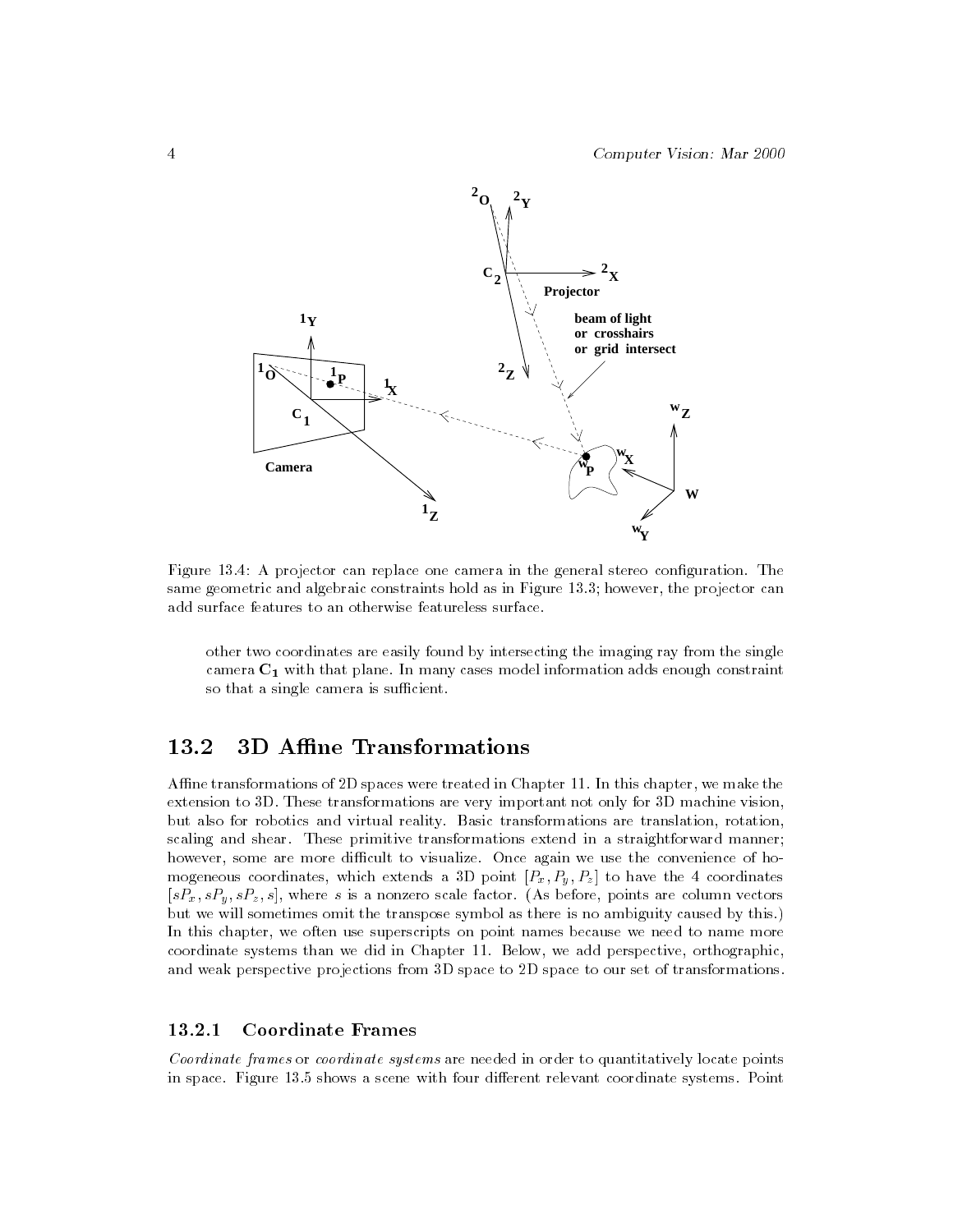

Figure 13.5: Point P can be represented in terms of coordinates relative to four distinct coordinate frames  $-$  (1) the model coordinate system M, (2) the world or workbench coordinate system  $W<sub>1</sub>$ , (3) sensor C, and sensor D. Coordinates change with the coordinate frame; for example, point P appears to be left of Q to sensor  $C$ , but to the right of Q to  $D$ .

P, the apex of a pyramid, has four dierent coordinate representations. First, the point is represented in a CAD model as  ${}^{\mathbf{M}}\mathbf{P} = [{}^M P_x, {}^M P_y, {}^M P_z] = [b/2, b/2, \frac{\sqrt{2}}{2}b]$ , where b is the size of its base. Second, an instance of this CAD model is posed on the workbench as shown. The representation of the pyramid apex relative to the workbench frame is

$$
\mathbf{W}\mathbf{P} = \begin{bmatrix} W P_x, W P_y, W P_z \end{bmatrix} = \mathbf{T}\mathbf{R} \begin{bmatrix} b/2, b/2, \frac{\sqrt{2}}{2}b \end{bmatrix}, \tag{13.1}
$$

where  $TR$  is the combined rotation and translation of coordinate frame M relative to coordinate frame W. Finally, if two sensors  $C$  and  $D$  (or persons) view the pyramid from opposite sides of the workbench, the left-right relationship between points P and Q is reversed: the coordinate representations are different.  $\mathbf{P} = |\mathbf{P}_{x_1}, \mathbf{P}_{y_1}, \mathbf{P}_{z_2}| \neq \mathbf{P}_{\mathbf{P}} = |\mathbf{P}_{x_3}, \mathbf{P}_{y_4}, \mathbf{P}_{z_2}|$ .

In order to relate sensors to each other, to 3D objects in the scene, and to manipulators that operate on them, we will develop mathematical methods to relate their coordinate frames. These same methods also enable us to model the motion of an object in space. Sometimes we will use a convenient notation to emphasize the coordinate frame in which a point is represented and the "direction" of the coordinate transformation. We denote the transformation  $\rm \dot{M}$  1 of a model point  $\rm \ddot{\rm \ddot{\rm \ddot{\rm\cdots}}}$  from model coordinates to workbench coordinates WP as follows.

$$
\mathbf{W}\mathbf{P} = \mathbf{W}\mathbf{T}\mathbf{M}\mathbf{P} \tag{13.2}
$$

This notation is developed in the robotics text by Craig (1986): it can be very helpful when reasoning about motions of objects or matching of objects. In simple situations where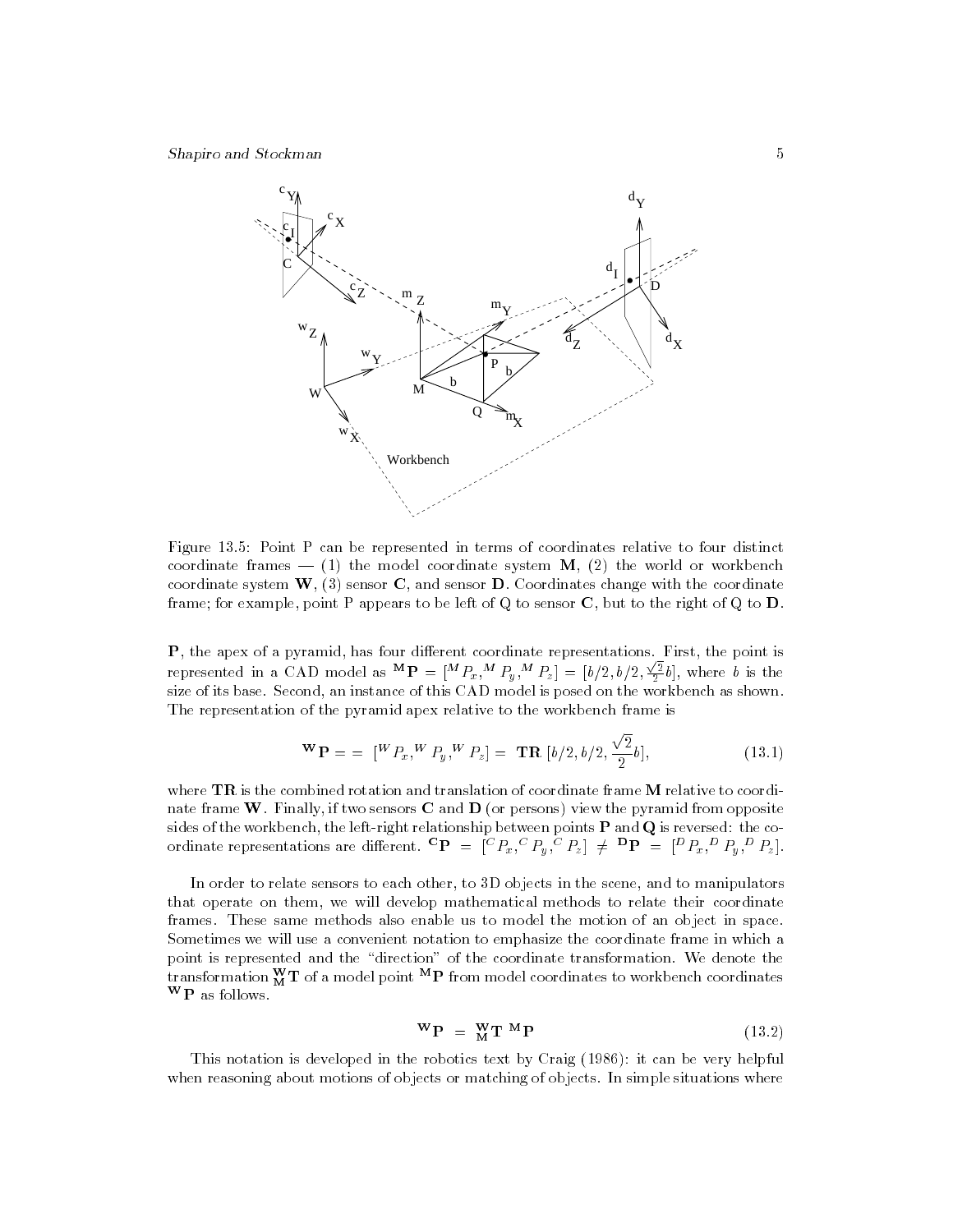the coordinate frame is obvious, we use simpler notation. We now proceed with the study of transformations.

#### 13.2.2 **Translation**

Translation adds a translation vector of three coordinates  $x_0, y_0, z_0$  to point <sup>1</sup>P in coordinate frame 1 to get point <sup>2</sup>P in coordinate frame 2. In the example in Figure 13.5 some translation (and rotation) is necessary in order to relate a point in model coordinates to its pose on the workbench.

$$
\begin{array}{rcl}\n\mathbf{^2P} & = & \mathbf{T}(x_0, y_0, z_0) \mathbf{^1P} \\
\mathbf{^2P} & = & \begin{bmatrix} \frac{2P_x}{2P_y} \\ \frac{2P_y}{P_z} \\ 1 \end{bmatrix} = \begin{bmatrix} 1 & 0 & 0 & x_0 \\ 0 & 1 & 0 & y_0 \\ 0 & 0 & 1 & z_0 \\ 0 & 0 & 0 & 1 \end{bmatrix} \begin{bmatrix} \frac{1P_x}{P_y} \\ \frac{1P_y}{P_z} \\ 1 \end{bmatrix} \tag{13.3}\n\end{array}
$$

## 13.2.3 Scaling

A 3D scaling matrix can apply individual scale factors to each of the coordinates. Sometimes, all scale factors will be the same, as in the case of a change of measurement units or a uniform scaling in instantiating a model to a certain size.

$$
\begin{array}{rcl}\n\mathbf{^{2}P} & = & \mathbf{S}^{1}\mathbf{P} = \mathbf{S}(s_x, s_y, s_z)^{1}\mathbf{P} \\
\begin{bmatrix}\n\frac{^{2}P_{x}}{^{2}P_{y}} \\
\frac{^{2}P_{y}}{^{2}P_{z}} \\
1\n\end{bmatrix} & = & \begin{bmatrix}\n\frac{s_x}{^{2}P_{x}} \\
\frac{s_y}{^{2}P_{y}} \\
\frac{s_z}{^{2}P_{z}} \\
1\n\end{bmatrix} = \begin{bmatrix}\n\frac{s_x}{^{2}0} & 0 & 0 & 0 \\
0 & \frac{s_y}{^{2}0} & 0 & 0 \\
0 & 0 & 0 & 1\n\end{bmatrix} \begin{bmatrix}\n\frac{^{1}P_{x}}{^{1}P_{y}} \\
\frac{^{1}P_{y}}{^{1}P_{z}} \\
1\n\end{bmatrix}\n\end{array} \tag{13.4}
$$

#### Rotation 13.2.4

Creation of a matrix representing a primitive rotation about a coordinate axis is especially easy; all we need do is write down the column vectors of the matrix to be the transformed values of the unit vectors under the rotation. (Recall that any 3D linear transformation is completely characterized by how that transformation transforms the three basis vectors.) The transformation about the z-axis is actually the same as the 2D transformation done in Chapter 11, except that it now carries along a copy of the z-coordinate of the 3D point. Figure 13.6 shows how the basis vectors are transformed by the primitive rotations.

Rotation of  $\theta$  about the X axis:

$$
{}^{2}\mathbf{P} = \mathbf{R}({}^{1}X,\theta) \ {}^{1}\mathbf{P}
$$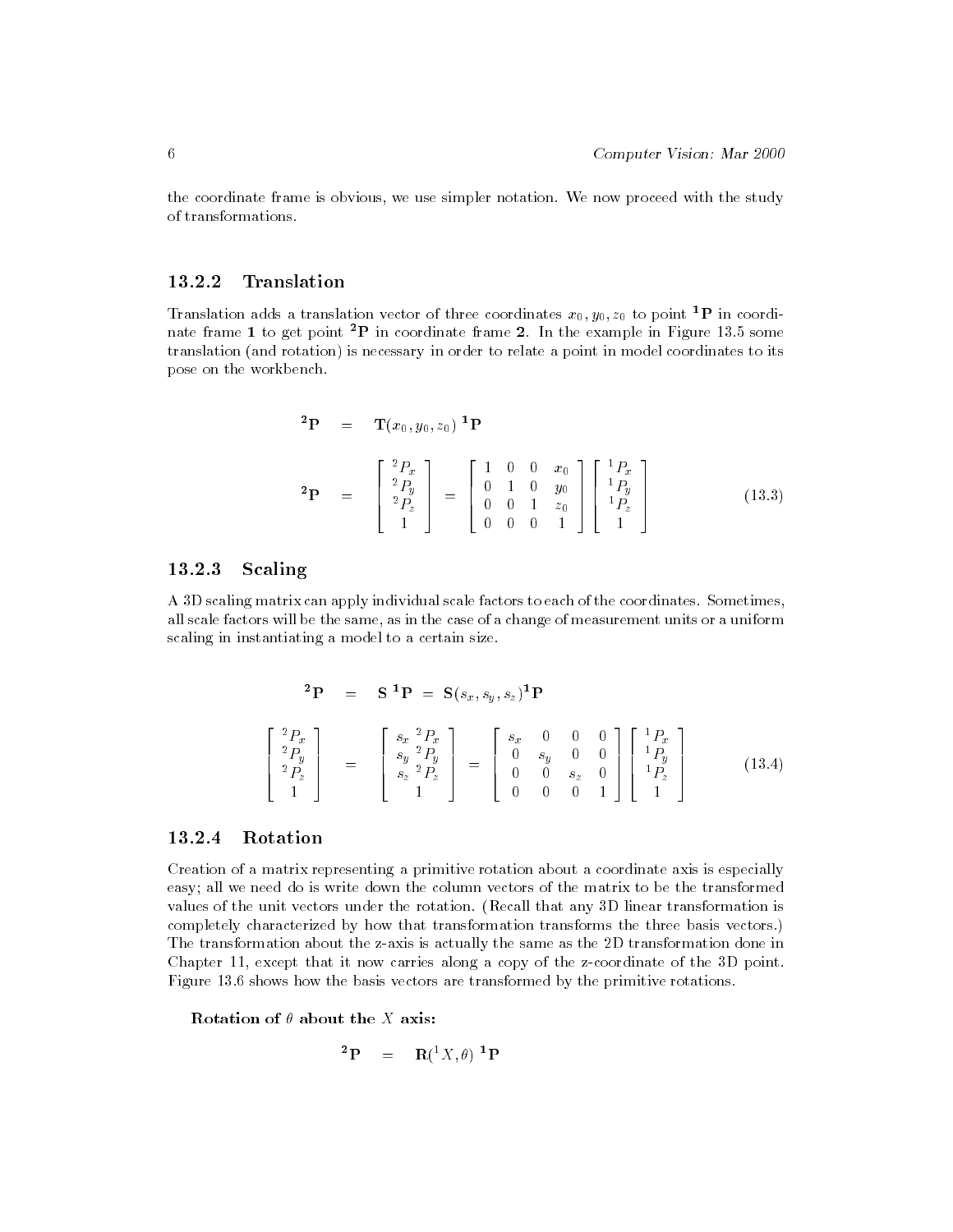

Figure 13.6: Rotations by angle  $\theta$  about the (left) x-axis, (center) y-axis, and (right) z-axis.

$$
\begin{bmatrix} {}^{2}P_{x} \\ {}^{2}P_{y} \\ {}^{2}P_{z} \\ 1 \end{bmatrix} = \begin{bmatrix} 1 & 0 & 0 & 0 \\ 0 & \cos \theta & -\sin \theta & 0 \\ 0 & \sin \theta & \cos \theta & 0 \\ 0 & 0 & 0 & 1 \end{bmatrix} \begin{bmatrix} {}^{1}P_{x} \\ {}^{1}P_{y} \\ {}^{1}P_{z} \\ 1 \end{bmatrix}
$$
(13.5)

Rotation of  $\theta$  about the Y axis:

$$
\begin{array}{rcl}\n\mathbf{^{2}P} & = & \mathbf{R}({}^{1}Y,\theta) \mathbf{^{1}P} \\
\begin{bmatrix}\n\frac{^{2}P_{x}}{^{2}P_{y}} \\
\frac{^{2}P_{y}}{^{1}}\n\end{bmatrix} & = & \begin{bmatrix}\n\cos\theta & 0 & \sin\theta & 0 \\
0 & 1 & 0 & 0 \\
-\sin\theta & 0 & \cos\theta & 0 \\
0 & 0 & 0 & 1\n\end{bmatrix}\n\begin{bmatrix}\n\frac{^{1}P_{x}}{^{1}P_{y}} \\
\frac{^{1}P_{y}}{^{1}P_{z}}\n\end{bmatrix}\n\end{array} \tag{13.6}
$$

Rotation of  $\theta$  about the  $Z$  axis:

$$
\begin{array}{rcl}\n\mathbf{^{2}P} & = & \mathbf{R}({}^{1}Z,\theta) \mathbf{^{1}P} \\
\begin{bmatrix}\n\frac{^{2}P_{x}}{^{2}P_{y}} \\
\frac{^{2}P_{y}}{^{1}}\n\end{bmatrix} & = & \begin{bmatrix}\n\cos\theta & -\sin\theta & 0 & 0 \\
\sin\theta & \cos\theta & 0 & 0 \\
0 & 0 & 1 & 0 \\
0 & 0 & 0 & 1\n\end{bmatrix}\n\begin{bmatrix}\n\frac{^{1}P_{x}}{^{1}P_{y}} \\
\frac{^{1}P_{y}}{^{1}P_{z}}\n\end{bmatrix}\n\end{array} \tag{13.7}
$$

Exercise 1

Verify that the columns of the matrices representing the three primitive rotations are orthonormal. Same question for the rows.

# Exercise 2

Construct the rotation matrix for a counterclockwise rotation of  $\Pi/4$  about the axis defined by the origin and the point  $[1, 1, 0]^{\ast}$ .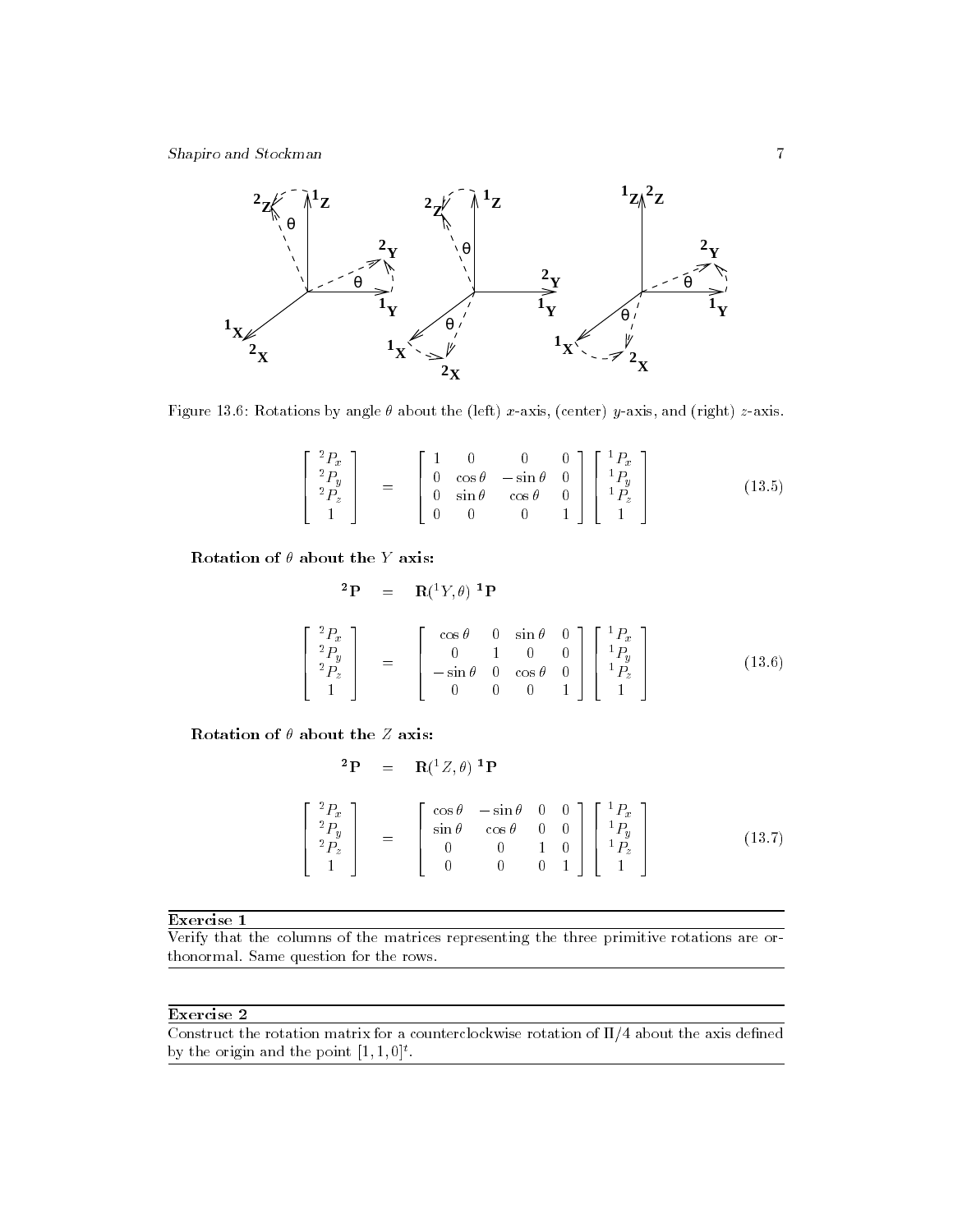Show how to make the general construction of the rotation matrix given a rotation angle of  $\theta$  radians and the direction cosines  $[c_x, c_y, c_z]^\ast$  of the axis.



Example: derive the combined rotation and translation needed to transform world coordinates W into camera coordinates C.

To construct the rotation matrix  $\mathbf{R}$ , we write the coordinates of the basis vectors of  $W$  in terms of those of  $C$  so that any point in W coordinates can be transformed into C coordinates.

$$
\mathbf{w}_{\mathbf{X}} = \frac{-\sqrt{2}}{2} \mathbf{c}_{\mathbf{X}+0} \mathbf{c}_{\mathbf{Y}+} -\frac{\sqrt{2}}{2} \mathbf{c}_{\mathbf{Z}}
$$
  
\n
$$
\mathbf{w}_{\mathbf{Y}} = 0 \mathbf{c}_{\mathbf{X}+1} \mathbf{c}_{\mathbf{Y}+0} \mathbf{c}_{\mathbf{Z}}
$$
  
\n
$$
\mathbf{w}_{\mathbf{Z}} = \frac{\sqrt{2}}{2} \mathbf{c}_{\mathbf{X}+0} \mathbf{c}_{\mathbf{Y}+} -\frac{\sqrt{2}}{2} \mathbf{c}_{\mathbf{Z}}
$$
(13.8)

These three vectors will be the three columns of the rotation matrix encoding the orientation of camera frame C relative to the world frame  $W$ . Once the camera "is rotated", world points must be translated by d along the z-axis so that the world origin will be located at coordinate  $[0,0,d]^t$  relative to C. The final change of coordinate transformation is as follows.

$$
\mathbf{G} \mathbf{T} \mathbf{R} = \begin{bmatrix} \frac{-\sqrt{2}}{2} & 0 & \frac{\sqrt{2}}{2} & 0\\ 0 & 1 & 0 & 0\\ \frac{-\sqrt{2}}{2} & 0 & \frac{-\sqrt{2}}{2} & d\\ 0 & 0 & 0 & 1 \end{bmatrix}
$$
(13.9)

Check that  $\mathbf{\tilde{w}}$   $\mathbf{H}$   $\mathbf{K}$   $\mathbf{U}_{\mathbf{w}}$  =  $\mathbf{\tilde{w}}$   $\mathbf{H}$   $\mathbf{K}$  [0, 0, 0, 1] $\mathbf{V}$  = [0, 0, d, 1] $\mathbf{V}$  =  $\mathbf{U}_{\mathbf{w}}$ ,  ${\rm and} \, \frac{\bf C}{{\bf W}} {\bf TR} \, {\bf W} {\bf O}_{\bf c} \; = \; \frac{\bf C}{{\bf W}} {\bf TR} \; [d\frac{\sqrt{2}}{2}, 0, d\frac{\sqrt{2}}{2}, 1]^t \; = \; [0, 0, 0, 1]^t \; = \; {}^{\bf C}{\bf O}_{\bf c}.$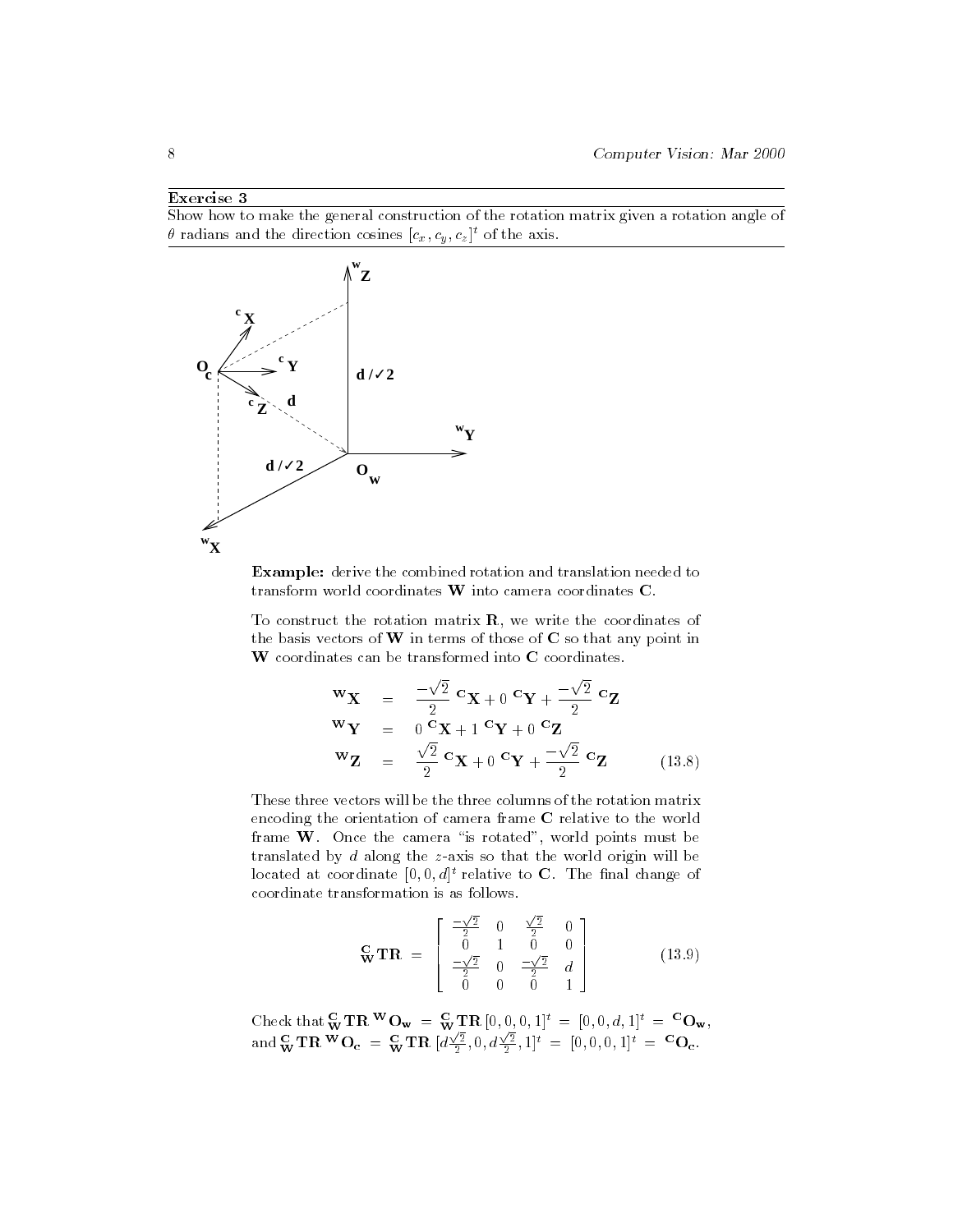Consider the environment of the previous example. Place a unit cube at the world origin  $\mathbf{O_W}$ . Transform its corners  $K_j$  into camera coordinates. Verify that 4 of the edges have unit length by computing jj Ki Kj jj using camera coordinates.



Figure 13.7: Two instances of the same block model.

#### 13.2.5 Arbitrary Rotation

Any rotation can be expressed in the form shown in Equation 13.10. The matrix of co $e$ ij is an orthonormal matrix: all the columns (rows) are unit vectors that are unit vectors that are unit vectors that are unit vectors that are unit vectors that are unit vectors that are unit vectors that are unit vec mutually orthogonal. All of the primitive rotation matrices given above have this property. Any rigid rotation of 3D space can be represented as a rotation of some angle  $\theta$  about a single axis **A**. **A** need not be one of the coordinate axes; it can be any axis in 3D space. To see this, suppose that the basis vector  ${}^{1}\text{X}$  is transformed into a different vector  ${}^{2}\text{X}$ . The axis of rotation A can be found by taking the cross product of <sup>1</sup>X and <sup>2</sup>X. In case <sup>1</sup>X is invariant under the rotation, then it is itself the axis of rotation.

$$
{}^{2}\mathbf{P} = \mathbf{R}(A,\theta) \ {}^{1}\mathbf{P}
$$

$$
\begin{bmatrix} {}^{2}P_{x} \\ {}^{2}P_{y} \\ {}^{2}P_{z} \\ 1 \end{bmatrix} = \begin{bmatrix} r_{11} & r_{12} & r_{13} & 0 \\ r_{21} & r_{22} & r_{23} & 0 \\ r_{31} & r_{32} & r_{33} & 0 \\ 0 & 0 & 0 & 1 \end{bmatrix} \begin{bmatrix} {}^{1}P_{x} \\ {}^{1}P_{y} \\ {}^{1}P_{z} \\ 1 \end{bmatrix}
$$
(13.10)

As a consequence, the result of the motion of a rigid object moving from time  $t_1$  to time  $t_2$  can be represented by a single translation vector and a single rotation matrix, regardless of its actual trajectory during this time period. Only one homogeneous matrix is needed to store both the translation and rotation: there are six parameters, three for rotation and three for translation.

$$
\begin{bmatrix} {}^{2}P_{x} \\ {}^{2}P_{y} \\ {}^{2}P_{z} \\ 1 \end{bmatrix} = \begin{bmatrix} r_{11} & r_{12} & r_{13} & t_{x} \\ r_{21} & r_{22} & r_{23} & t_{y} \\ r_{31} & r_{32} & r_{33} & t_{z} \\ 0 & 0 & 0 & 1 \end{bmatrix} \begin{bmatrix} {}^{1}P_{x} \\ {}^{1}P_{y} \\ {}^{1}P_{z} \\ 1 \end{bmatrix}
$$
(13.11)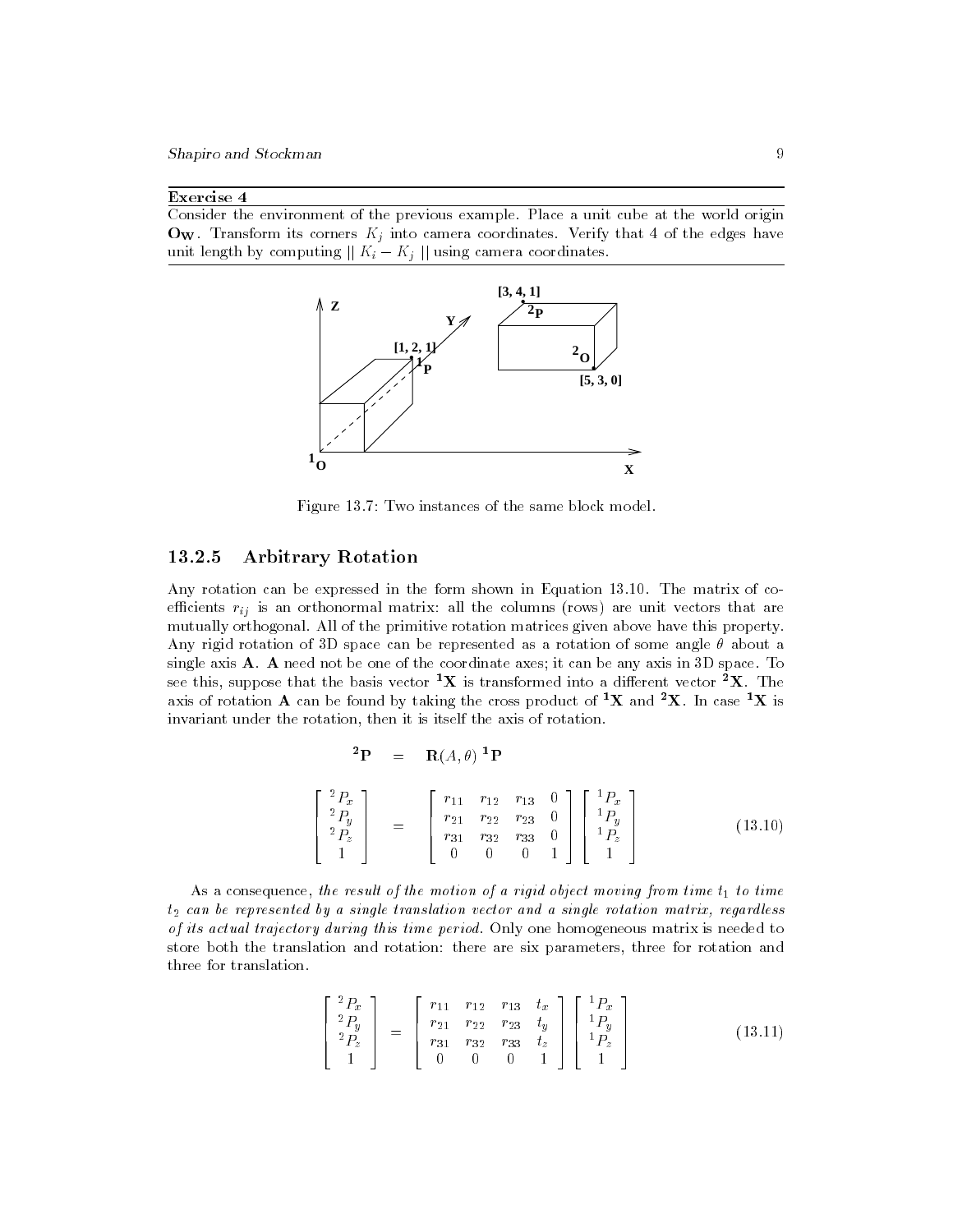Refer to Figure 13.7. Give the homogeneous transformation matrix which maps all corners of the block at the origin onto corresponding corners of the other block. Assume that corner <sup>1</sup>O maps onto <sup>2</sup>O and corner <sup>1</sup>P maps onto <sup>2</sup>P and that the transformation is a rigid transformation.

Exercise 6 inverse of a rotation matrix Argue that a rotation matrix always has an inverse. What is the inverse of the rotation  $\mathbf{R}(A,\theta)$  of Equation 13.10?

#### 13.2.6 Alignment via Transformation Calculus

Here we show how to align a model triangle with a sensed triangle. This should be a convincing example of the value of doing careful calculus with transformations. More important, it provides a basis for aligning any rigid model via correspondences between three model points with three sensed points. The development is done only with algebra using the basic transformation units already studied. Figures 13.8 and 13.9 illustrate the steps with a sketch of the geometry.

The problem is to derive the transformation  $\dot{M}$  L that maps the vertices  $A, B, C$  of a model triangle onto the vertices D,E,F of a congruent triangle in the workspace. In order to achieve this, we transform both triangles so that side AB lies along the  $W X$ -axis and so that the entire triangle lies in the XY-plane of  $W$ . In such a configuration, it must be that coordinates of A and D are the same; also B and E, C and F. The transformation equation derived to do this can be rearranged to produce the desired transformation  $\rm \dot{M}$   $\rm I$  mapping each point  $\mathbb{P}_{1}$  onto the corresponding  $\mathbb{P}_{1}$ . The operations are given in Algorithm 1. It should be clear that each of these operations can be done and that the inverse of each exists. The family of operations requires careful programming and data structure design, however. This is a very important operation; in theory, any two congruent rigid objects can be aligned by aligning a subset of three corresponding points. In practice, measurement and computational errors are likely to produce signicant error in aligning points far away from the  $\triangle ABC$  used. An optimization procedure using many more points is usually needed.

#### 13.3 Camera Model

Our goal in this section is to show that the *camera model*  $C$  in Equation 13.14 below is the appropriate algebraic model for perspective imaging and then to show how to determine the matrix elements from a fixed camera set up. The matrix elements are then used in computer programs that perform 3D measurements.

$$
\begin{bmatrix}\n\mathbf{P} & = & \mathbf{I}_{\mathbf{W}} \mathbf{C} & \mathbf{W} \mathbf{P} \\
\mathbf{S} & P_c \\
\mathbf{S} & P_c\n\end{bmatrix} = \mathbf{I}_{\mathbf{W}} \mathbf{C} \begin{bmatrix}\nW_{P_x} \\
W_{P_y} \\
W_{P_z} \\
1\n\end{bmatrix} = \begin{bmatrix}\nc_{11} & c_{12} & c_{13} & c_{14} \\
c_{21} & c_{22} & c_{23} & c_{24} \\
c_{31} & c_{32} & c_{33} & 1\n\end{bmatrix} \begin{bmatrix}\nW_{P_x} \\
W_{P_y} \\
W_{P_z} \\
1\n\end{bmatrix}
$$
\n(13.14)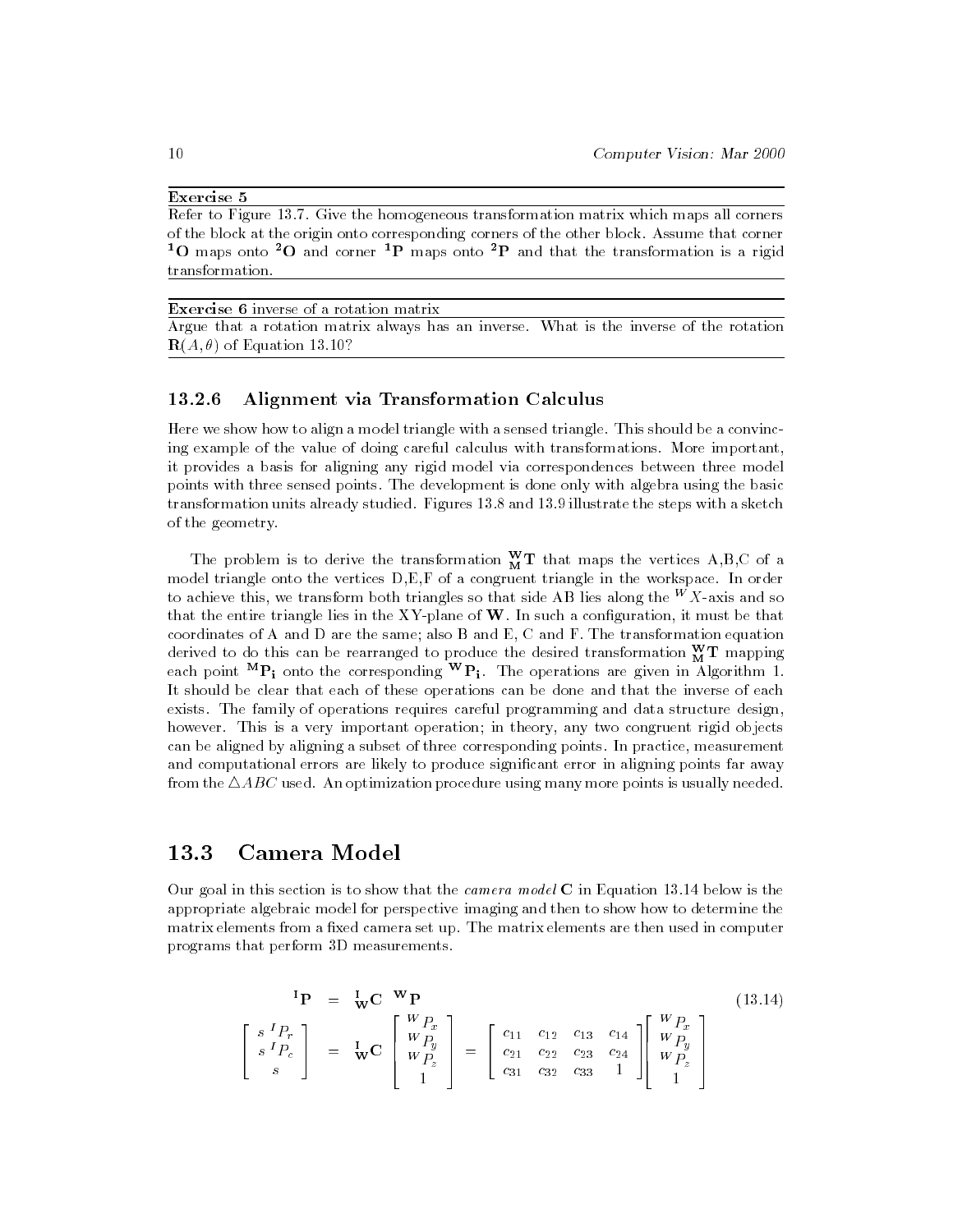| <b>Exercise</b> 7 inverse of a translation matrix |  |  |  |  |
|---------------------------------------------------|--|--|--|--|
|                                                   |  |  |  |  |

Argue that a translation matrix always has an inverse. What is the inverse of the translation T(tx; ty ; tz) of Equation 13.3?



Figure 13.8: Part I Alignment of two congruent triangles.  $\triangle ABC$  is the model triangle while  $\triangle DEF$  is the sensed triangle. First, object points are translated such that A and D move to the origin. Second, each triangle is rotated so that rays AB and DE lie along the X-axis.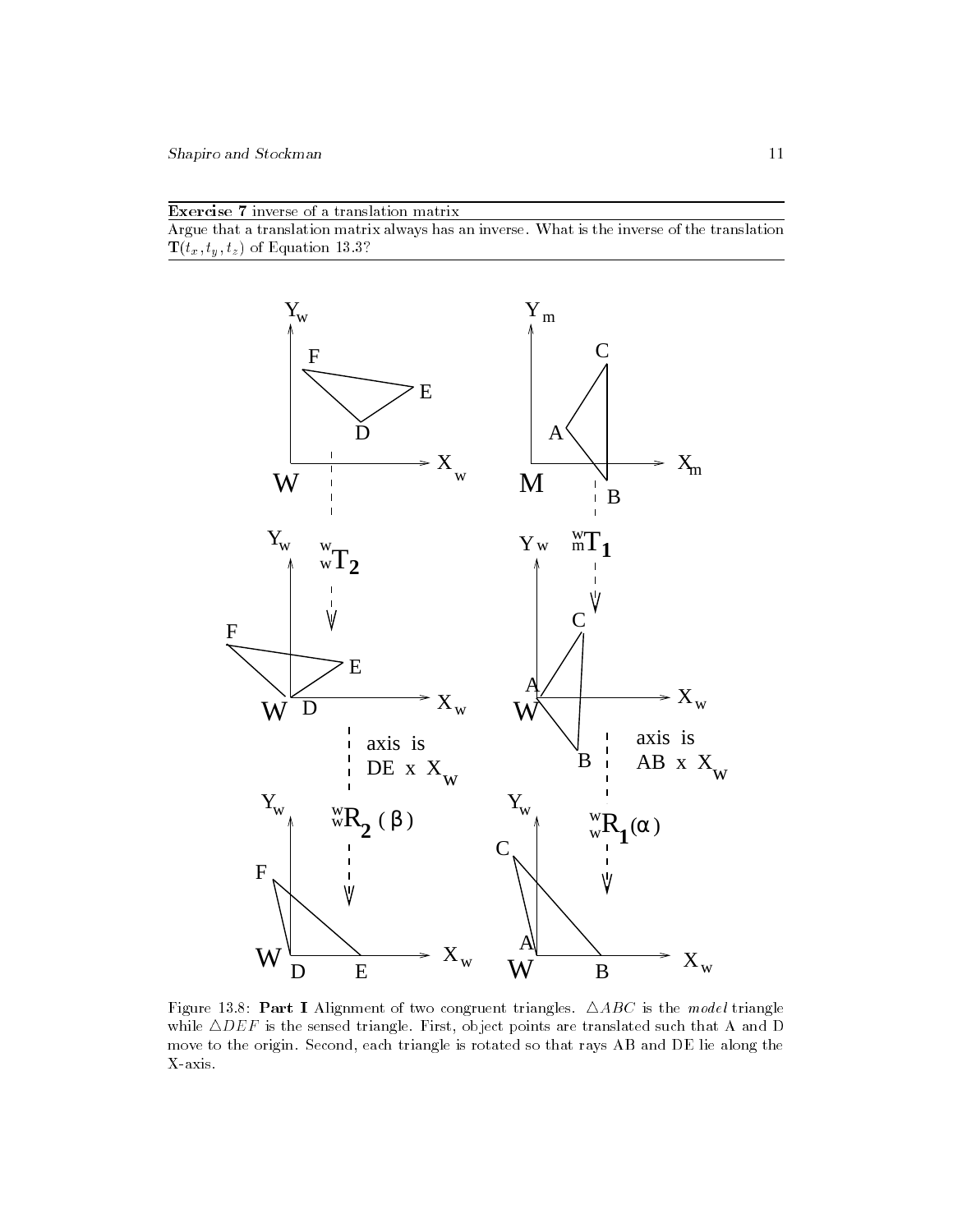

T = <sup>2</sup> R2 R4 <sup>w</sup> <sup>w</sup> R3 w <sup>i</sup> <sup>P</sup> <sup>1</sup> <sup>T</sup> <sup>1</sup> Rw w = Pi \* <sup>i</sup> <sup>P</sup> <sup>w</sup> <sup>w</sup> w w wwm w  $mp - w$ 

Figure 13.9: Part II Alignment of two congruent triangles continued. Each triangle is rotated into the XY-plane. The axis of rotation is the X-axis; the angles of rotation are determined by rays AC and DF relative to the XY-plane.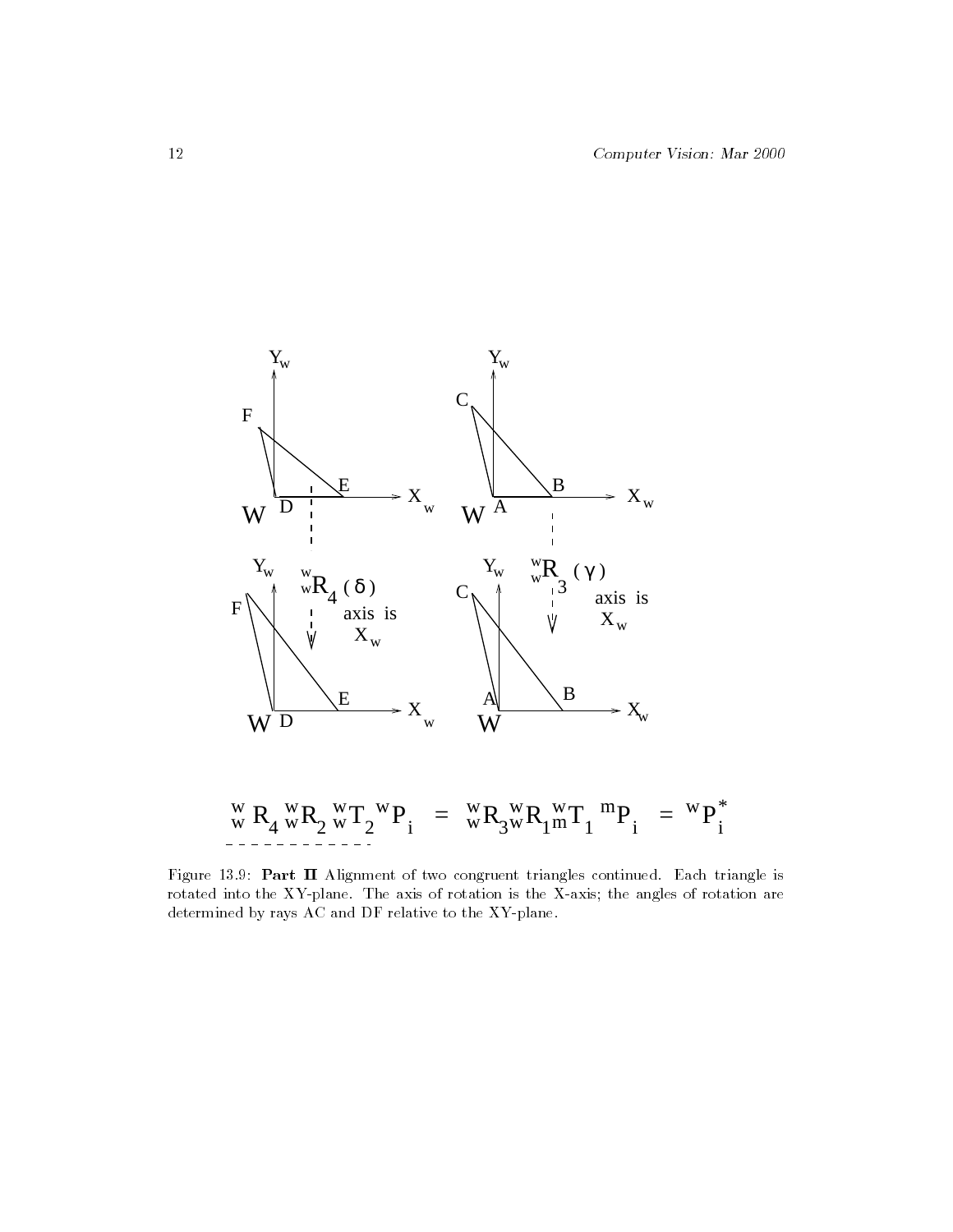## Compute rigid transformation  $\frac{M}{M}$  1 that aligns model points  $A, B, C$  with world points D,E,F

- 1. Input the three 3D model points A,B,C and the corresponding three 3D world points  $D, E, F$ .
- 2. Construct translation  $\dot{M}$  11 to shift points so that model point A maps to the world  $\vert$ origin. Construct translation  $\bf w \bf 12$  to shift world points so that D maps to the world  $\sf I$ origin. This will align only points A and D in W.
- 3. Construct rotation  $\overset{\dots}{\mathbf{w}}\mathbf{K}_1$  so that side AB is along the A-axis. Construct rotation  $\overset{\dots}{\mathbf{w}}\mathbf{K}_2$  | so that side DE is along the X-axis. This will align sides AB and DE in W.
- 4. Construct rotation  $\mathbf{\dot{w}}\mathbf{n_3}$  about the X-axis so that point C maps into the XY-plane. Construct rotation  $\mathbf{w}\mathbf{n}_4$  about the X-axis so that point **F** maps into the XY-plane. Now all three points are aligned in W.
- 5. The model triangle and world triangle are now aligned, as represented by the following equation.

$$
{}_{\mathbf{W}}^{\mathbf{W}}\mathbf{R}_3 \, {}_{\mathbf{W}}^{\mathbf{W}}\mathbf{R}_1 \, {}_{\mathbf{M}}^{\mathbf{W}}\mathbf{T}_1 \, {}_{\mathbf{M}}^{\mathbf{M}}\mathbf{P}_i = {}_{\mathbf{W}}^{\mathbf{W}}\mathbf{R}_4 \, {}_{\mathbf{W}}^{\mathbf{W}}\mathbf{R}_2 \, {}_{\mathbf{W}}^{\mathbf{W}}\mathbf{T}_2 \, {}_{\mathbf{W}}^{\mathbf{W}}\mathbf{P}_i \tag{13.12}
$$

$$
{}^{W}P_{i} = (T_{2}^{-1} R_{2}^{-1} R_{4}^{-1} R_{3} R_{1} T_{1}) {}^{M}P_{i}
$$
 (13.13)

6. Return 
$$
_{M}^{W}T = (T_{2}^{-1} R_{2}^{-1} R_{4}^{-1} R_{3} R_{1} T_{1})
$$

Algorithm 1: Derive the rigid transformation needed to align a model triangle with a congruent world triangle.

#### Exercise 8

Clearly, Algorithm 1 must fail if  $|| A - B || \ne || A - B ||$ . Insert the appropriate tests and error returns to handle the case when the triangles are not congruent.

# Exercise 9 \* program the triangle alignment

Using the method sketched in Algorithm 1, write and test a program to align a model triangle with a congruent triangle in world coordinates. Write separate functions to perform each basic operation.

#### Exercise 10

(a) Argue that the transformation returned by Algorithm 1 does in fact map model point A to world point D, model point B to world E, and model C to world F. (b) Argue that any other model point will maintain the same distances to  $A, B, C$  when transformed. (c) Argue that if a rigid n-vertex polyhedral model can be aligned with an object in the world using a rigid transformation, then the transformation can be obtained by aligning just two triangles using Algorithm 1.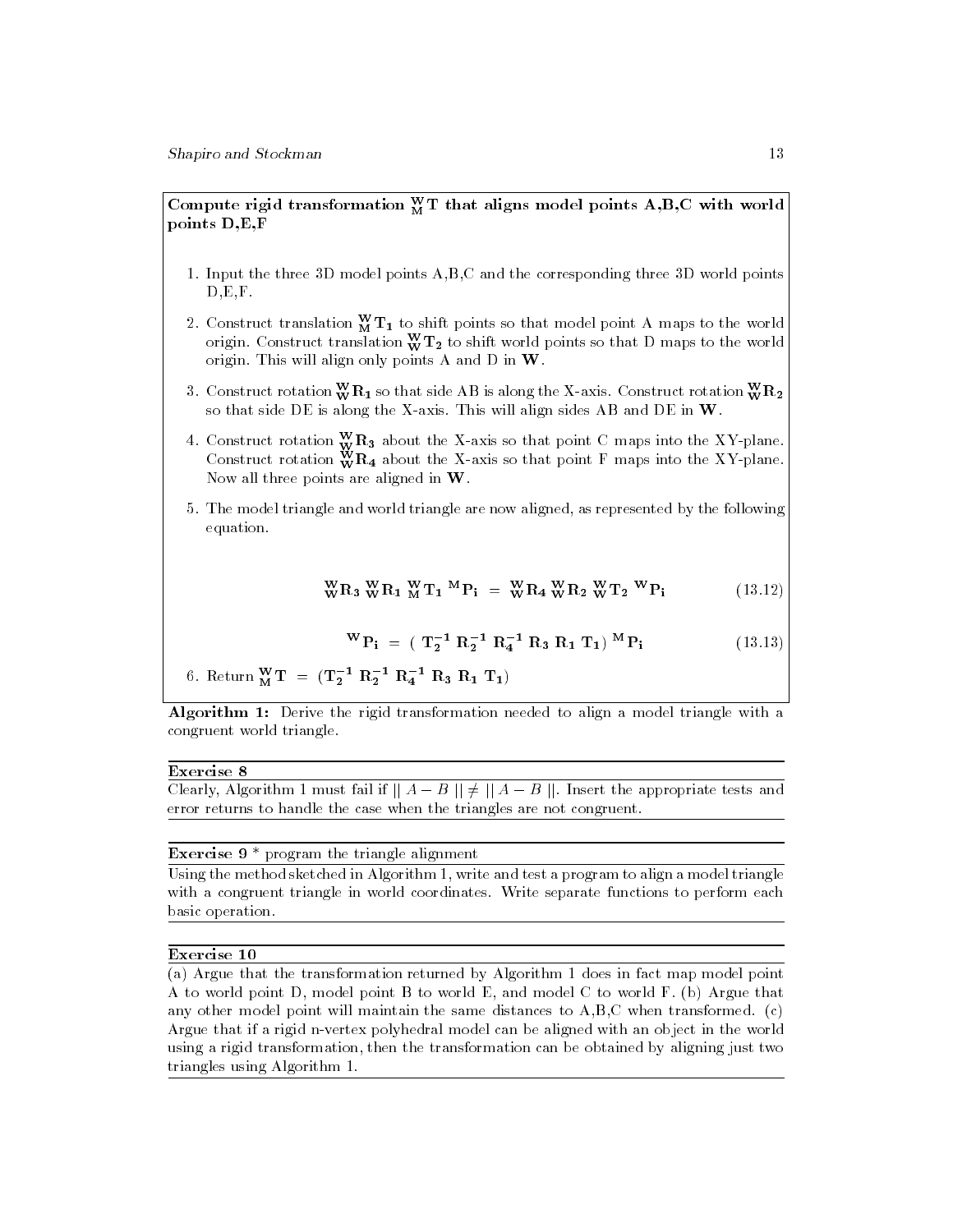$$
{}^{I}P_{r} = \frac{[c_{11} \ c_{12} \ c_{13} \ c_{14}] \circ [{}^{W}P_{x} \ {}^{W}P_{y} \ {}^{W}P_{z} \ 1]}{[c_{31} \ c_{32} \ c_{33} \ 1] \circ [{}^{W}P_{x} \ W \ P_{y} \ W \ P_{z} \ 1]}
$$

$$
{}^{I}P_{c} = \frac{[c_{21} \ c_{22} \ c_{23} \ c_{24}] \circ [{}^{W}P_{x} \ W \ P_{y} \ W \ P_{z} \ 1]}{[c_{31} \ c_{32} \ c_{33} \ 1] \circ [{}^{W}P_{x} \ W \ P_{y} \ W \ P_{z} \ 1]}
$$

We will justify below that the perspective imaging transformation is represented by this 3 x 4 camera matrix  ${}_{\mathbf{W}}\mathbf{C}_{3\times4}$ , which projects 3D world point  ${}^{'}\!P = [{}^{''}F_x, {}^{''}F_y, {}^{''}F_z]$  to image point  $\mathbf{P} = [P_{r}, P_{c}]^{\dagger}$ . Using this matrix, there are enough parameters to model the change of coordinates between world  $W$  and camera  $C$  and to model all the scaling needed for both perspective transformation and the scaling of the real image coordinates into row and column of the image array. The matrix equation uses homogeneous coordinates: re moval of the scale factor s using the dot product is also shown in Equation 13.14. We will now derive the parameters of the camera matrix  $\mathbf{w} \mathbf{\color{black}C}$  .

#### 13.3.1 Perspective Transformation Matrix

The algebra for the perspective tranformation was given in Chapter 12: the resulting equations are rephrased in Equation 13.15 below. Recall that these equations are derived from the simple case where the world and camera coordinates are identical. Moreover, the image coordinates  $[{}^F P_x, {}^F P_y]$  are in the same (real) units as the coordinates in the 3D space and not in pixel coorinates. (Think of the superscript  $F$  as denoting a "floating point number" and not focal length, which is the parameter  $f$  of the perspective transformation.)

$$
\begin{array}{rcl}\nF_{P_x/f} & = & {}^{C}P_x / {}^{W}P_z \quad \text{or} \quad {}^{F}P_x = (f / {}^{C}P_z) \, {}^{C}P_x \\
F_{P_u/f} & = & {}^{C}P_u / {}^{W}P_z \quad \text{or} \quad {}^{F}P_u = (f / {}^{C}P_z) \, {}^{C}P_u\n\end{array} \tag{13.15}
$$

A pure perspective transformation shown in Figure 13.10 is dened in terms of the single parameter  $f$  , the focal length. The matrix  $\mathbf{\tilde{c}}$   $\mathbf{n}(f)$  is shown in Equation 13.16 in its 4  $\times$  4 form so that it can be combined with other transformation matrices; however, the third row producing f  $P_z = f$  is not actually needed and is ultimately ignored and often not given. Note that the matrix is of rank 3, not 4, and hence an inverse does not exist.



Figure 13.10: With the camera frame origin at the center of projection,  $^{\ast}$   $P_z$   $\equiv$   $j$  always.

$$
\mathbf{F}\mathbf{P} = \mathbf{F} \mathbf{\Pi}(f) \mathbf{C} \mathbf{P}
$$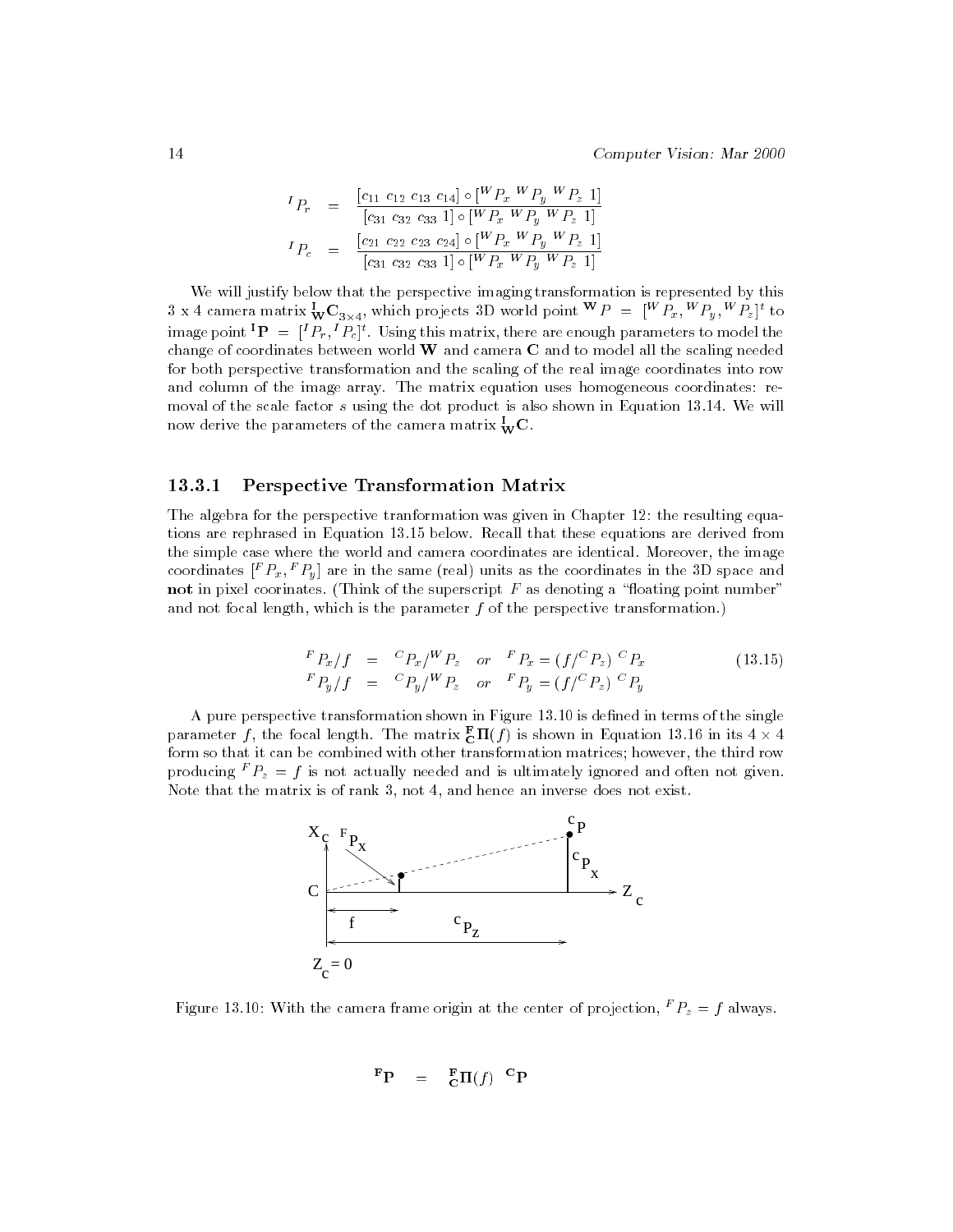

Figure 13.11: With the camera frame origin at the center of the image, "  $P_z = 0$  always.

$$
\begin{bmatrix}\n s \, F P_x \\
 s \, F P_y \\
 s \, F P_z \\
 s\n\end{bmatrix} =\n\begin{bmatrix}\n 1 & 0 & 0 & 0 \\
 0 & 1 & 0 & 0 \\
 0 & 0 & 1 & 0 \\
 0 & 0 & 1/f & 0\n\end{bmatrix}\n\begin{bmatrix}\n C P_x \\
 C P_y \\
 C P_z \\
 1\n\end{bmatrix}
$$
\n(13.16)

An alternative perspective transformation can be defined by placing the camera origin at the center of the image so that f  $P_z = 0$  as shown in Figure 13.11. The projection matrix would be as in Equation 13.17. (An advantage of this formulation is that it is obvious that we get orthographic projection as  $f \to \infty$ .)

$$
\begin{array}{rcl}\n\mathbf{F} \mathbf{P} & = & \mathbf{F}_{\mathbf{C}} \mathbf{\Pi}(f) \quad \mathbf{C} \mathbf{P} \\
\left[ \begin{array}{cc} s \, F \, P_x \\ s \, F \, P_y \\ s \, F \, P_z \\ s \end{array} \right] & = & \left[ \begin{array}{cccc} 1 & 0 & 0 & 0 \\ 0 & 1 & 0 & 0 \\ 0 & 0 & 0 & 0 \\ 0 & 0 & 1/f & 1 \end{array} \right] \left[ \begin{array}{c} C \, P_x \\ C \, P_y \\ C \, P_z \\ P_z \\ 1 \end{array} \right] \tag{13.17}
$$

In the general case, as in Figure 13.3, the world coordinate system  $W$  is different from the camera coordinate system C. A rotation and translation are needed to convert world point  ${}^{\mathbf{w}}\mathbf{P}$  into camera coordinates  ${}^{\mathbf{c}}\mathbf{P}$ . Three rotation parameters and three translation parameters are needed to do this, but they are combined in complex ways to yield transformation matrix elements as given in the previous sections.

$$
{}^{c}\mathbf{P} = \mathbf{T}(t_x, t_y, t_z) \mathbf{R}(\alpha, \beta, \gamma) \mathbf{w}\mathbf{P}
$$
  
\n
$$
{}^{c}\mathbf{P} = {}^{c}\mathbf{w}\mathbf{T}\mathbf{R}(\alpha, \beta, \gamma, t_x, t_y, t_z) \mathbf{w}\mathbf{P}
$$
  
\n
$$
\begin{bmatrix} {}^{c}P_x \\ {}^{c}P_y \\ {}^{c}P_z \\ {}^{1}1 \end{bmatrix} = \begin{bmatrix} r_{11} & r_{12} & r_{13} & t_x \\ r_{21} & r_{22} & r_{23} & t_y \\ r_{31} & r_{32} & r_{33} & t_z \\ 0 & 0 & 0 & 1 \end{bmatrix} \begin{bmatrix} w_{P_x} \\ w_{P_y} \\ w_{P_z} \\ 1 \end{bmatrix}
$$
 (13.18)

We can compose transformations in order to model the change of coordinates from W to C followed by the perspective transformation of  ${}^{\text{C}}\text{P}$  onto the real image plane yielding  $\mathbf{F}$ P. The third row of the matrix is dropped because it just yields the constant value for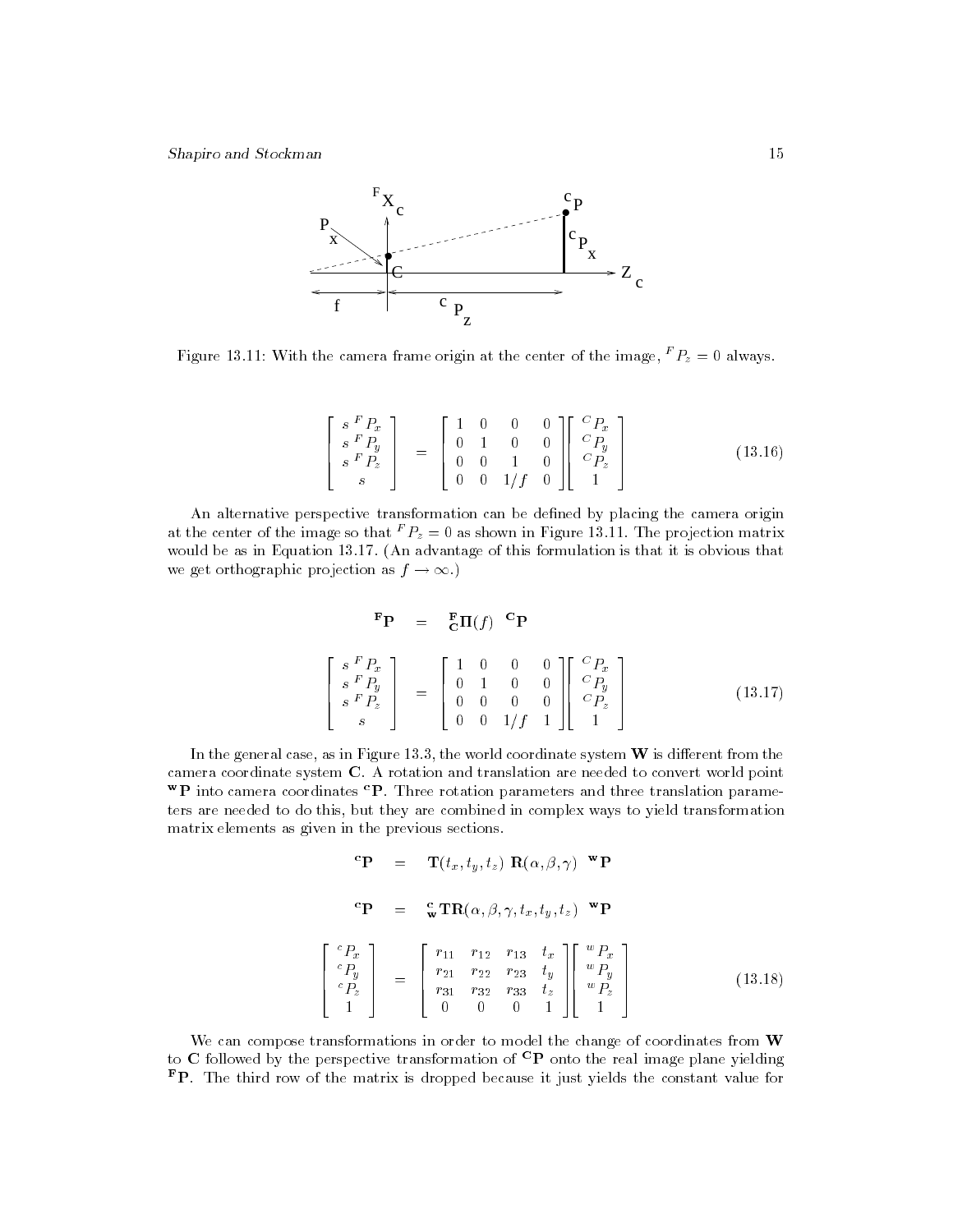f  $P_z$  f  $\mathbf{P}$  is on the *real image plane* and a scaling transformation is needed to convert to the pixel row and column coordinates of  ${}^{1}P$ . Recall that matrix multiplication representing composition of linear transformations is associative.

$$
\begin{aligned}\n\mathbf{F}_{\mathbf{P}} &= \mathbf{E}_{\mathbf{C}} \mathbf{\Pi}(f) \mathbf{^C} \mathbf{P} \\
&= \mathbf{E}_{\mathbf{C}} \mathbf{\Pi}(f) \left( \mathbf{^C}_{\mathbf{W}} \mathbf{T} \mathbf{R}(\alpha, \beta, \gamma, t_x, t_y, t_z) \mathbf{^W} \mathbf{P} \right) \\
&= \left( \mathbf{^F}_{\mathbf{C}} \mathbf{\Pi}(f) \mathbf{^C}_{\mathbf{W}} \mathbf{T} \mathbf{R}(\alpha, \beta, \gamma, t_x, t_y, t_z) \mathbf{)^W} \mathbf{P} \right.\n\end{aligned}
$$
\n
$$
\begin{bmatrix}\n\mathbf{s} \ \mathbf{^F} P_x \\
\mathbf{s} \ \mathbf{^F} P_y \\
\mathbf{s} \ \mathbf{s} \end{bmatrix} = \begin{bmatrix}\nd_{11} & d_{12} & d_{13} & d_{14} \\
d_{21} & d_{22} & d_{23} & d_{24} \\
d_{31} & d_{32} & d_{33} & 1\n\end{bmatrix} \begin{bmatrix}\nW P_x \\
W P_y \\
W P_z \\
1\n\end{bmatrix}
$$
\n(13.19)

The matrix Equation 13.19 uses elements dij and not cij because it is not control the camera matrix, whose derivation was our goal. This is because our derivation thus far has used the same units of real space, say  $mm$  or  $inches$ , and has not included the scaling of image points into pixel rows and columns. Scale factors converting mm to pixels for the image rows and columns are easily combined with Equation 13.19 to obtain the full camera matrix units. Instead of the real-valued coordinates  $[{}^F_{}P_x{}^F_{}P_y]$  whose reference coordinate system has [0.0,0.0] at the lower left of the image, we want to go one step further to the integervalued coordinates  $[r, c]$  that refer to the row and column coordinates of a pixel of the image array whose reference coordinate system has [0,0] at the top left pixel of the image. The transformation from the real numbers to pixels, including the reversal of direction of the vertical axis is given by

$$
\mathbf{P} = \begin{bmatrix} s & r \\ s & c \\ s \end{bmatrix} = \mathbf{I}_F \mathbf{S} \begin{bmatrix} s & F_{P_x} \\ s & F_{P_y} \\ s \end{bmatrix}
$$
(13.20)

where  $_F$  is defined by

$$
\mathbf{F} \mathbf{S} = \begin{bmatrix} 0 & -\frac{1}{d_y} & 0 \\ \frac{1}{d_x} & 0 & 0 \\ 0 & 0 & 1 \end{bmatrix}
$$
 (13.21)

The final result for the full camera matrix that transforms 3D points in the real world to pixels in an image is given by

$$
\begin{bmatrix}\n\mathbf{I}_{\mathbf{P}} &= \begin{bmatrix}\n\mathbf{I}_{\mathbf{F}}\mathbf{S} & \mathbf{F}_{\mathbf{C}}\mathbf{\Pi}(f) & \mathbf{G}_{\mathbf{V}}\mathbf{T}\mathbf{R}(\alpha,\beta,\gamma,t_x,t_y,t_z)\n\end{bmatrix} & \mathbf{W}_{\mathbf{P}} \\
\begin{bmatrix}\n\mathbf{s} & \mathbf{I}_{P_r} \\
\mathbf{s} & \mathbf{I}_{P_c} \\
\mathbf{s}\n\end{bmatrix} &= \begin{bmatrix}\n\mathbf{c}_{11} & \mathbf{c}_{12} & \mathbf{c}_{13} & \mathbf{c}_{14} \\
\mathbf{c}_{21} & \mathbf{c}_{22} & \mathbf{c}_{23} & \mathbf{c}_{24} \\
\mathbf{c}_{31} & \mathbf{c}_{32} & \mathbf{c}_{33} & 1\n\end{bmatrix} & \begin{bmatrix}\nW_{P_x} \\
W_{P_y} \\
W_{P_z} \\
W_{P_z}\n\end{bmatrix}
$$
\n(13.22)

which is the full camera matrix of Equation 13.14.

Let us review intuitively what we have just done to model the viewing of 3D world points by a camera sensor. First, we have placed the camera so that its coordinate system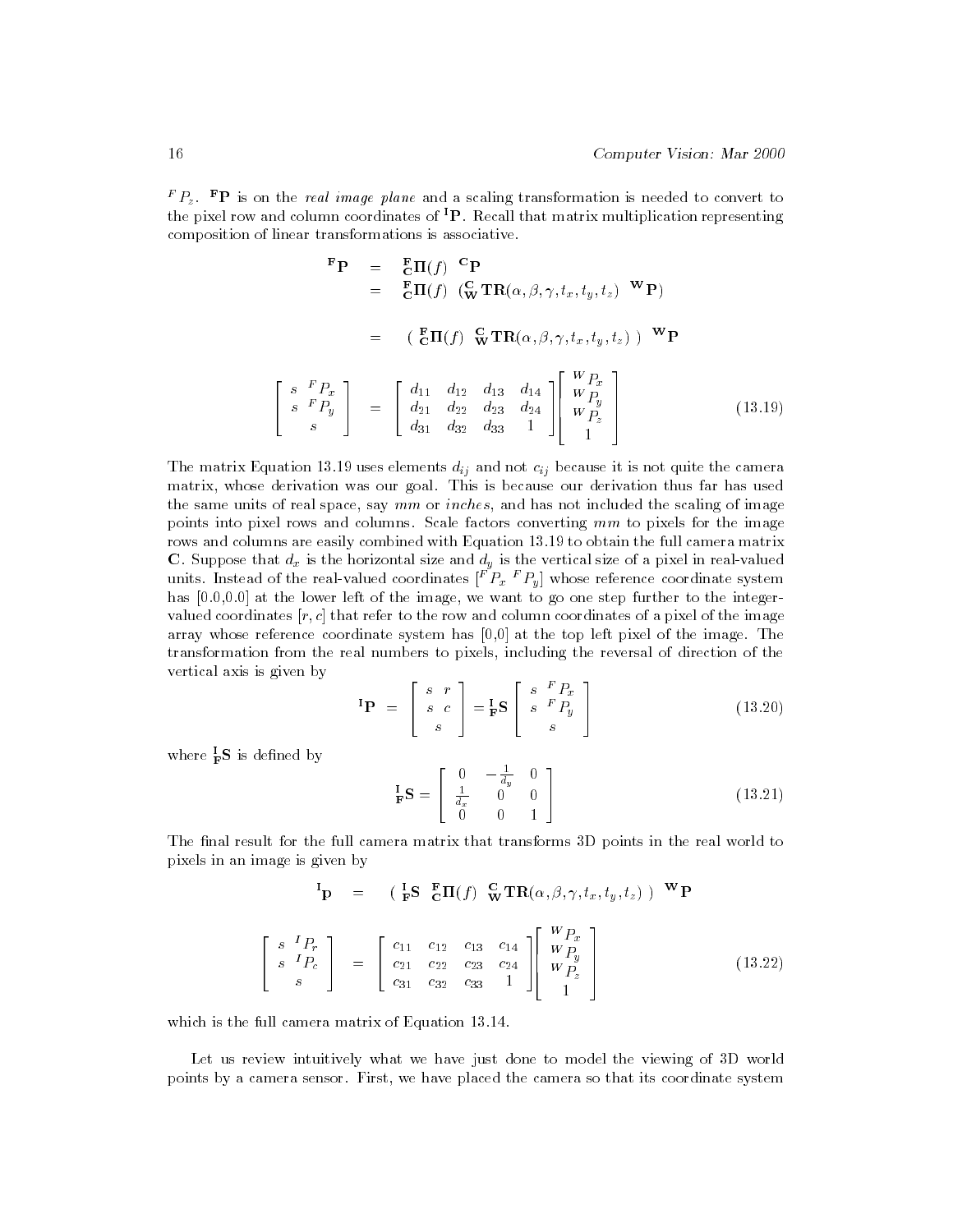is aligned completely with the world coordinate system. Next, we rotated the camera  $(\mathbf{w}^{\mathbf{w}}\mathbf{R})$ into its final orientation relative to W. Then, we translated the camera  $\binom{e}{m}$  to view the workspace from the appropriate position. Now all 3D points can be projected to the image plane of the camera using the model of the perspective projection  $(\frac{1}{6} \, \textbf{11}(\textbf{I} \,))$ . Finally, we need to scale the real image coordinates  $\restriction{F_x}, \restriction{P_y}$  and reverse the direction of the vertical axis to get the pixel coordinates  $\lceil r_r, \lceil r_c \rceil.$  We have used our transformation notation fully to account for all the steps. It is usually difficult to actually execute this procedure with enough precision in practice using distance and angle measurements to obtain a sufficiently accurate camera matrix  $C$  to use in computations. Instead, a *camera calibration* procedure is used to obtain the camera matrix. While the *form* of the camera matrix is justified by the above reasoning, the actual values of its parameters are obtained by fitting to control points as described below. Before treating calibration, we show some important uses of the camera matrix obtained by it.

#### Exercise 11

From the arguments of this section, it is easy to see that the form of the camera matrix is as follows.

$$
\begin{bmatrix} s & I_{P_r} \\ s & I_{P_c} \\ s & s \end{bmatrix} = \begin{bmatrix} c_{11} & c_{12} & c_{13} & c_{14} \\ c_{21} & c_{22} & c_{23} & c_{24} \\ c_{31} & c_{32} & c_{33} & c_{34} \end{bmatrix} \begin{bmatrix} W_{P_x} \\ W_{P_y} \\ W_{P_z} \\ 1 \end{bmatrix}
$$
(13.23)

Show that we can derive the 11 parameter form of Equation 13.22 from this 12 parameter form just by scaling the camera matrix by  $1/c_{34}$ . Verify that the 11 parameter form performs the same mapping of 3D scene points to 2D image points.

# 13.3.2 Orthographic and Weak Perspective Projections

The orthographic projection of  ${}^{C}P$  just drops the z-coordinate of the world point: this is equivalent to projecting each world point parallel to the optical axis and onto the image plane. Figure 13.12 compares perspective and orthographic projections. Orthographic projection can be viewed as a perspective projection where the focal length  $f$  has gone to infinity as shown in Equation 13.24. Orthographic projection is often used in computer graphics to convey true scale for the cross section of an object. It is also used for development of computer vision theory, because it is simpler than perspective, yet in many cases a good enough approximation to it to test the theory.

$$
\begin{aligned}\n\mathbf{F} \mathbf{P} &= \mathbf{E} \mathbf{\Pi}(\infty) \mathbf{C} \mathbf{P} \\
\begin{bmatrix}\nF_{P_x} \\
F_{P_y}\n\end{bmatrix} &= \begin{bmatrix}\n1 & 0 & 0 & 0 \\
0 & 1 & 0 & 0\n\end{bmatrix} \begin{bmatrix}\n\frac{C_{P_x}}{C_{P_y}} \\
\frac{C_{P_y}}{C_{P_z}} \\
1\n\end{bmatrix}\n\end{aligned} \tag{13.24}
$$

Often, perspective transformation can be nicely approximated by an orthographic projection followed by a uniform scaling in the real image plane. Projecting away the z-coordinate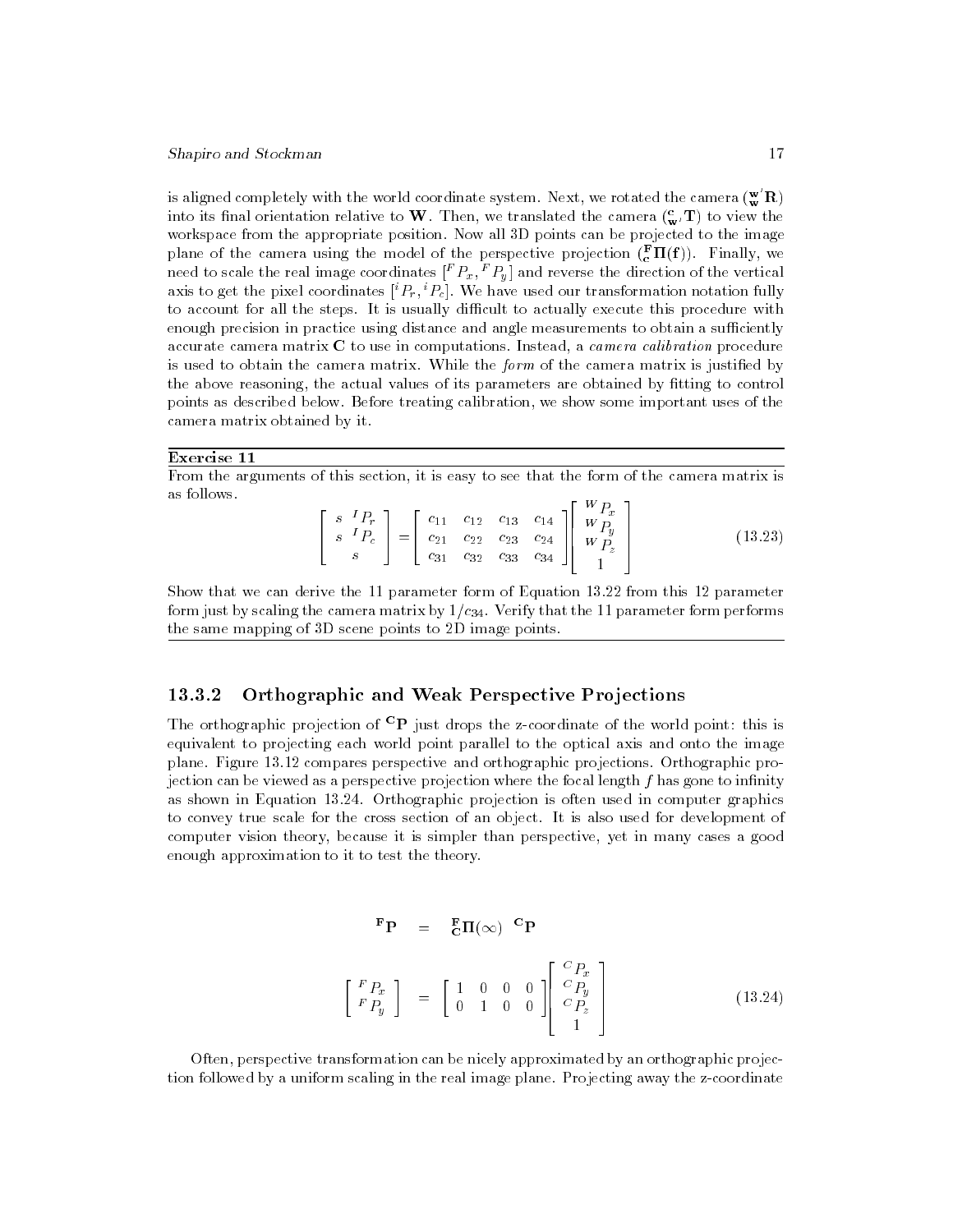

Figure 13.12: Perspective projection (left) versus orthographic (right).

of a point and applying uniform scaling has been called weak perspective. A good scale factor is the ratio of the standoff of the object to the focal length of the camera  $(s = f/d$  in Figure 13.12).

$$
\begin{aligned}\n\mathbf{F}\mathbf{P} &= \mathbf{E}\mathbf{\Pi}(s) \quad \mathbf{C}\mathbf{P} \\
\begin{bmatrix}\nF_{P_x} \\
F_{P_y}\n\end{bmatrix} &= \begin{bmatrix}\ns & 0 & 0 & 0 \\
0 & s & 0 & 0\n\end{bmatrix} \begin{bmatrix}\n\frac{C_{P_x}}{C_{P_y}} \\
\frac{C_{P_y}}{C_{P_z}} \\
1\n\end{bmatrix}\n\end{aligned} \tag{13.25}
$$

A rule of thumb is that the approximation will be acceptable if the standoff of the object is 20 times the size of the object. The approximation also depends upon how far the object is off the optical axis; the closer the better. As the triangular object of Figure  $13.12$ moves farther to the right of the optical axis, the perspective images of points A and B will crowd closer together until B will be occluded by A; however, the orthographic images of A and B will maintain their distance. Most robotic or industrial vision systems will attempt to center the object of attention in the field of view. This might also be true of aerial imaging platforms. In these cases, weak perspective might be an appropriate model.

| Exercise 12                                                      |  |
|------------------------------------------------------------------|--|
| Derive Equation 13.24 from Equation 13.16 using $f \to \infty$ . |  |

Mathematical derivations and algorithms are usually more easily developed using weak perspective rather than true perspective. The approximation will usually be good enough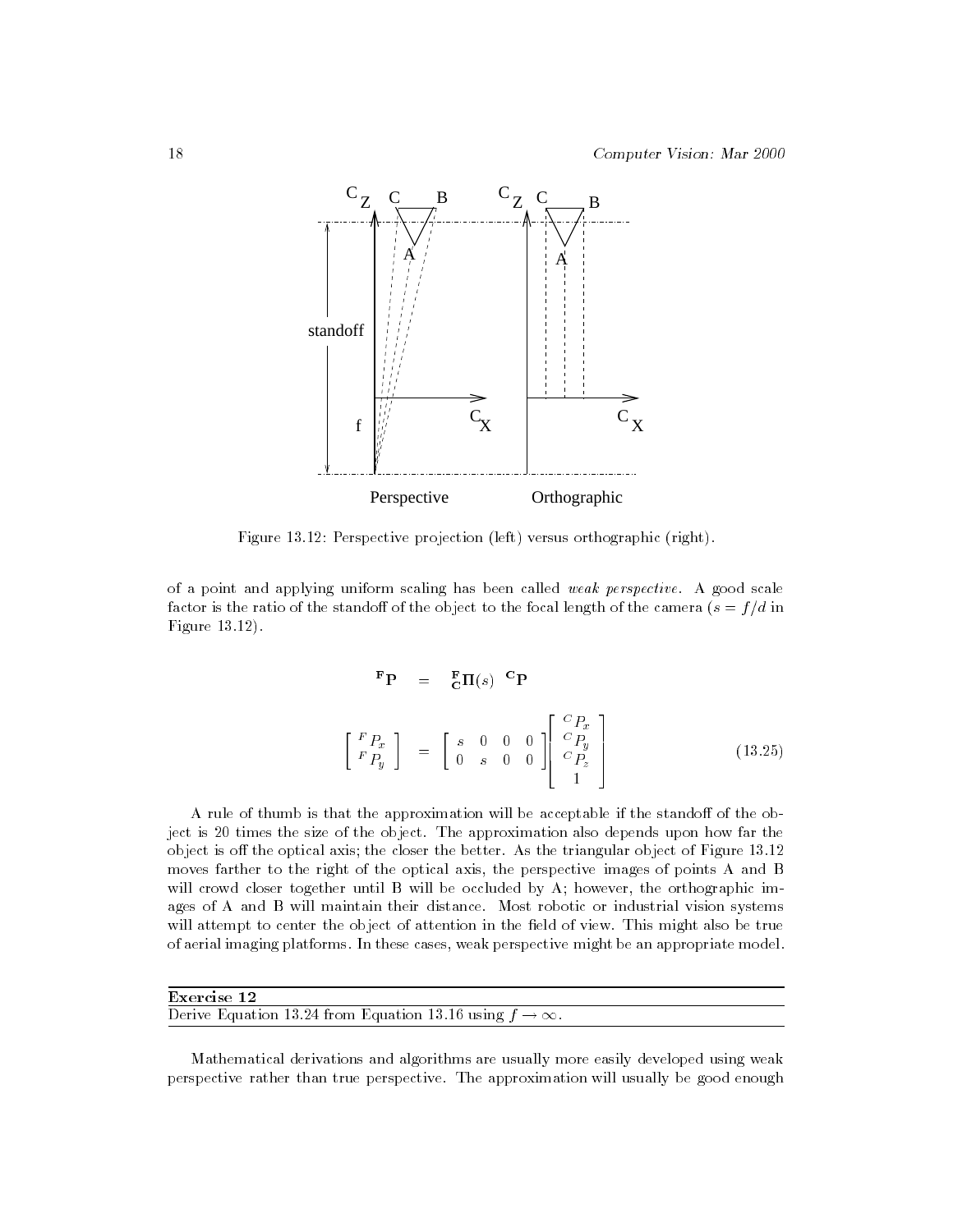|      | $s = 50/1000$ | $=50$  | $s = 20/1000$ | $=20mm$ | $s = 5/1000$ | $=5mm$ | $\sqrt[w]{P_x}$ |  |  |  |
|------|---------------|--------|---------------|---------|--------------|--------|-----------------|--|--|--|
|      | 0.000         | 0.000  | 0.000         | 0.000   | 0.000        | 0.000  | 0               |  |  |  |
|      | 0.500         | 0.510  | 0.200         | 0.204   | 0.050        | 0.051  | 10              |  |  |  |
|      | 1.000         | 1.020  | 0.400         | 0.408   | 0.100        | 0.102  | 20              |  |  |  |
| Com- | 2.500         | 2.551  | 1.000         | 1.020   | 0.250        | 0.255  | 50              |  |  |  |
|      | 5.000         | 5.102  | 2.000         | 2.041   | 0.500        | 0.510  | 100             |  |  |  |
|      | 10.000        | 10.204 | 4.000         | 4.082   | 1.000        | 1.020  | 200             |  |  |  |
|      | 25.000        | 25.510 | 10.000        | 10.204  | 2.500        | 2.551  | 500             |  |  |  |
|      | 50.000        | 51.020 | 20.000        | 20.408  | 5.000        | 5.102  | 1000            |  |  |  |

Table 13.1: Weak Perspective versus True Perspective

parison of values  ${}^{\ast}P_{x}$  computed by the perspective transformation  ${}^{\bullet} _{\mathbf{C}}\mathbf{H_{pers}}(\mathbf{I})$  versus transformation using weak perspective  $\tilde{C}^{II}$ weak(s) with scale  $s = f/1000$  for 3D points  $\lceil \mathcal{C}_{x}, 0, 980 \rceil$ . Focal lengths for perspective transformation are 5,20 and 50mm. Weak perspective scale is set at  $f/1000$  for a nominal standoff of 1000mm.

to do the matching required by recognition algorithms. Moreover, a closed form weak perspective solution might be a good starting point for a more complex iterative algorithm using true perspective. Huttenlocher and Ullman have published some fundamental work on this issue. Table 13.1 gives some numerical comparisons between true perspective and weak perspective: the data shows a good approximation within the range of the table.

By substituting into the definition given above, a weak perspective transformation is defined by eight parameters as follows.

$$
{}^{\mathbf{F}}\mathbf{P} \quad = \quad {}^{\mathbf{F}}_{\mathbf{C}}\pi_{\mathbf{weak}}\quad \ \ _{\mathbf{W}}^{\mathbf{C}}\mathbf{T}\mathbf{R}\quad \ \ \mathbf{W}\mathbf{P}
$$

$$
\begin{bmatrix}\nF_{P_x} \\
F_{P_y}\n\end{bmatrix} = \begin{bmatrix}\ns & 0 & 0 & 0 \\
0 & s & 0 & 0\n\end{bmatrix}\n\begin{bmatrix}\nr_{11} & r_{12} & r_{13} & t_x \\
r_{21} & r_{22} & r_{23} & t_y \\
r_{31} & r_{32} & r_{33} & t_x \\
0 & 0 & 0 & 1\n\end{bmatrix}\n\begin{bmatrix}\nW_{P_x} \\
W_{P_y} \\
W_{P_z} \\
1\n\end{bmatrix}
$$
\n(13.26)

$$
= \begin{bmatrix} c_{11} & c_{12} & c_{13} & c_{14} \\ c_{21} & c_{22} & c_{23} & c_{24} \end{bmatrix} \begin{bmatrix} W_{P_x} \\ W_{P_y} \\ W_{P_z} \\ 1 \end{bmatrix}
$$
 (13.27)

Exercise 13

While Equation 13.27 shows eight parameters in the weak perspective transformation, there are only seven independent parameters. What are these seven?

# 13.3.3 Computing 3D Points Using Multiple Cameras

We show how to use two camera models to compute the unknown 3D point  $[x, y, z]$  from its two images  $[r_1, c_1]$  and  $[r_2, c_2]$  from two calibrated cameras. Since the coordinate system for our points is now clear, we drop the superscripts from our point notation. Figure 13.3 sketches the environment and Equation 13.14 gives the model for each of the cameras. The following imaging equations yield four linear equations in the three unknowns  $x, y, z$ .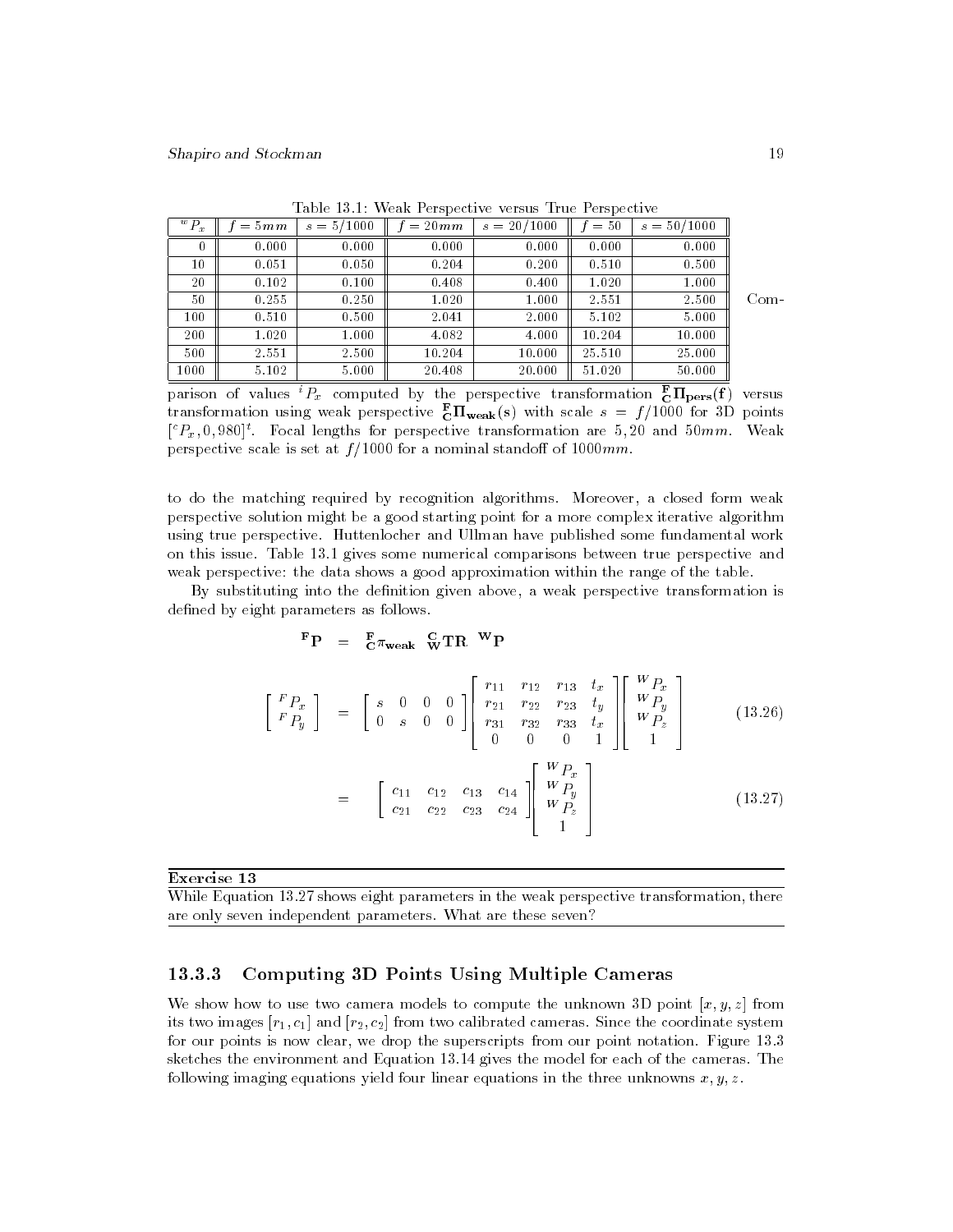$$
\begin{bmatrix}\ns r_1 \\
s c_1 \\
s\n\end{bmatrix} = \begin{bmatrix}\nb_{11} & b_{12} & b_{13} & b_{14} \\
b_{21} & b_{22} & b_{23} & b_{24} \\
b_{31} & b_{32} & b_{33} & 1\n\end{bmatrix} \begin{bmatrix}\nx \\
y \\
z \\
1\n\end{bmatrix}
$$
\n
$$
\begin{bmatrix}\nt r_2 \\
t c_2 \\
t\n\end{bmatrix} = \begin{bmatrix}\nc_{11} & c_{12} & c_{13} & c_{14} \\
c_{21} & c_{22} & c_{23} & c_{24} \\
c_{31} & c_{32} & c_{33} & 1\n\end{bmatrix} \begin{bmatrix}\nx \\
y \\
z \\
z \\
1\n\end{bmatrix}
$$
\n(13.28)

2

33 September 2005 - 2005 - 2005 - 2005 - 2005 - 2005 - 2005 - 2005 - 2005 - 2005 - 2005 - 2005 - 2005 - 2005

Eliminating the homogeneous coordinate s and t from Equations 13.28, we obtain the following four linear equations in the three unknowns.

$$
r_1 = (b_{11} - b_{31}r_1)x + (b_{12} - b_{32}r_1)y + (b_{13} - b_{33}r_1)z + b_{14}
$$
  
\n
$$
c_1 = (b_{21} - b_{31}c_1)x + (b_{22} - b_{32}c_1)y + (b_{23} - b_{33}c_1)z + b_{24}
$$
  
\n
$$
r_2 = (c_{11} - c_{31}r_2)x + (c_{12} - c_{32}r_2)y + (c_{13} - c_{33}r_2)z + c_{14}
$$
  
\n
$$
c_2 = (c_{21} - c_{31}c_2)x + (c_{22} - c_{32}c_2)y + (c_{23} - c_{33}c_2)z + c_{24}
$$
 (13.29)

Any three of these four equations could be solved to obtain the point  $[x, y, z]$ ; however, each subset of three equations would yield slightly different coordinates. Together, all four simultaneous equations are typically inconsistent, because due to approximation errors in the camera model and image points, the two camera rays will not actually intersect in mathematical 3D space. The better solution is to compute the closest approach of the two skew rays, or equivalently, the shortest line segment connecting them. If the length of this segment is suitably short, then we assign its midpoint as the intersection of the rays, which is the point  $[x, y, z]$  as shown in Figure 13.13. If the shortest connecting segment is too long, then we assume that there was some mistake in corresponding the image points  $[r_1, c_1]$  and  $[r_2, c_2]$ .



 $P_1$  and  $P_2$  are points on one line, while  $Q_1$ and  $Q_2$  are points on the other line.  $u_1$  and u2 are unit vectors along these lines. Vector  $\mathbf{V} = \mathbf{P}_1 + a_1 \mathbf{u}_1 - (\mathbf{Q}_1 + a_2 \mathbf{u}_2)$  is the shortest (free) vector connecting the two lines, where  $a_1, a_2$  are two scalars to be determined.  $a_1, a_2$ can be determined using calculus to minimize the length of  $V$ ; however, it is easy to compute them using the constraints that V must be orthogonal to both  $\mathbf{u}_1$  and  $\mathbf{u}_2$ .

Figure 13.13: The shortest distance between two skew lines is measured along a connecting line segment that is orthogonal to both lines.

Applying the orthogonality constraints to the shortest connecting segment yields the following two linear equations in the two unknowns  $a_1, a_2$ .

$$
((\mathbf{P_1} + a_1 \mathbf{u_1}) - (\mathbf{Q_1} + a_2 \mathbf{u_2})) \circ \mathbf{u_1} = 0
$$
  

$$
((\mathbf{P_1} + a_1 \mathbf{u_1}) - (\mathbf{Q_1} + a_2 \mathbf{u_2})) \circ \mathbf{u_2} = 0
$$
 (13.30)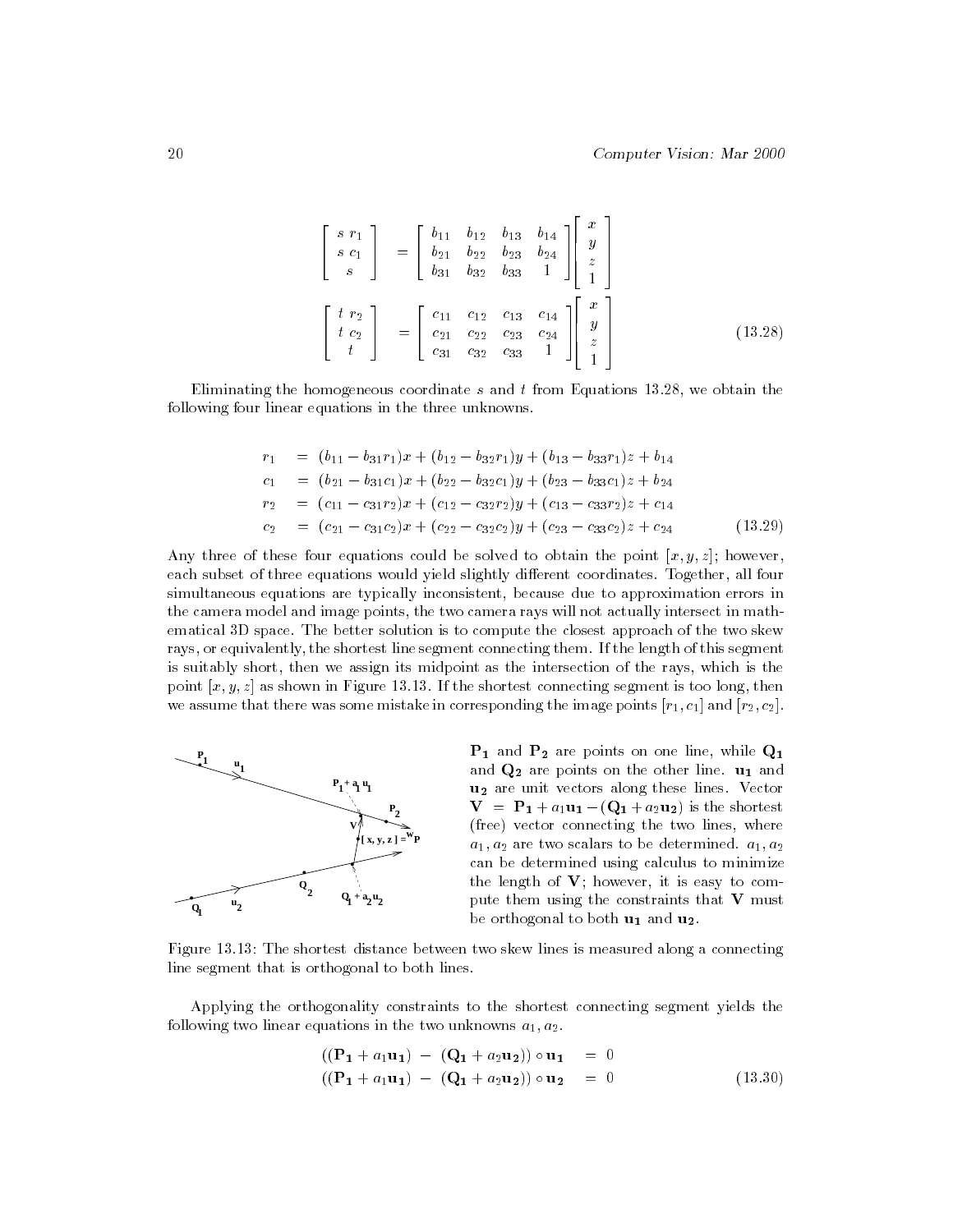$$
1 a1 - (u1 \circ u2) a2 = (Q1 - P1) \circ u1(u1 \circ u2) a1 - 1 a2 = (Q1 - P1) \circ u2
$$
(13.31)

These equations are easily solved for  $a_1, a_2$  by elimination of variables or by the method of determinants to obtain these solutions.

$$
a_1 = \frac{(Q_1 - P_1) \circ u_1 - ((Q_1 - P_1) \circ u_2) \circ (u_1 \circ u_2)}{1 - (u_1 \circ u_2)^2}
$$
  
\n
$$
a_2 = \frac{((Q_1 - P_1) \circ u_1)(u_1 \circ u_2) - (Q_1 - P_1) \circ u_2}{1 - (u_1 \circ u_2)^2}
$$
\n(13.32)

Provided that  $\|\mathbf{V}\|$  is less than some threshold, we report the "intersection" of the two lines as  $[x, y, z]^t = (1/2)[(\mathbf{P}_1 + a_1\mathbf{u}_1) + (\mathbf{Q}_1 + a_2\mathbf{u}_2)]$ . It's important to go back to the beginning and realize that all the computations depend upon being able to define each of the lines by a pair of points (e.g.  $P_1, P_2$ ) on the line. Often, each ray is determined by the optical center of the camera and the image point. If the optical center is not known, a point on the first camera ray can be found by choosing some value  $z = z<sub>1</sub>$  and then solving the two Equations 13.29 for coordinates x and y. If the ray is nearly parallel with the  $z$ -axis, then  $x = x_0$  should be chosen. In this manner, the four needed points can be chosen.

#### Exercise 14

Implement and test a function in your favorite programming language to determine both the distance between two skew lines and the midpoint of the shortest connecting line segment. The function should take four 3D points as input and execute the mathematical formulas in this section.

#### Exercise 15

Use of Cramer's rule to solve Equations 13.31 for  $a_1, a_2$  requires that the determinant of the matrix of coefficients be nonzero. Argue why this must be the case when two cameras view a single point.

We can use one camera and one projector to sense 3D surfaces. The geometry and mathematics is the same as in the two camera case. The biggest advantage is that a projector can artificially create surface texture on smooth surfaces so that feature points may be defined and put into correspondence. Use of structured light is treated below, after we show how to obtain camera models or projector models via calibration.

#### 13.4 **Best Affine Calibration Matrix**

The problem of camera calibration is to relate the locations of the pixels in the image array of a given camera to the real-valued points in the 3D scene being imaged. This process generally precedes any image analysis procedures that involve the computation of 3D location and orientation of an object or measurements of its dimensions. It is also needed for the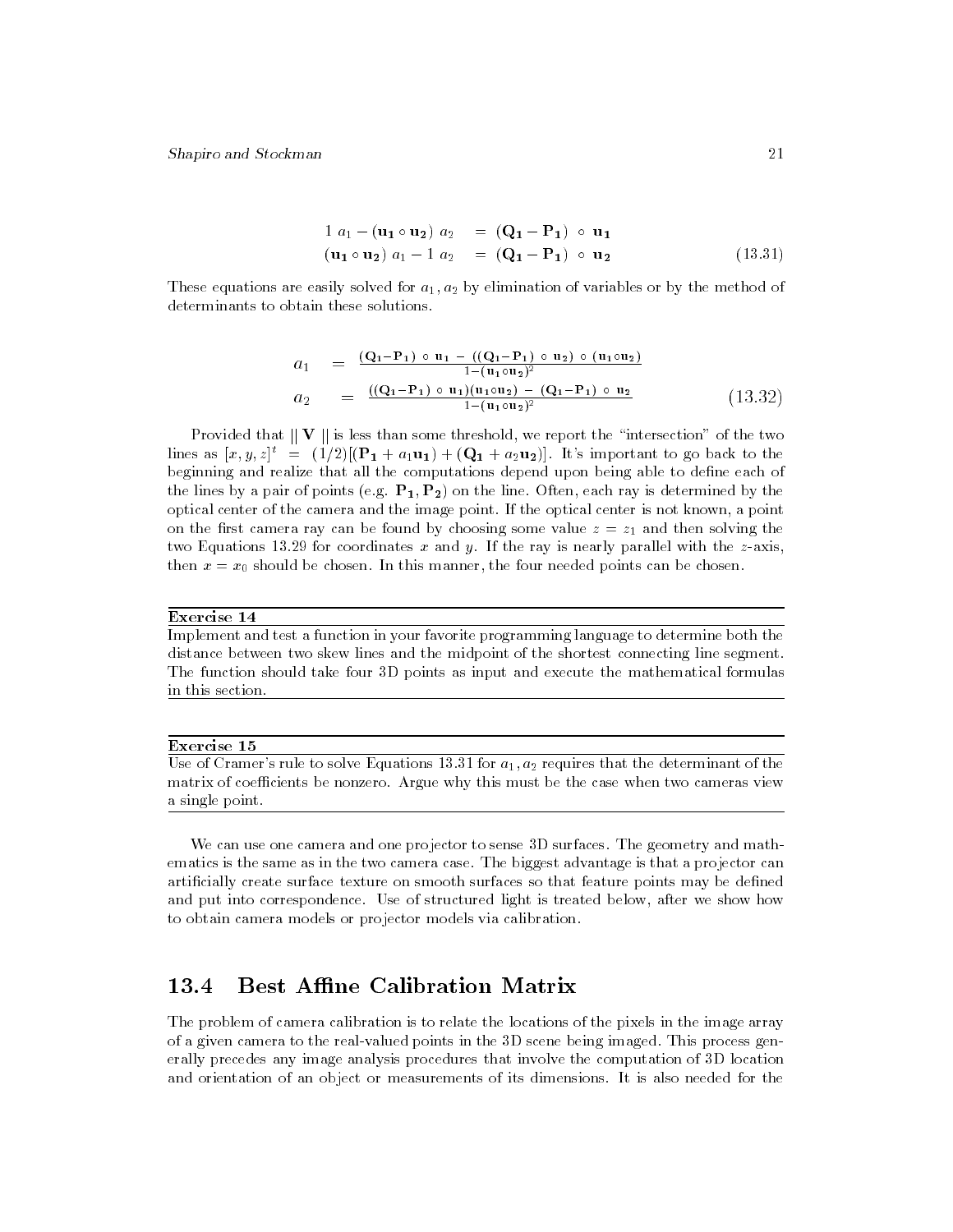

Figure 13.14: The calibration jig at the left has 9 dowels of random height (it can be rotated 3 times to obtain 25 unique calibration points). The image of the jig is on the display at the right.

stereo triangulation procedure described earlier.

It was shown in Section 13.3 that the eleven parameter camera matrix of Equation 13.14 was an appropriate mathematical model. We now show how to derive the values of the eleven parameters using least squares fitting. The camera view and focus are fixed and a calibration object, or jig, with known measurements is placed in the scene as in Figure 13.14. A set of n data tuples  $\langle \mathbf{P}_i, \mathbf{P}_j \rangle$  are then taken:  $\mathbf{P}_i = [P_r, P_c]$  is the pixel in the image where 3D point  $\mathbf{P}_j = |T P_x, T P_y, T Z_z |$  is observed. The number of points n must be at least 6, but results are better with  $n = 25$  or more.

# 13.4.1 Calibration Jig

The purpose of a *calibration jig* is to conveniently establish some well-defined 3D points. Figures 13.14, 13.18 and 13.22 show three different jigs. The jig is carefully located in the world coordinate system  $W$ , or perhaps defines the world coordinate system itself, such that the 3D coordinates  $||P_x, ||P_y, ||P_z||$  of its features are readily known. The camera then views these features and obtains their 2D coordinates  $[{}^{1}F_{r},{}^{1}F_{c}]$ . Other common types of jigs are rigid frames with wires and beads or rigid boards with special markings.

# 13.4.2 Defining the Least-Squares Problem

Equation 13.33 was obtained by eliminating the homogeneous scale factor s from the imaging model. We thus have two linear equations modeling the geometry of each imaging ray, and we have one ray for each calibration point. To simplify notation and also to avoid confusion of symbols we use  $|x_i, y_i, z_i|$  for the world point  $\forall$   $P_i = \|\forall$   $P_x, \forall$   $P_y, \forall$   $P_z$  and  $[u_i, v_i]$  for the image point  $P_i = [P_r, P_c]$ . For each calibration point, the following two equations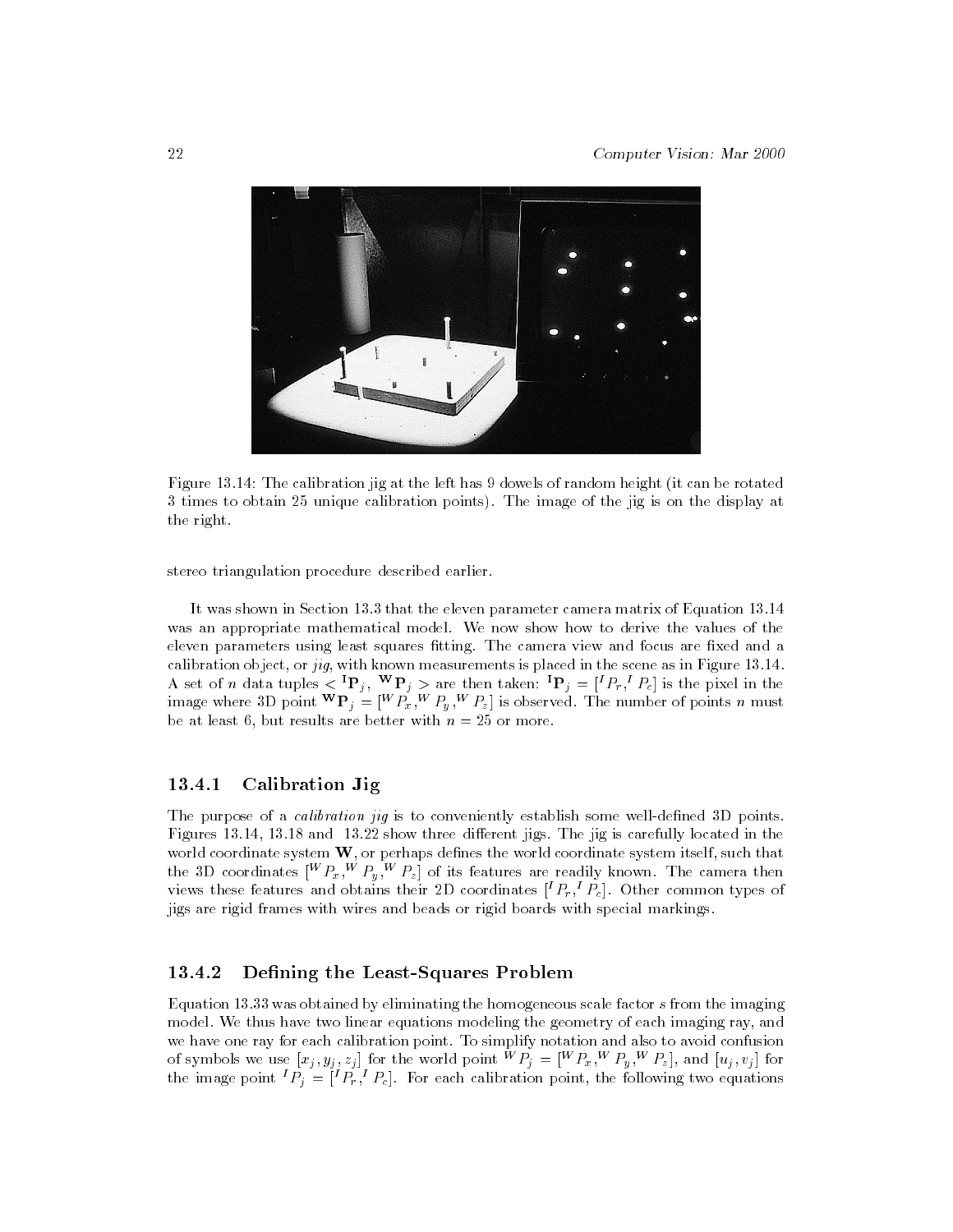Other corners can be determined by symmetry



Figure 13.15: Precisely machined jig with many corners; the jig is 11 inches long, 6 inches wide and 4.5 inches high. All 3D corner coordinates are given in Figure 13.18.

are obtained.

$$
u_j = (c_{11} - c_{31}u_j)x_j + (c_{12} - c_{32}u_j)y_j + (c_{13} - c_{33}u_j)z_j + c_{14}
$$
  
\n
$$
v_j = (c_{21} - c_{31}v_j)x_j + (c_{22} - c_{32}v_j)y_j + (c_{23} - c_{33}v_j)z_j + c_{24}
$$
\n(13.33)

We rearrange the equations separating the knowns from the unknowns into vectors. All the entities on the left are known from the calibration tuples, while all the calibration tuples, while all the right are continuous  $\Box$ are unknowns to be determined.

$$
\begin{bmatrix}\nx_j, y_j, z_j, 1, 0, 0, 0, 0, -x_j u_j, -y_j u_j, -z_j u_j \\
0, 0, 0, 0, x_j, y_j, z_j, 1, -x_j v_j, -y_j v_j, -z_j v_j\n\end{bmatrix}\n\begin{bmatrix}\nc_{11} \\
c_{12} \\
c_{13} \\
c_{14} \\
c_{22} \\
c_{23} \\
c_{24} \\
c_{31} \\
c_{32} \\
c_{33}\n\end{bmatrix} = \begin{bmatrix}\nu_j \\
u_j \\
v_j\n\end{bmatrix}
$$
\n(13.34)

Since each imaging ray gives two such equations, we obtain  $2n$  linear equations from n calibration points, which can be compactly represented in the classic matrix form where x is the column vector of unknowns and b is the column vector of image coordinates.

$$
\mathbf{A}_{2n \times 11} \mathbf{x}_{11 \times 1} \approx \mathbf{b}_{2n \times 1} \tag{13.35}
$$

Since there are 11 unknowns and 12 or more equations, this is an overdetermined system. There is no vector of parameters  $x$  for which all the equations hold: a least squares solution is appropriate. We want the set of parameters such that the sum (over all equations)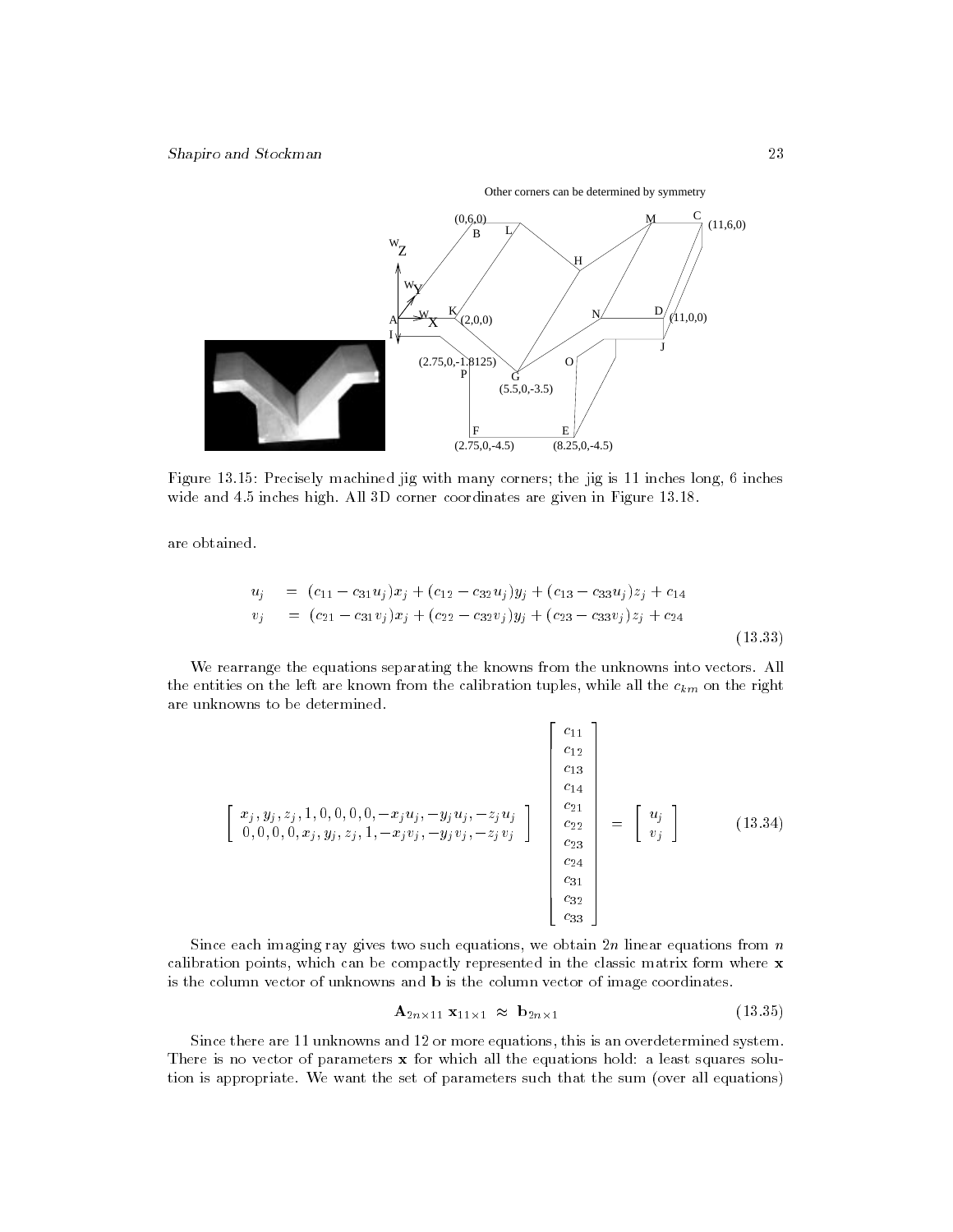

Figure 13.16: Image plane residuals are the differences between the actual observed image points (open dots) and the points computed using the camera matrix of Equation 13.14 (filled dots).

of the squared differences between the observed coordinate and the coordinate predicted by the camera matrix is minimized. Figure 13.16 shows four of these differences for two calibration points. These differences are called  $residuals$  as in Chapter 11. Figure 13.17 gives an abstract representation of the least squares solution: we want to compute the  $c_{km}$ that give a linear combination of the columns of A closest to b. The key to solving this problem is the observation that the residual vector  $\mathbf{r} = \mathbf{b} - \mathbf{A}\mathbf{x}$  is orthogonal to the column space of A yielding  $A^t r = 0$ . Substituting  $b - Ax$  for r, we obtain  $A^t Ax = A^t b$ .  $A^t A$ is symmetric and positive denite, so it has an inverse, which can be used to solve for  $x = (A<sup>t</sup>A)<sup>-1</sup>A<sup>t</sup>b$ . Several common libraries of numerical methods are available to solve this. (Using MATLAB, the solution is invoked using the simple statement  $X = A \setminus B$ . Once the least squares solution X is found, the vector R of residuals is computed as  $R = B - AX$ . Consult the Heath (1997) reference or the users manual for your local linear algebra library.)

Figure 13.18 shows example results of computing the camera matrix for a camera viewing the calibration jig shown in Figure 13.15. The corners of the jig are labeled 'A' to 'P' and their world coordinates  $[X, Y, Z]$  are given in Figure 13.18 alongside the image coordinates [U,V] where the camera images them. Corner points 'B', 'C' and 'M' are occluded in this view, so no image coordinates are available. The camera matrix obtained by fitting the 13 correspondences is given at the bottom of the gure and the residuals are shown at the right. 16 of the 26 coordinates computed by the camera matrix applied to the 3D points are within one pixel of the observed image coordinate, 10 are more than one pixel different, but only 2 are off by two pixels. This example supports the validity of the affine camera model, but also exhibits the errors due to corner location and the distortion of a short focal length lens.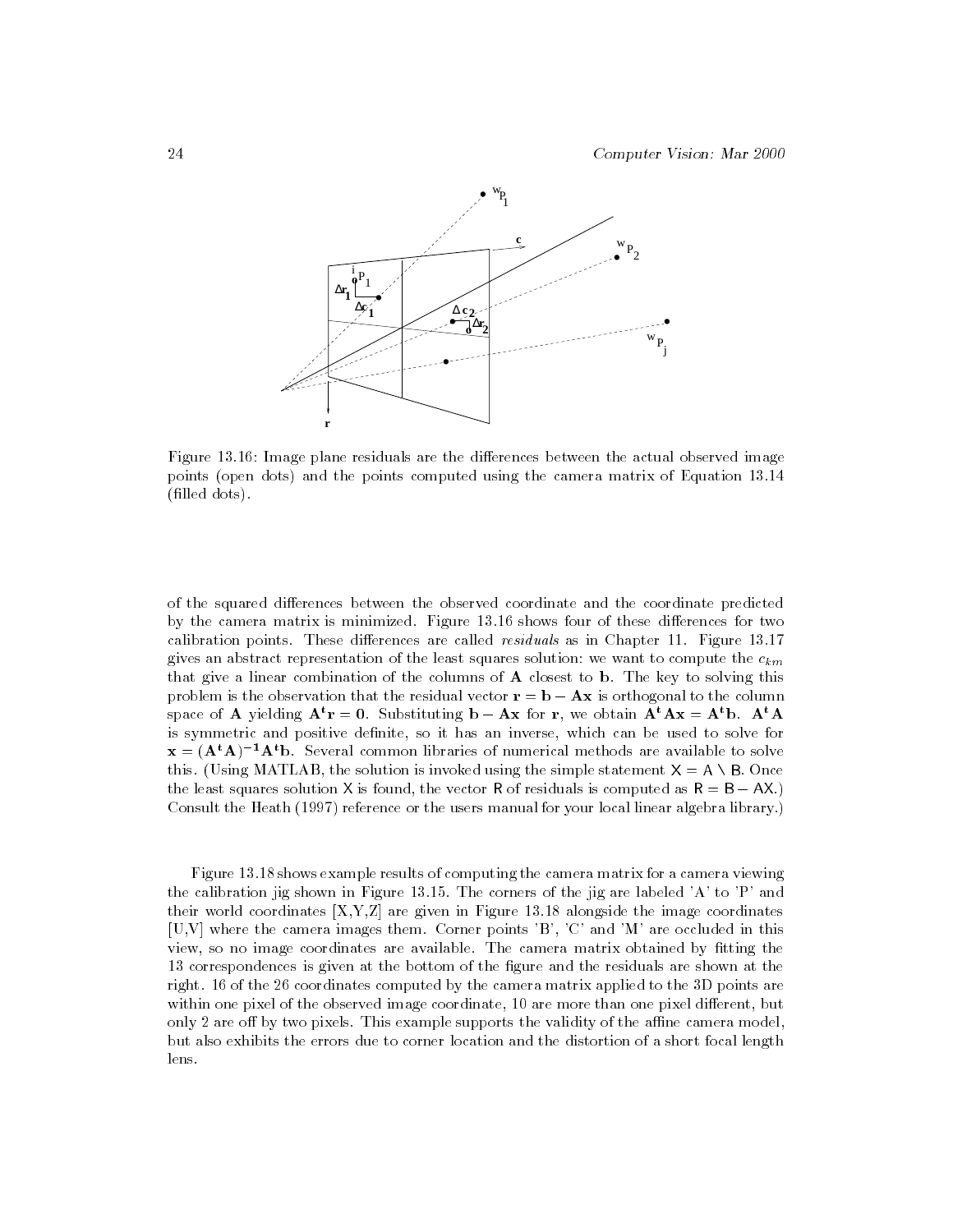

Figure 13.17: Least squares solution of the system  $\mathbf{A}\mathbf{x} \approx \mathbf{b}$ . The plane represents the 11dimensional column space of matrix  $A_{2n}$   $_{x}$  11. All linear combinations  $A x$  must be in this space, but  $B_{2n x 1}$  will not be in it. The least squares solution computes b' as the projection of **b** onto the 11D space, making  $\mathbf{b}'$  the closest point in the space to **b**.

| #<br>$\pmb{\ast}$<br>$\pmb{\pi}$        | IMAGE: giview1.ras |                      |                    |                               |         |        |              |               |         |  |  |
|-----------------------------------------|--------------------|----------------------|--------------------|-------------------------------|---------|--------|--------------|---------------|---------|--|--|
| $\pmb{\pi}$<br>$\overline{\phantom{a}}$ | INPUT DATA         |                      |                    |                               |         |        | OUTPUT DATA  |               |         |  |  |
| Point                                   |                    | Image $2-D$ $(U, V)$ |                    | $3-D$ Coordinates $(X, Y, Z)$ |         |        | 2-D Fit Data | Residuals X Y |         |  |  |
| А                                       | 95.00              | 336.00               | 0.00               | 0.00                          | 0.00    | 94.53  | 337.89       | 0.47          | $-1.89$ |  |  |
| B                                       |                    |                      | 0.00               | 6.00                          | 0.00    |        |              |               |         |  |  |
| C                                       |                    |                      | 11.00              | 6.00                          | 0.00    |        |              |               |         |  |  |
| D                                       | 592.00             | 368.00               | 11.00              | 0.00                          | 0.00    | 592.21 | 368.36       | $-0.21$       | $-0.36$ |  |  |
| E                                       | 472.00             | 168.00               | 8.25               | 0.00                          | $-4.50$ | 470.14 | 168.30       | 1.86          | $-0.30$ |  |  |
| F                                       | 232.00             | 155.00               | 2.75               | 0.00                          | $-4.50$ | 232.30 | 154.43       | $-0.30$       | 0.57    |  |  |
| G                                       | 350.00             | 205.00               | 5.50               | 0.00                          | $-3.50$ | 349.17 | 202.47       | 0.83          | 2.53    |  |  |
| H                                       | 362.00             | 323.00               | 5.00               | 6.00                          | $-3.50$ | 363.44 | 324.32       | $-1.44$       | $-1.32$ |  |  |
| $\mathbf I$                             | 97.00              | 305.00               | 0.00               | 0.00                          | $-0.75$ | 97.90  | 304.96       | $-0.90$       | 0.04    |  |  |
| J                                       | 592.00             | 336.00               | 11.00              | 0.00                          | $-0.75$ | 591.78 | 334.94       | 0.22          | 1.06    |  |  |
| K                                       | 184.00             | 344.00               | 2.00               | 0.00                          | 0.00    | 184.46 | 343.40       | $-0.46$       | 0.60    |  |  |
| г                                       | 263.00             | 431.00               | 2.00               | 6.00                          | 0.00    | 261.52 | 429.65       | 1.48          | 1.35    |  |  |
| М                                       |                    |                      | 9.00               | 6.00                          | 0.00    |        |              |               |         |  |  |
| N                                       | 501.00             | 363.00               | 9.00               | 0.00                          | 0.00    | 501.16 | 362.78       | $-0.16$       | 0.22    |  |  |
| 0                                       | 467.00             | 279.00               | 8.25               | 0.00                          | $-1.81$ | 468.35 | 281 09       | $-1.35$       | $-2.09$ |  |  |
| P                                       | 224.00             | 266.00               | 2.75               | 0.00                          | $-1.81$ | 224.06 | 266.43       | $-0.06$       | $-0.43$ |  |  |
| #                                       |                    |                      | CALIBRATION MATRIX |                               |         |        |              |               |         |  |  |
|                                         | 44.84              | 29.80                | $-5.504$           |                               | 94.53   |        |              |               |         |  |  |
|                                         | 2.518              | 42.24                | 40.79              |                               | 337.9   |        |              |               |         |  |  |
|                                         | $-0.0006832$       | 0.06489              | $-0.01027$         |                               | 1.000   |        |              |               |         |  |  |

Figure 13.18: Camera calibration output using the jig in Figure 13.15.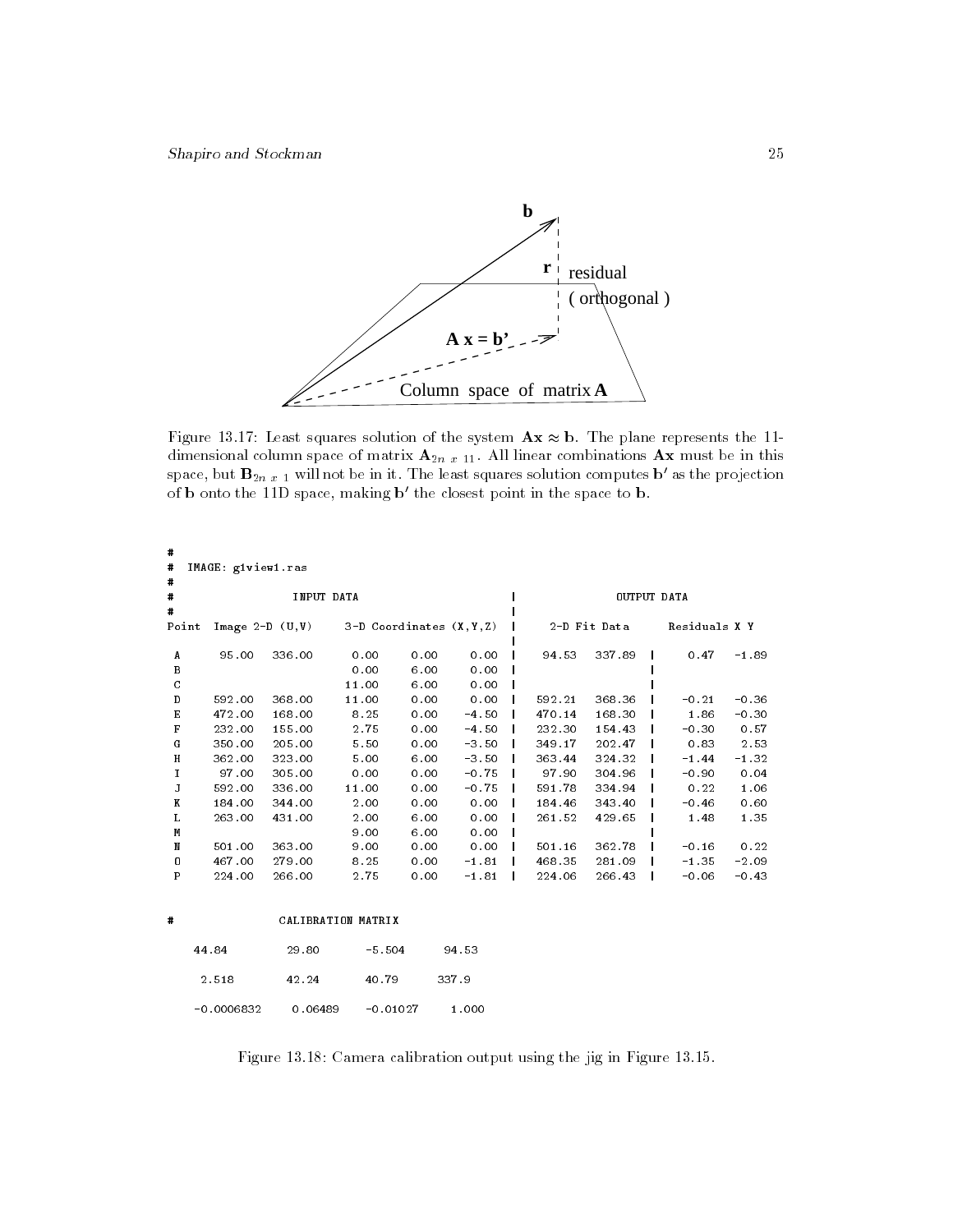## Exercise 16 replication of camera model derivation

(a) Locate software to perform least-squares fitting. Enter the point correspondences from Figure 13.18 and compute the camera matrix: compare it to the matrix shown in Figure 13.18. (b) Delete three points with the largest residuals and derive a new camera matrix. Are any of the new residuals worse than  $2$  pixels? (c) Define the  $3D$  coordinates of a 1 x 1 x 1 cube that would rest on one of the top horizontal surfaces of the jig shown in Figure 13.15. Transform each of the eight corners of the cube into image coordinates by using the derived camera matrix. Also transform the four points defining the surface on which the cube rests. Plot the images of the transformed points and draw the connecting edges. Does the image of the cube make sense?

# Exercise 17 subpixel accuracy

Refer to Figure 13.14. The center of the dowels can be computed to subpixel accuracy using the methods of Chapter 3. How? Can we use these noninteger coordinates for  $[{}^{\ast}F_r,{}^{\ast}F_c]$  for the calibration data? How?

### Exercise 18 best weak perspective camera model

Find the best weak perspective camera matrix to fit the data at the left in Figure 13.18. Carefully go back over the derivation of the simpler imaging equations to develop a new system of equations  $A x = b$ . After obtaining the best camera matrix parameters, compare its residuals with those at the right in Figure 13.18.

Table 13.2: 3D feature points of jig imaged with two cameras. 3D world coordinates  $\mathbf{x}, \mathbf{y}, \mathbf{z}$  are in inches. Coordinates of image 1 are  $\mathbf{u}$  and  $\mathbf{v}$  and are in row and column units. Coordinates of image 2 are  $2u$  and  $2v$ .

| Point | $\overline{W}_{\mathbf{X}}$ | $\overline{\mathbf{w}}_{\mathbf{y}}$ | $\overline{\mathtt{w}}_{\mathtt{Z}}$ | 1<br>$\mathbf u$ | 1<br>$\overline{\mathbf{v}}$ | $\overline{z}_{\rm u}$ | $\overline{\textbf{z}}_{\textbf{v}}$ |  |
|-------|-----------------------------|--------------------------------------|--------------------------------------|------------------|------------------------------|------------------------|--------------------------------------|--|
| А     | 0.0                         | 0.0                                  | 0.0                                  | 167              | 65                           | 274                    | 168                                  |  |
| Β     | 0.0                         | 6.0                                  | 0.0                                  | 96               | 127                          | 196                    | 42                                   |  |
| C     | 11.0                        | 6.0                                  | 0.0                                  | 97               | 545                          | 96                     | 431                                  |  |
| D     | $11.0\,$                    | 0.0                                  | 0.0                                  | 171              | 517                          | 154                    | 577                                  |  |
| E     | 8.25                        | 0.0                                  | $-4.5$                               | 352              | 406                          | 366                    | 488                                  |  |
| F     | 2.75                        | 0.0                                  | $-4.5$                               | 347              | 186                          | 430                    | 291                                  |  |
| G     | 5.5                         | 0.0                                  | $-3.5$                               | 311              | 294                          | 358                    | 387                                  |  |
| Н     | 5.5                         | 6.0                                  | $-3.5$                               | 226              | 337                          | NА                     | NА                                   |  |
| I     | 0.0                         | 0.0                                  | -0.75                                | 198              | 65                           | 303                    | 169                                  |  |
| J     | $11.0\,$                    | 0.0                                  | $-0.75$                              | 203              | 518                          | 186                    | 577                                  |  |
| Κ     | 2.0                         | 0.0                                  | 0.0                                  | 170              | 143                          | 248                    | 248                                  |  |
| L     | $2.0\,$                     | 6.0                                  | 0.0                                  | 96               | 198                          | 176                    | 116                                  |  |
| М     | 9.0                         | 6.0                                  | 0.0                                  | 97               | 465                          | 114                    | 363                                  |  |
| N     | 9.0                         | 0.0                                  | 0.0                                  | 173              | 432                          | 176                    | 507                                  |  |
| O     | 8.25                        | 0.0                                  | $-1.81$                              | 245              | 403                          | 259                    | 482                                  |  |
| P     | $2.75\,$                    | 0.0                                  | -1.81                                | 242              | 181                          | 318                    | 283                                  |  |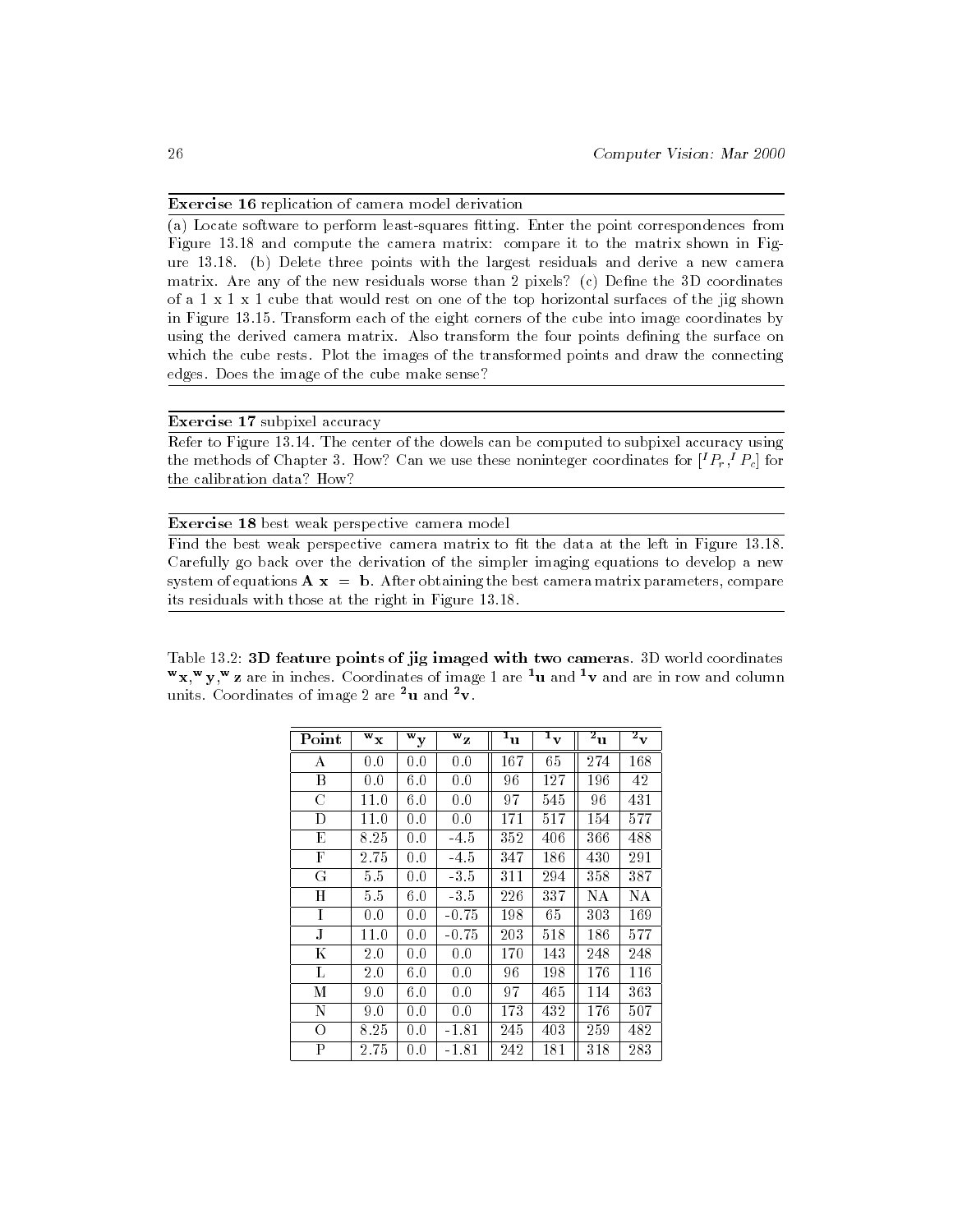Exercise 19 camera calibration

Table 13.2 shows the image points recorded for 16 3D corner points of the jig from Figure  $13.15$ . In fact, coordinates in two separate images are recorded. Using the affine calibration procedure, compute a camera matrix using the 5-tuples from table columns 2-6.

#### Exercise 20 stereo computation

(a) Using the data in Table 13.2, compute two calibration matrices, one from columns 2-6 and one from columns 2-4 and 7-8. (b) Using the method of Section 13.3.3, compute the 3D coordinates of point A using only the two camera matrices and the image coordinates in columns 5-8 of the Table. Compare your result to the coordinates in Columns 2-4 of the table. (c) Consider the obtuse corner point between corner points **I** and **P** of the jig; call it point Q. Suppose point Q images at [196,135] and [281,237] respectively. Use the stereo method to compute the 3D coordinates of world point Q and verify that your results are reasonable.

# 13.4.3 Discussion of the Affine Method

The major issue relates to whether or not there really are 11 camera model parameters to estimate. As we have seen, there are only 3 independent parameters of a rotation matrix and 3 translational parameters defining the camera pose in world coordinates. There are 2 scaling factors relating real image coordinates to pixel rows and columns and focal length  $f$ . Thus, not all 11 parameters are independent. Treating them as independent means that the rotation parameters will not define an orthonormal rotation matrix. In case of a precisely built camera, we waste constraints; however, if the image plane might not be perpendicular to the optical axis, the increased parameters can produce a better model. We need more calibration points to estimate more free parameters, and the parameters that are derived do not explicitly yield the intrinsic properties of the camera. The affine method has several advantages, however  $-$  it works well even with skew between image rows and columns or between image plane and optical axis, it works with either pixel coordinates or real image coordinates, and the solution can be quickly computed without iteration. In section 13.7, we will introduce a different calibration method that uses more constraints and overcomes some of the problems mentioned.

#### Exercise 21 Calibrate your home camera

If you don't have a simple film camera, borrow one or buy a cheap disposable one. Obtain a rigid box to use as a jig: draw a few  $X$ 's on each face. Measure the  $[x,y,z]$  coordinates of each corner and each 'X' relative to a RH coordinate system with origin at one corner of the box and axes along its edges. Take and develop a picture of the box. Identify and mark 15 corners and 'X's in the picture. Measure the coordinates of these points in inches using a rule. Following the example of this section, derive the camera matrix and residuals and report on these results. Check how well the camera matrix works for some points that were not used in deriving it. Repeat the experiment using  $mm$  units for the picture coordinates.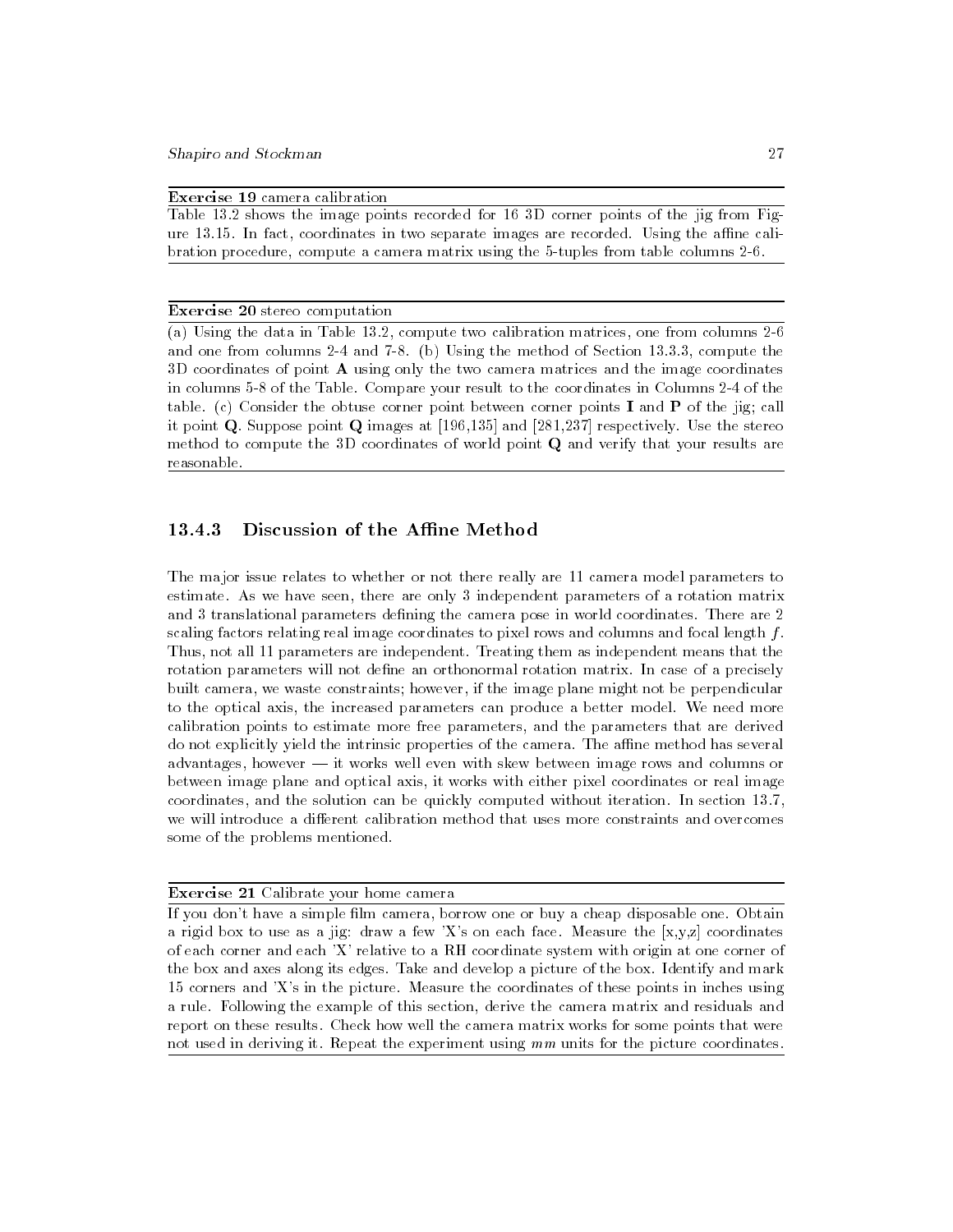#### Exercise  $22$  "Texture map" your box

"Texture map" your picture onto the box of the previous exercise. (a) First, create a .pgm image file of your box as above. (b) Using the methods of Chapter 11, create a mapping from one face of the box (in 2D coordinates) to an image array containing your own picture.  $(c)$  Update the .pgm image file of your box by writing pixels from your picture into it. Hint: mapping two triangles rather than one parallelogram will produce a better result. Why?



Figure 13.19: (Left) Potatoes illuminated by a slide containing a grid of lines. (Right) Structured light concept: if the imaging system can deduce which ray "  $P_{lm}$  created a  $\,$ certain bright feature imaged at  ${}^{I}P_{uv}$ , then four equations are available to solve for 3D surface point  ${}^WP_{lm}$ . Camera and projector matrices must both be available.

# 13.5 Using Structured Light

Sensing via *structured light* was motivated in the first section and illustrated in Figure 13.4. We now have all the mathematical tools to implement it. Figure 13.19 gives a more detailed view. Object surfaces are illuminated by a pattern of light: in this case a slide projector projects a regular grid of bright lines on surfaces. The camera then senses the result as a grid distorted by the surface structure and its pose. Since the grid of light is highly structured, the imaging system has strong information about which projector rays created the intersections that it sensed. Assume for the moment that the imaging system knows that grid intersect "  $P_{lm}$  is imaged at '  $P_{uv}$  . There are then four linear equations to use to solve for the 3D surface point  $^{\prime\prime}$   $P_{lm}$  being illuminated by the special light pattern. We must have both the camera calibration matrix C and the projector calibration matrix D. The solution of the system  ${\bf D}^{\prime\prime}$   $P_{lm} =^{\sim} P_{lm}$  and  ${\bf C}^{\prime\prime}$   $P_{lm} =^{\sim} P_{uu}$  is the same as previously given for the general case of two camera stereo in Section 13.3.3.

A projector can be calibrated in much the same way as a camera. The projector is turned on so that it illuminates the planer surface of the worktable. Precise blocks are located on the table so that one corner exactly intercepts one of the projected grid intersects. A calibration tuple  $\lt$   $|\degree P_l, \degree P_m|, |\degree P_x, \degree P_y, \degree P_z | >$  is obtained, where  $|\degree P_l, \degree P_m|$  are the ordinals (integers) of the grid lines defining the intersection and "  $P_x,$  "  $P_y,$  "  $P_z$  are the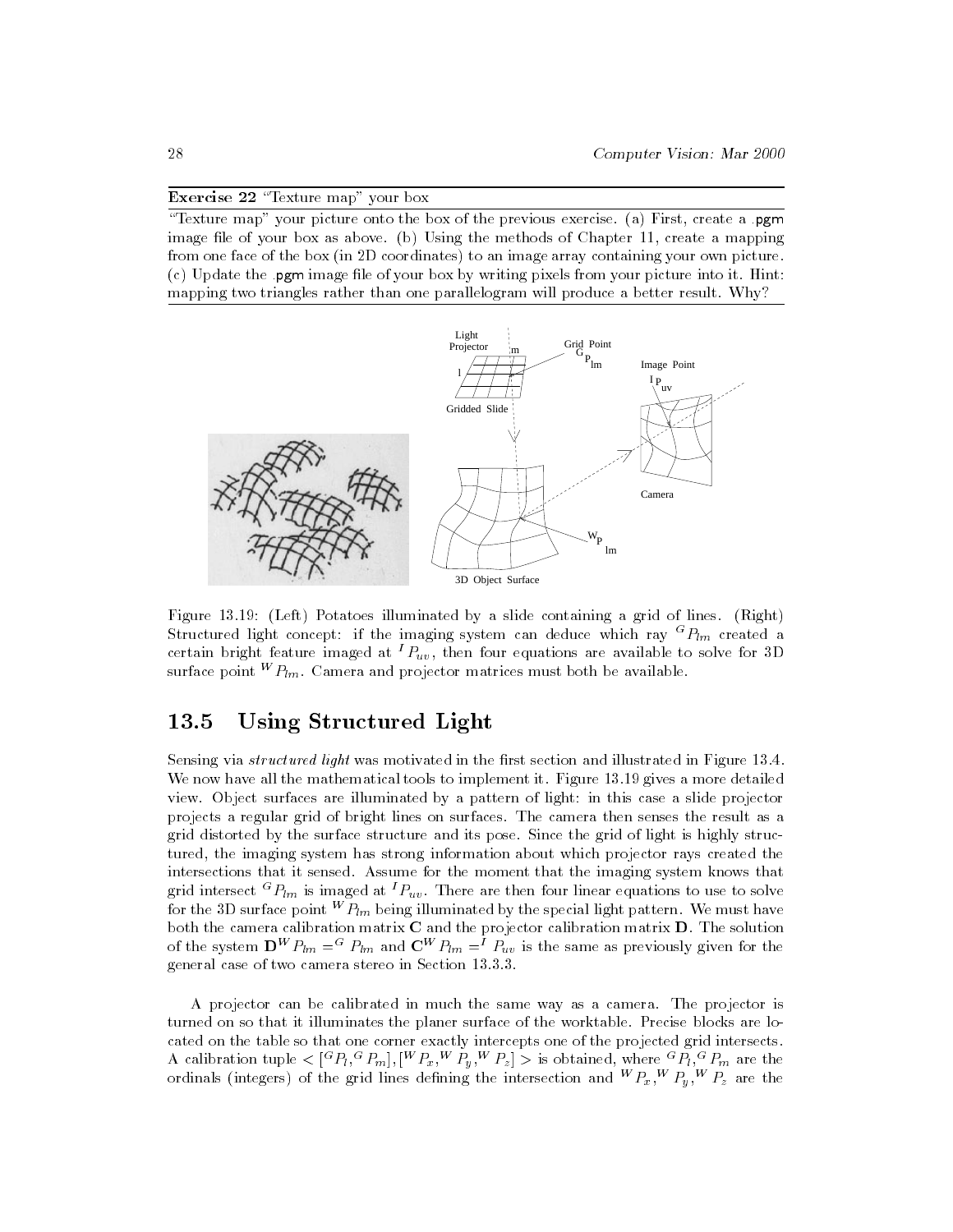#### Compute mesh of 3D points from image of scene with light stripes.

#### Offline Procedure:

- 1. Calibrate the camera to obtain camera matrix C.
- 2. Calibrate the projector to obtain projector matrix D.

#### Online Procedure:

- 1. Input camera and projector matrices C; D.
- 2. Input image of scene surface with light stripes.
- 3. Extract grid of bright stripes and intersections.
- 4. Determine the labels  $l, m$  of all grid intersections.
- 5. For each projected point Plm imaged at Puv compute 3D surface point <sup>P</sup> using C; <sup>D</sup> and stereo equations.
- 6. Output mesh as a graph with vertices as 3D points and edges as their connections by bright stripes.

Algorithm 2: Computing 3D surface coordinates using calibrated camera and projector.

measured world coordinates of the corner of the block. We note in passing that by using the affine calibration procedure above, we can simply order the grid lines of the slide as  $m = 1, 2, \cdots$  or  $l = 1, 2, \cdots$  because the procedure can adapt to any scale factor.

#### Exercise 23

Create and calibrate a structured light projector in the following manner. Using your favorite image editing tool, create a digital image of a bright grid on a dark background; or, draw a pattern on paper and digitize it on a scanner. Connect a laptop to a projector and display your digital image; this should project your grid into space. Pose the projector so that it illuminates a tabletop workspace. Place precise blocks on the table to obtain calibration points and perform the affine calibration procedure. Report on the results.

The correspondence problem is still present as in two-camera stereo, although not quite as severe. Referring to the image of the potatoes, it is clear that there is a problem for the imaging system to determine the exact grid intersections seen. If only surface shape is needed and not location, it usually only matters that grid intersections are identified consistently relative to each other. See Figure 13.20 and the references by Hu and Stockman and by Shrikhande and Stockman (1989). Various engineering solutions have been imple mented; for example, coding grid lines using variations of shape or color. Another solution is to change the grid pattern rapidly over time with the imaging system taking multiple images from which grid patterns can be uniquely determined. White light projectors have a limted depth-of-field where the grid pattern is sharp. Laser light projectors do not suffer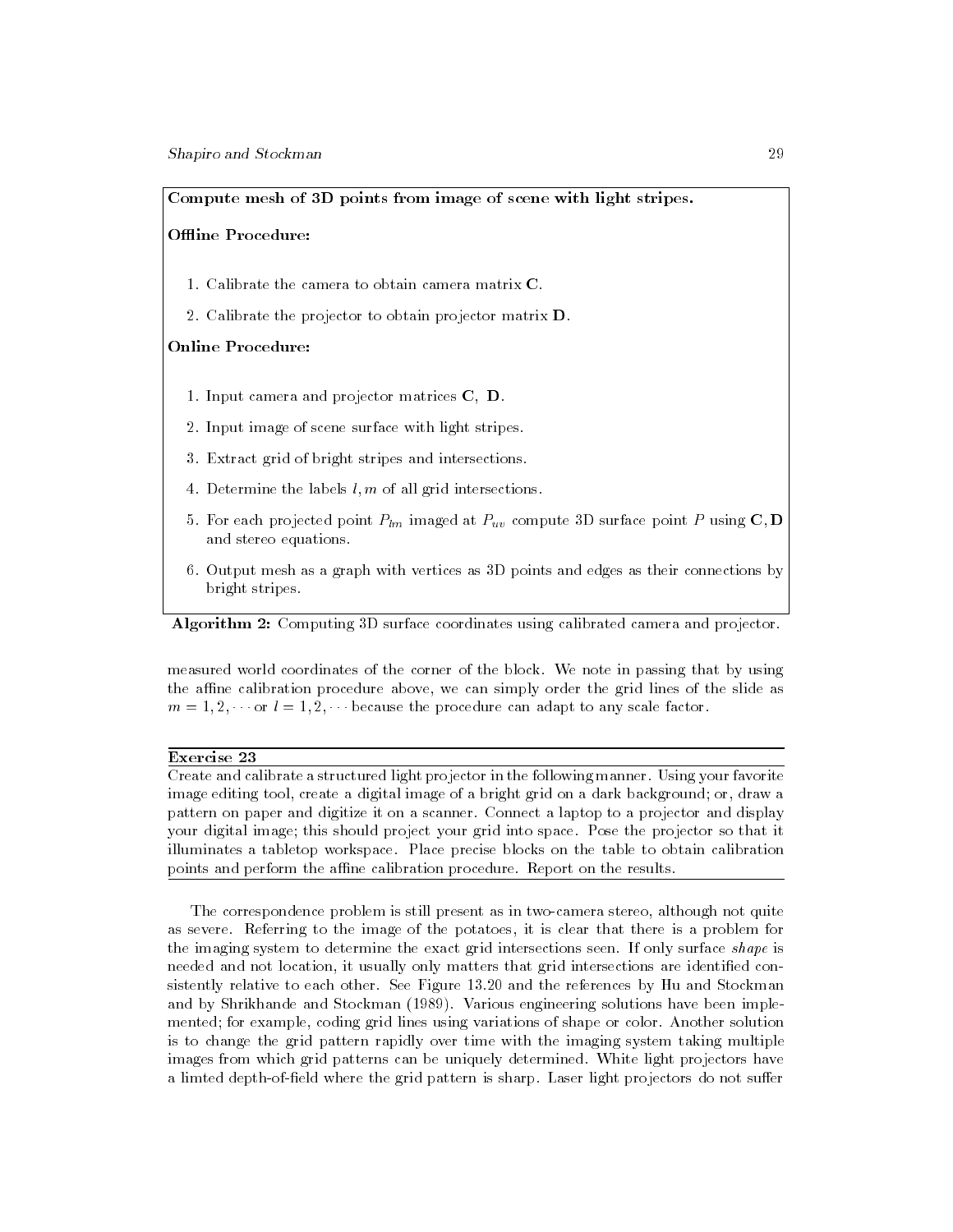

Figure 13.20: Surface normals computed using a projected grid: normals can be computed by assuming the grid lines are in sequence but exact grid lines are not needed. (Weak perspective models were used for both projector and camera.) See Shrikhande 1999.

from this limitation but the reflection off certain objects will be poor due to the low power and limited spectrum of a typical laser. In many controlled sensing environments structured light sensors are highly effective. Off-the-shelf sensor units can be purchased from several companies; some may have only one ray, one stripe, or perhaps two orthogonal stripes.

# 13.6 A Simple Pose Estimation Procedure

We want to use cameras to compute object geometry and pose. In this section we study a simple method of computing the pose of an object from three points of the image of that object. It is assumed that a geometric model of the object is known and that the focal length  $f$  of the camera is known. We study this simple method because it not only gives a practical means of computing pose, but because it also introduces some important concepts in a simple context. One of these is the idea of *inverse perspective*  $\sim$  computing 3D properties from properties in the 2D image plane of a perspective transformation. Another is the idea of using optimization to find a best set of parameters that will match 3D object points to 2D image points. Our most important simplifying assumption is that the world coordinate system is the same as the camera coordinate system, so we omit superscripts of points because they are not needed to indicate coordinate system (  $\mathbf{r}_i = \mathbf{r}_i = r_i$ ). Another simplification is that we will work only in real geometrical space — we use no image quantization, or pixel coordinates.

The environment for the *Perspective 3 Point Problem* (P3P) is shown in Figure 13.21. The 3D scene points  $\Omega$  scene points  $\Omega$  in the u-v image plane as  $\Omega$  image plane as  $\Omega$  in the coordinates  $\Omega$  $\mathbf{v}$  are the unknowns for which we want to solve want to solve want to solve. Since we assume that we assume that we assume that we assume that we assume that we assume that we assume that we assume that we are the ve know what points of an object model we are observing (a big assumption), we do know the distances between pairs of points: for a rigid object, these three distances do not vary as the object moves in space. In an application of human-computer interaction (HCI), the points Pi could be facial features of a specic person, such as the eyes and tip of the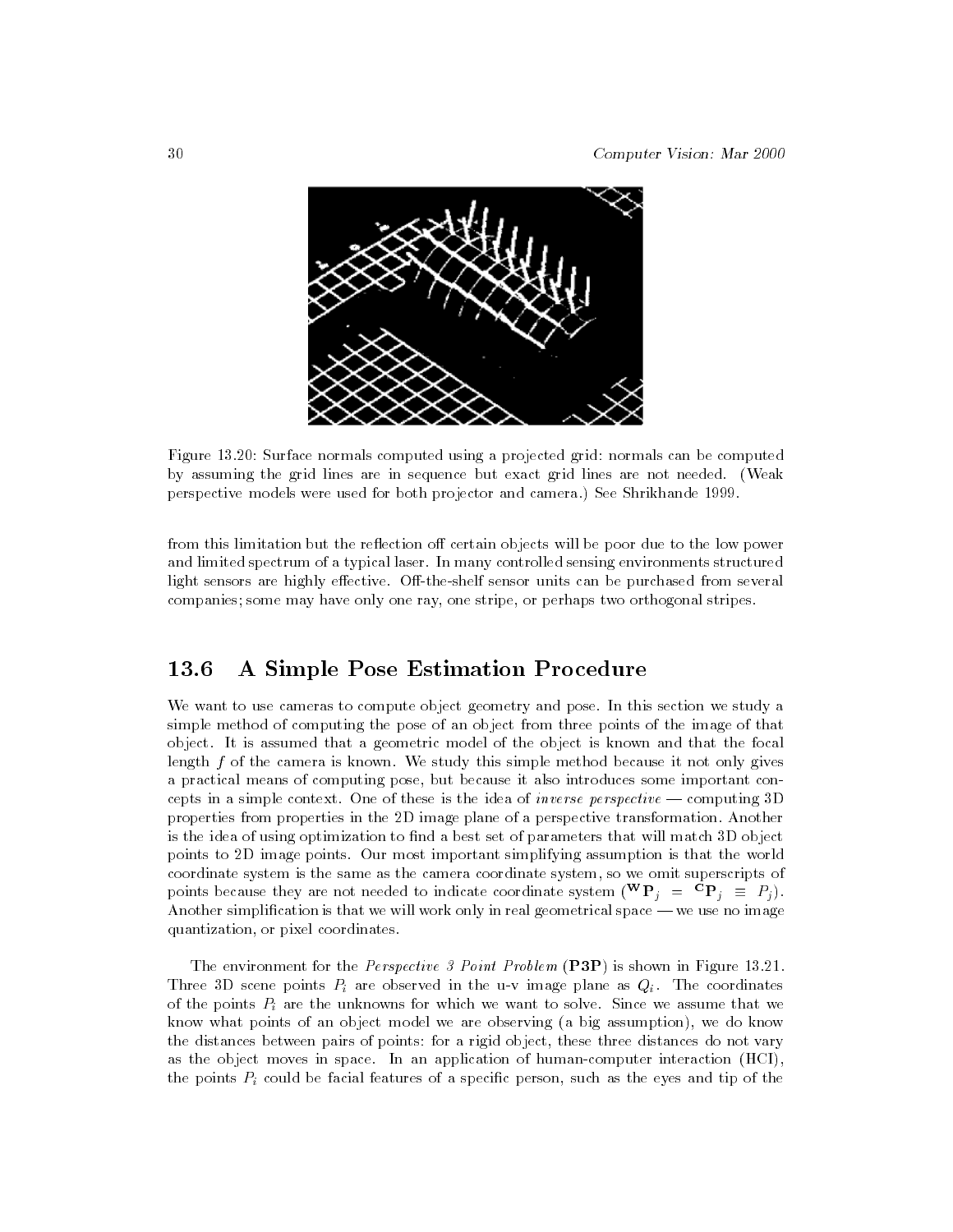

Figure 13.21: A simple case for pose estimation: a triangle  $P_1P_2P_3$  with sides of known length in 3D is observed in the u-v image plane as triangle  $Q_1Q_2Q_3$ . The 3D positions of points Pj can be computed from the observed image points Qj . The pose of an object containing the Pj can then be determined relative to the camera coordinate system. The focal length  $f$  is the distance from the center of projection to the image plane. Coordinates of the image points are Qj = [uj ; vj ; <sup>f</sup> ] relative to the camera coordinate system C.

nose. The face can be measured for the required distances. Computing the pose of the face will reveal where the person is looking. In a navigation application, the three points  $P_i$ could be geographic landmarks whose locations are known in a map. A navigating robot or drone can compute its own position relative to the landmarks using the following method.

The image locations of the observed points Qi are known. Let qi be the unit vector from the origin in the direction of  $\mathbf{P}$  point  $\mathbf{P}$  point  $\mathbf{P}$  is also in this same direction. Therefore, Therefore, Therefore, Therefore, Therefore, Theorem direction. The same direction. The same direction. The s we can solve for the locations of  $\mathbf{v}$  if we can compute the three scalars ainsi  $\mathbf{v}$ 

$$
P_i = a_i \mathbf{q}_i \tag{13.36}
$$

From the three equations represented in Equation 13.36 we derive three others relating the distances between points, which are known from the model.

$$
d_{mn} = ||P_m - P_n|| \quad (m \neq n) \tag{13.37}
$$

we rewrite the Pi in terms of the observed  $\mathbf{q}_i$  and compute the 3D distances, using the 3D distances, using the 3D distances, using the 3D distances, using the 3D distances, using the 3D distances, using the 3D distan dot product and the fact that  $\mathbf{q_i} \circ \mathbf{q_i} = 1$ .

$$
d_{mn}^2 = ||a_m \mathbf{q_m} - a_n \mathbf{q_n}||^2
$$
  
=  $(a_m \mathbf{q_m} - a_n \mathbf{q_n}) \circ (a_m \mathbf{q_m} - a_n \mathbf{q_n})$   
=  $a_m^2 - 2a_m a_n (\mathbf{q_m} \circ \mathbf{q_n}) + a_n^2$  (13.38)

We now have three quadratic equations in the three unknowns  $a_i$ . The three left sides  $d_{mn}^-$  are known from the model and the three  ${\bf q_m}\circ {\bf q_n}$  are known from the image points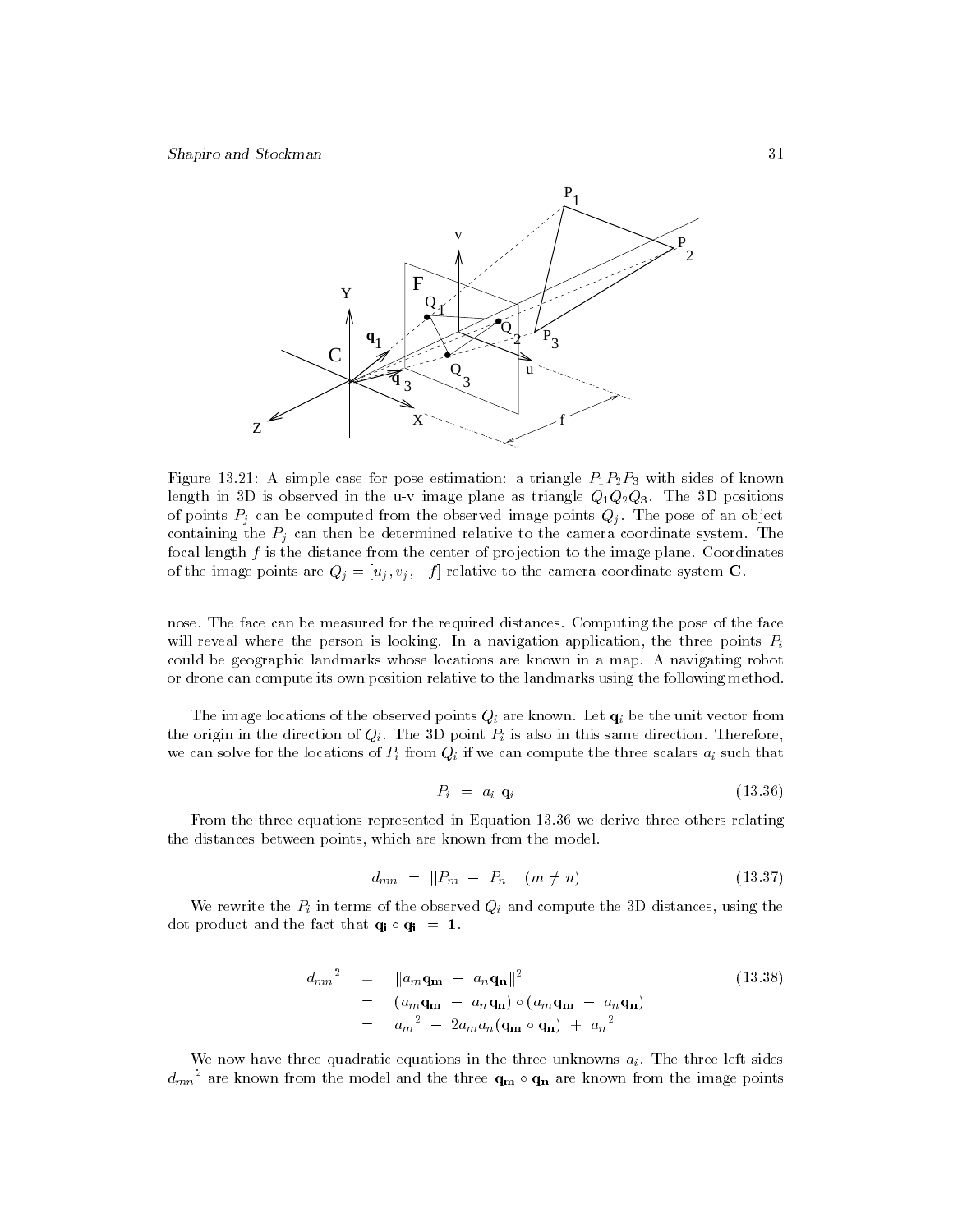Qi. Our P3P problem of computing the positions of the three points Pi is now reduced to solving three quadratic equations in three unknowns. In theory, there can be 8 different triples  $[a_1, a_2, a_3]$  that will satisfy Equations 13.38. Extending Figure 13.21, it is easy to see that for each pose of the three points on one side of the coordinate system, there is a mirror set on the other side with parameters  $[-a_1, -a_2, -a_3]$ , and clearly if one triple satifies the equations, then so must the other. Thus, we can have at most four actual poses possible in a real situation because the object must be on one side of the camera. In Fischler and Bolles (1981) it is shown that four poses are possible in special cases; however, the common case is for two solutions.

We now show to solve for the unit matrix aircration  $\mathcal{L}_k$  (and hence  $\mathcal{L}_k$ ) using nonlinear optimization. This will give insight to other optimizations used in later sections. Mathematically, we want to find three roots of the following functions of the  $a_i$ .

$$
f(a_1, a_2, a_3) = a_1^2 - 2a_1a_2(\mathbf{q_1} \circ \mathbf{q_2}) + a_2^2 - d_{12}^2
$$
  
\n
$$
g(a_1, a_2, a_3) = a_2^2 - 2a_2a_3(\mathbf{q_2} \circ \mathbf{q_3}) + a_3^2 - d_{23}^2
$$
  
\n
$$
h(a_1, a_2, a_3) = a_1^2 - 2a_1a_3(\mathbf{q_1} \circ \mathbf{q_3}) + a_3^2 - d_{13}^2
$$
 (13.39)

Suppose that we are near a root  $[a_1, a_2, a_3]$  but that  $f(a_1, a_2, a_3) \neq 0$ . We want to compute some changes  $[\Delta_1, \Delta_2, \Delta_3]$  so that, ideally,  $f (a_1 + \Delta_1, a_2 + \Delta_2, a_3 + \Delta_3) = 0$ , and in reality, it moves toward 0. We can linearize f in the neighborhood of  $[a_1, a_2, a_3]$  and then compute the changes  $[\Delta_1, \Delta_2, \Delta_3]$  needed to produce 0.

$$
f(a_1 + \Delta_1, a_2 + \Delta_2, a_3 + \Delta_3) = f(a_1, a_2, a_3) + \begin{bmatrix} \frac{\partial f}{\partial a_1} & \frac{\partial f}{\partial a_2} & \frac{\partial f}{\partial a_3} \\ \Delta_3 & \Delta_3 \end{bmatrix} + \mathbf{h}.\mathbf{o}.\mathbf{t}.
$$
 (13.40)

By ignoring the higher order terms in Equation 13.40 and setting the left side to zero, we obtain one linear equation in the unknowns  $[\Delta_1, \Delta_2, \Delta_3]$ . Using the same concept for the functions  $g$  and  $h$ , we arrive at the following matrix equation.

$$
\begin{bmatrix}\n0 \\
0 \\
0 \\
0\n\end{bmatrix} = \begin{bmatrix}\nf(a_1, a_2, a_3) \\
g(a_1, a_2, a_3) \\
h(a_1, a_2, a_3)\n\end{bmatrix} + \begin{bmatrix}\n\frac{\partial f}{\partial a_1} \frac{\partial f}{\partial a_2} \frac{\partial f}{\partial a_3} \\
\frac{\partial g}{\partial a_1} \frac{\partial g}{\partial a_2} \frac{\partial g}{\partial a_3} \\
\frac{\partial h}{\partial a_1} \frac{\partial h}{\partial a_2} \frac{\partial h}{\partial a_3}\n\end{bmatrix} \begin{bmatrix}\n\Delta_1 \\
\Delta_2 \\
\Delta_3\n\end{bmatrix}
$$
\n(13.41)

The matrix of partial derivatives is the Jacobian matrix J: if it is invertible at the point  $[a_1, a_2, a_3]$  of our search then we obtain the following solution for the changes to these parameters.

$$
\begin{bmatrix}\n\Delta_1 \\
\Delta_2 \\
\Delta_3\n\end{bmatrix} = -\mathbf{J}^{-1}(a_1, a_2, a_3) \begin{bmatrix}\nf(a_1, a_2, a_3) \\
g(a_1, a_2, a_3) \\
h(a_1, a_2, a_3)\n\end{bmatrix}
$$
\n(13.42)

We can compute a new vector of parameters by adding these changes to the previous parameters. We use  $A^*$  to denote the parameters  $[a_1, a_2, a_3]$  at the k-th iteration and arrive at a familiar form of Newton's method. f represents the vector of values computed using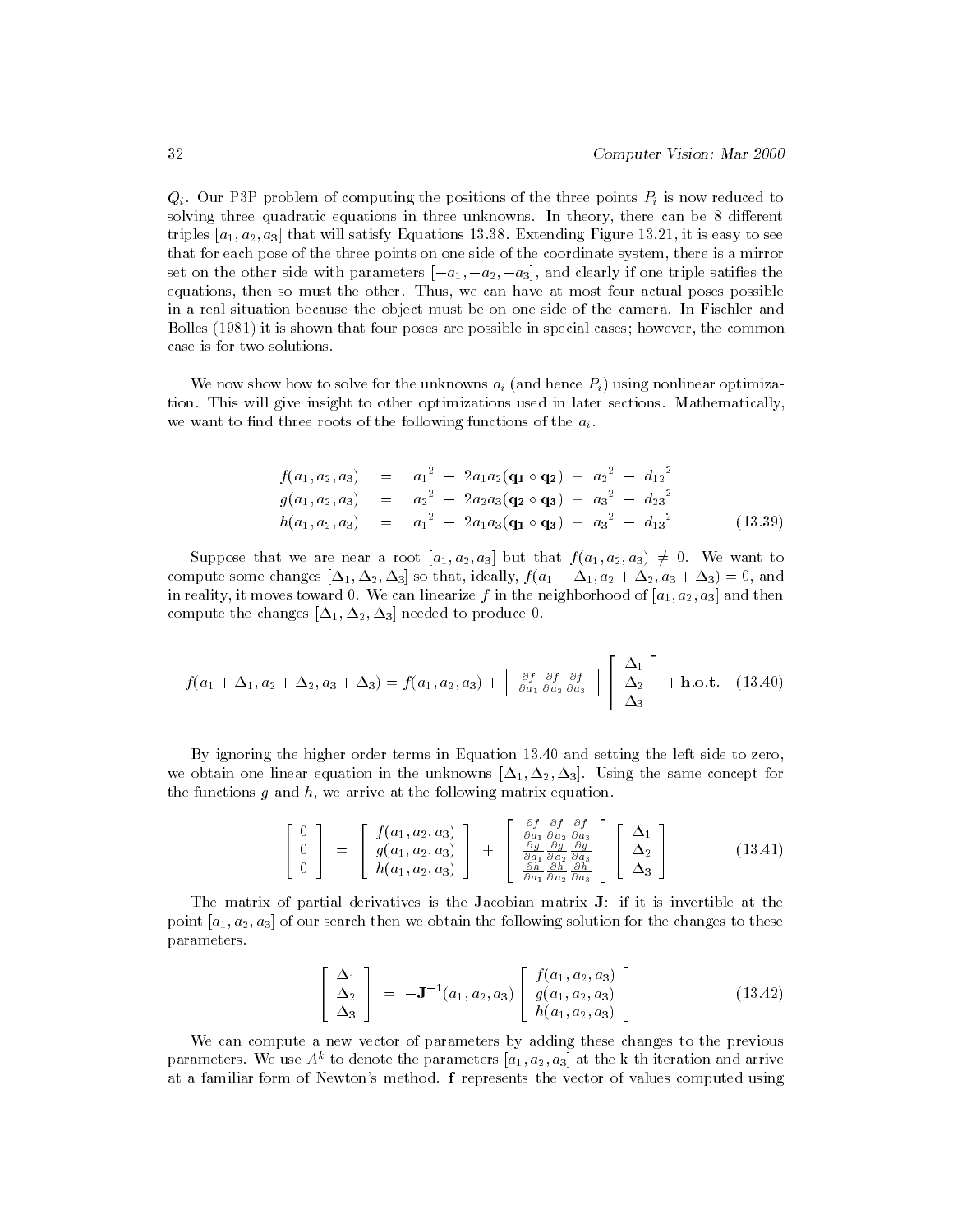functions  $f, g$ , and  $h$ .

$$
A^{k+1} = A^k - \mathbf{J}^{-1}(A^k)\mathbf{f}(A^k)
$$
 (13.43)

#### Exercise 24 defining the Jacobian

Show that the Jacobian for the function  $f(a_1, a_2, a_3)$  is as follows, where  $t_{mn}$  denotes the dot product quantum product quantum product and product and product and product and product and product and pro

$$
\mathbf{J}(a_1, a_2, a_3) \equiv \begin{bmatrix} J_{11} & J_{12} & J_{13} \\ J_{21} & J_{22} & J_{23} \\ J_{31} & J_{32} & J_{33} \end{bmatrix}
$$
  

$$
= \begin{bmatrix} (2a_1 - 2t_{12}a_2) & (2a_2 - 2t_{12}a_1) & 0 \\ 0 & (2a_2 - 2t_{23}a_3) & (2a_3 - 2t_{23}a_2) \\ (2a_1 - 2t_{31}a_3) & 0 & (2a_3 - 2t_{31}a_1) \end{bmatrix}
$$

#### Exercise 25 computing the inverse of the Jacobian

Using the symbols Jij from the previous exercise, derive a representation for the inverse Jacobian  $J^{-1}$ 

Algorithm 3 summarizes the method for computing the positions of the three 3D model points in terms of the camera coordinate system. Experience has shown that the algorithm converges within 5 to 10 iterations under typical situations. However, it is not clear how to control the algorithm so that multiple solutions can be obtained. Nonlinear optimization is sometimes as much art as algorithm and the reader should consult the references for its many nuances. Table 13.3 shows critical data during the iterations of a P3P solution. Simulated pinal length f  $\alpha$  were projected using focal length f  $\alpha$  $Q_i$ . Beginning parameters were set well away from the true values. After taking some crude steps, the algorithm homes into the neighborhood of the true solution and outputs the same  $\ell$  as input, accurate to within two decimal places. As shown in columns 3-5 of Table 13.3, of Table 13.3,  $\ell$ after the 9-th iteration, the difference between the model side length and the computed side length is less than 0.2 units. Starting with each ai 100 halves the number of iterations. If the standoff of an object from the camera is approximately known, then this is a good starting value for each parameter.

Ohmura  $et$  al  $(1988)$  built a system that could compute the position of a person's head 10 times per second. For the model feature points  $\mathbf{F}_i$ , blue dots were placed on the face just left of the left eye, just right of the right eye, and just under the nose. (These points will not deform much with various facial expressions.) With the blue makeup the image points  $\mathbf{Q}_i$  could be detected rapidly and robustly. The pose of the face could then be defined by the computed points  $\mathbf{r}_i$  and the transformation mapping the  $\mathbf{r}_i$  to the  $\mathbf{r}_i$ (using Algorithm 1). Ballard and Stockman (1995) developed a system that located the eyes and nose on a face without any makeup, but performance was much slower due to the processing needed to identify the eyes and nose. Both groups reported that the error in the normal vector of the plane formed by the three points is of the order of a few degrees. If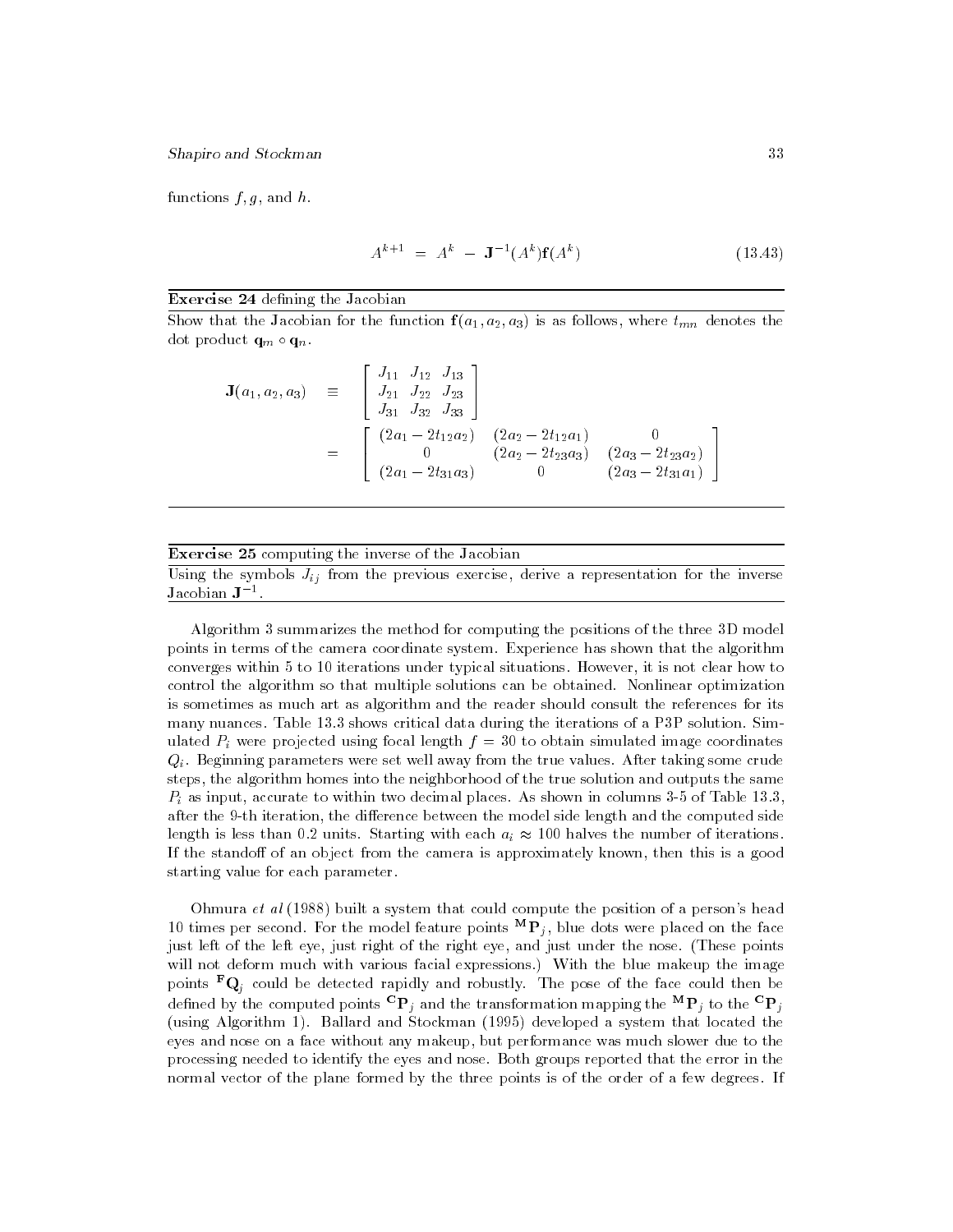Compute the position of 3 3D points in space from 3 image points.

Input three pairs ("  $P_i$ ,"  $Q_i$ ) of corresponding points from 3D and 2D. Each  $^n$   $P_i$  is in model coordinates;  $^{\ast}$  Q $_i$  is in real image coordinates. Input the focal length f of camera and tolerance on distance. Output the positions  $^{\circ}P_i$  of the three model points relative to the camera.

1. initialize:

(a) from model points "  $P_i$  compute squared distances  $d_{mn}$  -

(b) from image points  $^{\star}$  Q $_i$  compute unit vectors  $\mathbf{q_i}$  and dot products  $\mathbf{2q_m} \circ \mathbf{q_n}$ 

(c) Choose a starting parameter vector  $A^1 = [a_1, a_2, a_3]$  (How?)

2. iterate: until  $\mathbf{1}(A^{\ast}) \approx 0$ 

(a) 
$$
A^{k+1} = A^k - J^{-1}(A^k)f(A^k)
$$

i.  $A^k = A^{k+1}$ 

ii. compute  $J^{-1}(A^*)$  if  $J^{-+}$  exists

iii. evaluate  $\mathbf{1}(A^{\circ}) = [f(a_1^{\circ}, a_2^{\circ}, a_3^{\circ}), g(a_1^{\circ}, a_2^{\circ}, a_3^{\circ}), h(a_1^{\circ}, a_2^{\circ}, a_3^{\circ})]$ 

(b) stop when  $f(A^{k+1})$  is within error tolerance  $\Delta$  of 0 or stop if number of iterations exceeds limit

3. compute pose: From  $A^{n+1}$  compute each  $\leq P_i = a_i^{n+1} q_i$ 

Algorithm 3: Iterative P3P Solution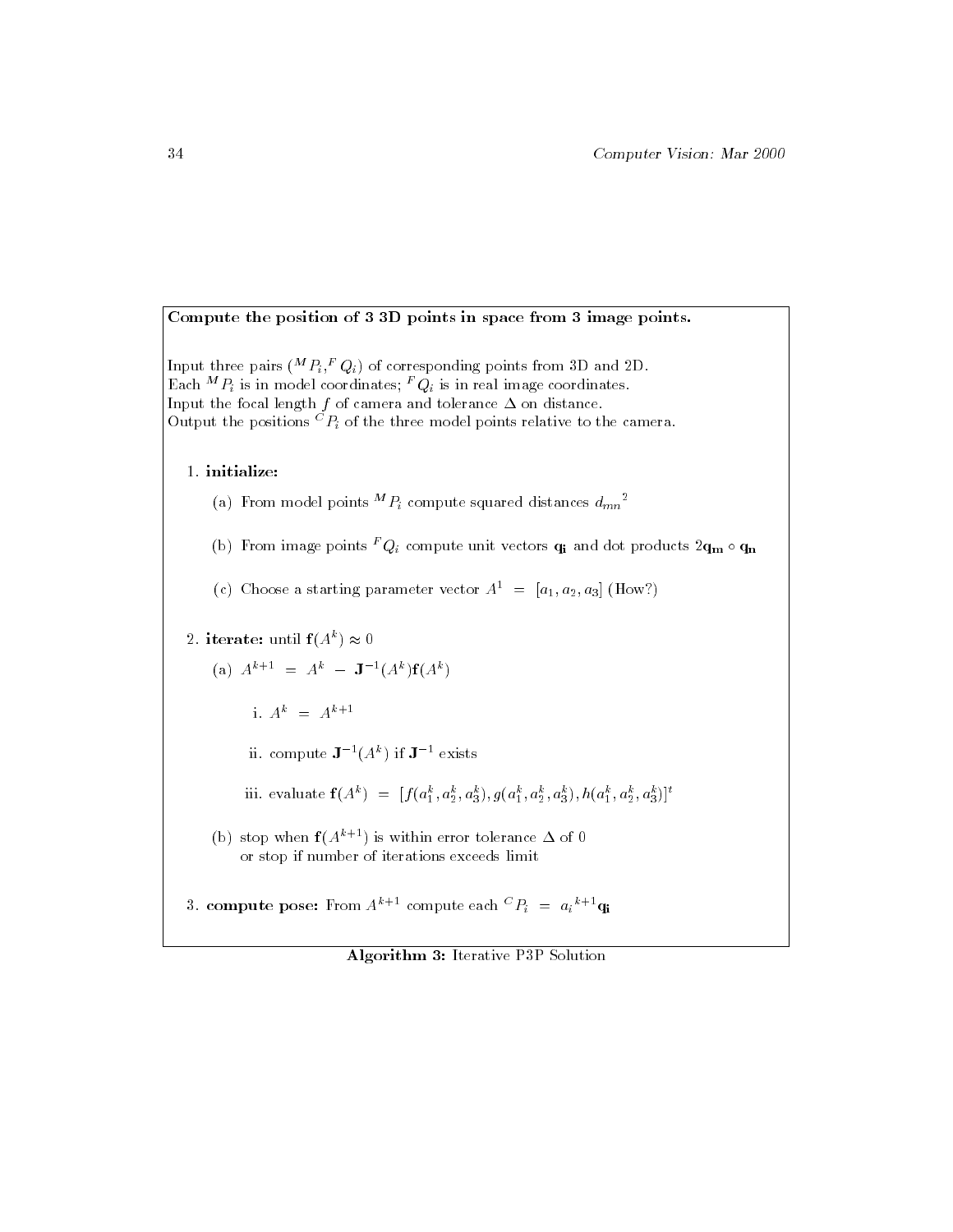Table 13.3: Iterations of P3P solution. Using focal length  $f = 30$ , simulated image coordinates Qj were computed from projecting P1 = [19:05; 30:16; 76:20]; P2 <sup>=</sup>  $[-19.05, -7.94, 88.90], P_3 = [0.00, -7.94, 88.90].$  Beginning parameters were set to  $A^{0}$  = [300,300,300] and  $\Delta = 0.2$ . In nine iterations the P3P program converged to the initial Pj accurate to two decimal places.

| It. k          | $f(A^k)$     |          | $ g(A^k) $   | $\ln(A^k)$   |          | $a_1$         |          | a <sub>2</sub> | $a_{3}$       |  |
|----------------|--------------|----------|--------------|--------------|----------|---------------|----------|----------------|---------------|--|
| 1              | $6.43e + 03$ |          | $3.60e + 03$ | $1.09e + 04$ |          | $1.63e + 02$  |          | $1.65e + 02$   | $1.63e + 02$  |  |
| 2              | $1.46e + 03$ |          | $8.22e + 02$ | $2.48e + 03$ |          | $1.06e + 02$  |          | $1.08e + 02$   | $1.04e + 0.2$ |  |
| 3              | $2.53e + 02$ |          | $1.51e + 02$ | $4.44e+02$   |          | $8.19e + 01$  |          | $9.64e + 01$   | $1.03e + 02$  |  |
| $\cdots$       |              |          | $\cdots$     |              |          |               |          | $\cdots$       |               |  |
| 8              | $2.68e + 00$ |          | $6.45e-01$   | $5.78e + 00$ |          | $8.414e + 01$ |          | $9.127e + 01$  | $8.926e + 01$ |  |
| 9              | 5.00e-02     |          | 3.87e-02     | $1.71e-01$   |          | $8.414e + 01$ |          | $9.126e + 01$  | $8.925e + 01$ |  |
| It. k          | $P_{1x}$     | $P_{1u}$ | $P_{1z}$     | $P_{2x}$     | $P_{2y}$ | $P_{2z}$      | $P_{3x}$ | $P_{3u}$       | $P_{3z}$      |  |
| 1              | $-36.9$      | $-58.4$  | 147.6        | $-34.4$      | $-14.4$  | 160.7         | 0.0      | $-14.5$        | 162.4         |  |
| $\overline{2}$ | $-24.0$      | $-38.0$  | 96.0         | $-22.5$      | $-9.3$   | 105.2         | 0.0      | 9.3            | 103.6         |  |
| $\cdots$       | $\cdots$     |          |              | $\cdots$     |          |               | $\cdots$ |                |               |  |
| 8              | $-19.1$      | $-30.2$  | 76.2         | $-19.1$      | $-7.9$   | 88.9          | 0.0      | $-7.9$         | 88.9          |  |
| 9              | $-19.1$      | $-30.2$  | 76.2         | $-19.1$      | $-7.9$   | 88.9          | 0.0      | $-7.9$         | 88.9          |  |

the plane of the three points  $\Gamma\!\!\!\Gamma_i$  is nearly normal to the image plane, then small errors in the observed image coordinates  $\tau\mathbf{Q}_i$  can produce large errors in the computed orientation of the plane in 3D. In order to counter this effect, Ohmura  $et$  al oriented the camera axis about 20 degrees off to the side of the general direction of the face.

Equations 13.38 should always have a solution; thus we can compute the pose of an airplane from three points in the image of a frog! Choosing a good candidate model is important: this might be done by knowing that airplanes are not green or cannot be present, etc. Verification of a model is also important: this can be done by projecting more object model points and verifying them in the image. For example, to distinguish between two possible poses of a face, we might look for an ear, chin, and eyebrow after computing pose from the eyes and nose. We examine verification more in the following sections. Also, we will take into consideration that digital image points are identified in pixel coordinates and that radial lens distortion must be modeled along with the perspective projection.

| Exercise 26                                                                 |  |  |
|-----------------------------------------------------------------------------|--|--|
| Discuss how the P5P problem can be solved using the P3P solution procedure. |  |  |

#### 13.7 \* An Improved Camera Calibration Method 13.7

We now describe a calibration method, developed by Roger Tsai (1987), that has been widely used in industrial vision applications. It has been reported that with careful implementation this procedure can support 3D measurements with a precision of 1 part in 4000, which is quite good. Since the general idea of calibration has been carefully developed in Section 13.3,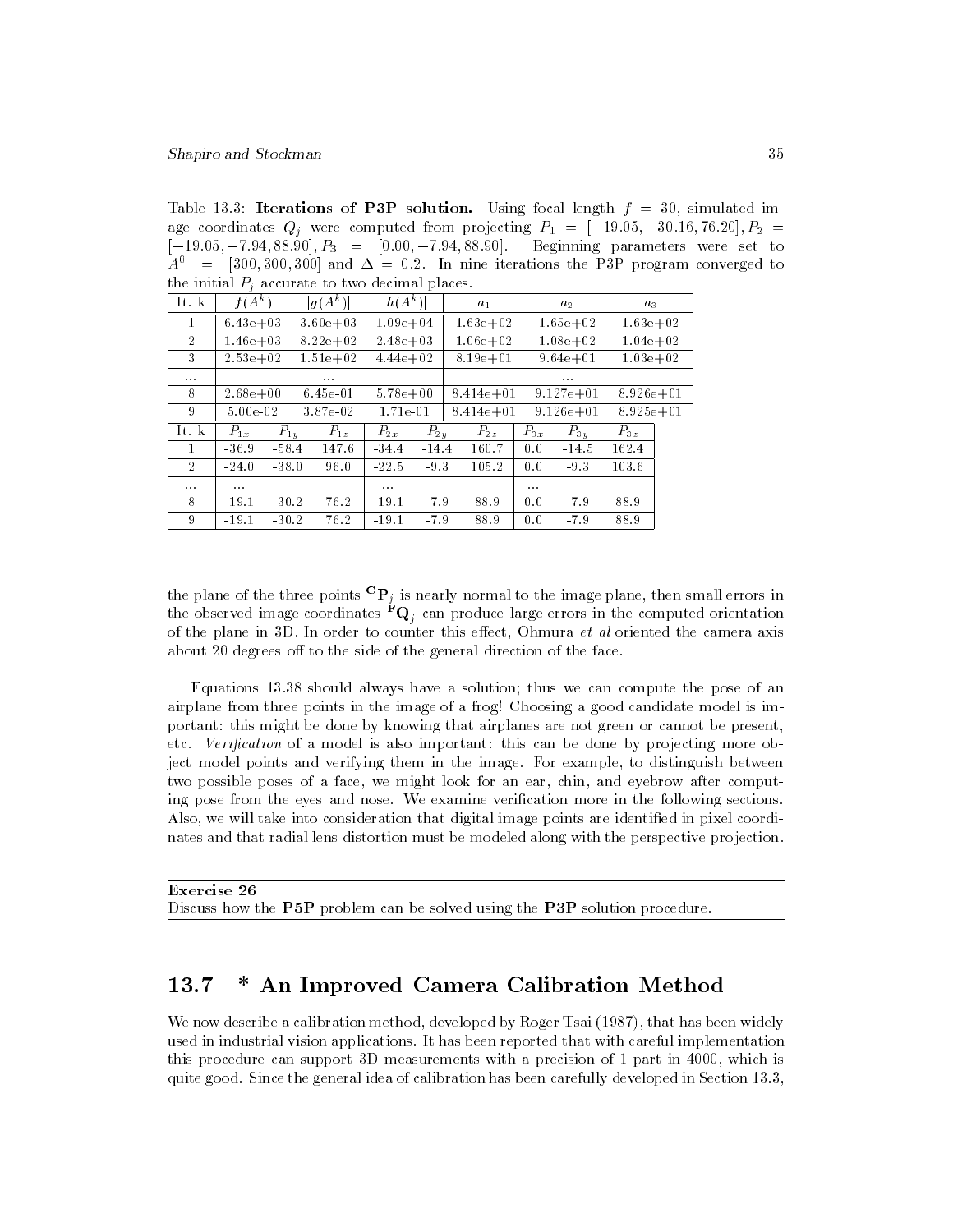# Exercise 27 \* WP3P problem

Acquire a copy of the 1988 paper by Huttenlocher and Ullman, which describes a solution for computing the pose of a rigid configuration of three points from a single weak perspective projection. The solution method is closed form and explicitly produces two solutions, unlike the P3P solution in this chapter. Program the solution method and test it on simulated data obtained by mathematically projecting 3-point configurations to obtain your three correspondences < Pj ; Qj >.

we proceed with a simpler notation.

- $\bullet$   $\mathbf{P} = [x, y, z]$  is a point in the 3D world coordinate system.
- $\bullet$   $\mathbf{p} = [u, v]$  is a point in the real image plane. (One can think of the u axis as horizontal and pointing to the right and the  $v$  axis as vertical and pointing upward.)
- $\bullet$   $\mathbf{a} = [r, c]$  is a pixel in the image array expressed by two integers; r is the row coordinate and c is the column coordinate of the pixel. (Relative to convention for u and v above, the r axis is vertical and points downward. The c axis is horizontal and points to the right.)

Camera calibration is conceived to be parameter recovery; we are solving for the "camera parameters" that characterize camera geometry and pose. There are two different types of parameters to be recovered:

- 1. intrinsic parameters
- 2. extrinsic parameters

#### 13.7.1 Intrinsic Camera Parameters

The *intrinsic* parameters are truly camera parameters, as they depend on the particular device being used. They include the following parameters:

- principal point  $[u_0, v_0]$ : the intersection of the optical axis with the image plane.
- scale factors  $\{d_x, d_y\}$  for the x and y pixel dimensions.
- aspect distortion factor  $\tau_1$ : a scale factor used to model distortion in the aspect ratio of the camera.
- focal length  $f$ : the distance from the optical center to the image plane.
- lens distortion factor  $(\kappa_1)$ : a scale factor used to model radial lens distortion.

These definitions refer to the optical center of the camera lens. The camera origin is at this point. The optical axis is the perpendicular to the image plane going through the optical center. The principal point is often, but not always, in the center pixel of the image. The scale factors dx and dy represent the horizontal size and vertical size of a single pixel in real world units, such as millimeters. We will assume that  $u_0$ ,  $v_0$ ,  $d_x$ ,  $d_y$ , and the aspect distortion factor  $\tau_1$  are known for a particular camera. Thus only the focal length f and the lens distortion factor  $\kappa_1$  will be computed during the calibration process.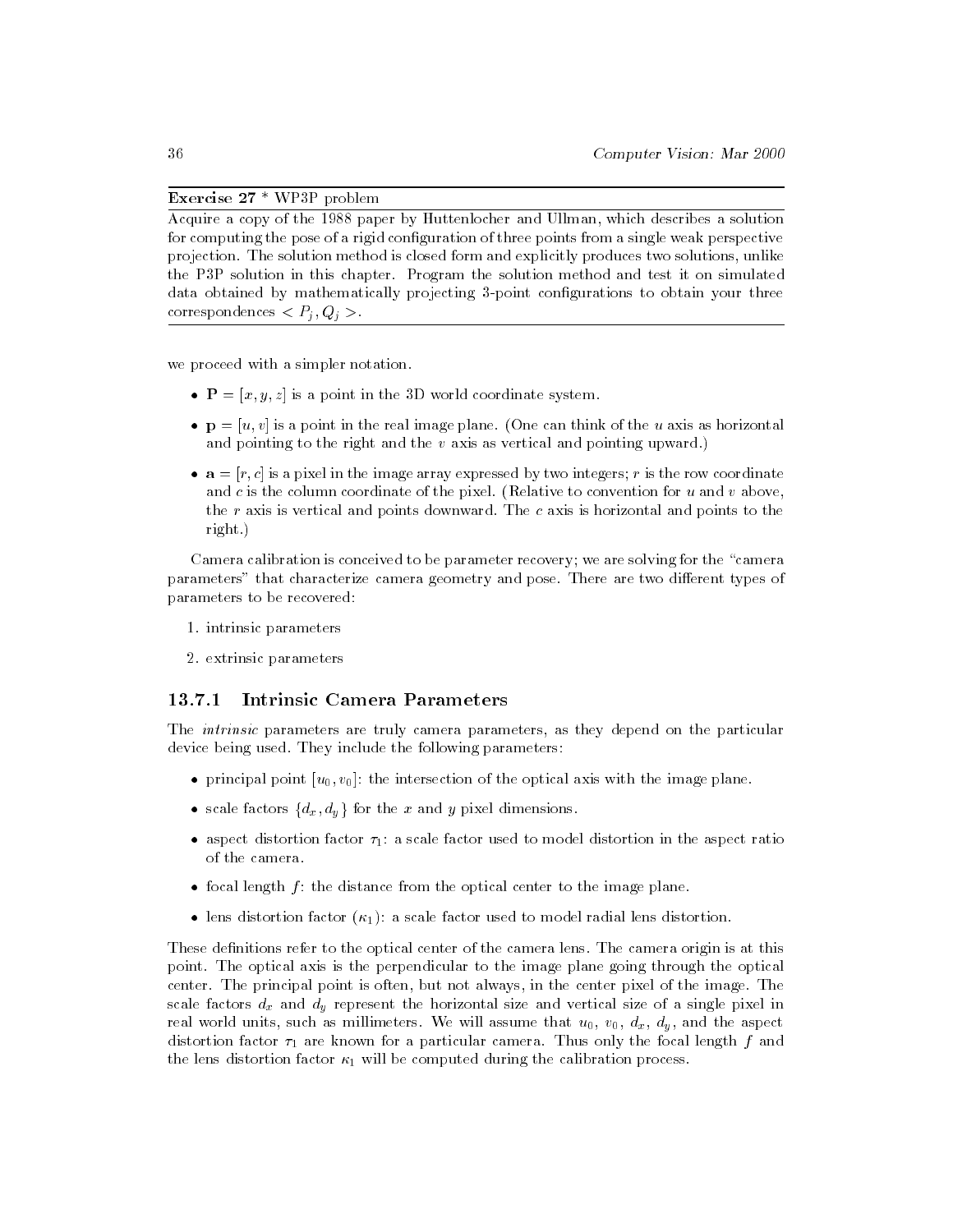

Figure 13.22: A calibration object that uses a moving 2D pattern to create many feature points in 3D space.

# 13.7.2 Extrinsic Camera Parameters

The extrinsic parameters describe the position and orientation (pose) of the camera system in the 3D world. They include:

 $\bullet$  translation:

$$
\mathbf{t} = [t_x \quad t_y \quad t_z]^T \tag{13.44}
$$

• rotation:

$$
\mathbf{R} = \begin{bmatrix} r_{11} & r_{12} & r_{13} & 0 \\ r_{21} & r_{22} & r_{23} & 0 \\ r_{31} & r_{32} & r_{33} & 0 \\ 0 & 0 & 0 & 1 \end{bmatrix}
$$
 (13.45)

The translation parameters describe the position of the camera in the world coordinate system, and the rotation parameters describe its orientation. We emphasize at the outset that there are only three independent rotation parameters and not nine.

The calibration method developed below is autonomous, reasonably accurate, efficient, and flexible (see Tsai (1987)). Furthermore, it can be used with any off-the-shelf camera and lens, although it may not perfectly model the specic lens chosen. Figure 13.22 shows a calibration object, which was also used in a 3D object reconstruction system to be discussed below. The device is a metal plate onto which have been painted a 7 - 7 array of black circles. The centers of the circles are used as the distinguished points. The object is mounted on a horizontal rail. It is perpendicular to the rail and can be moved along it in 10mm steps. The position of the rail defines the 3D world coordinate system.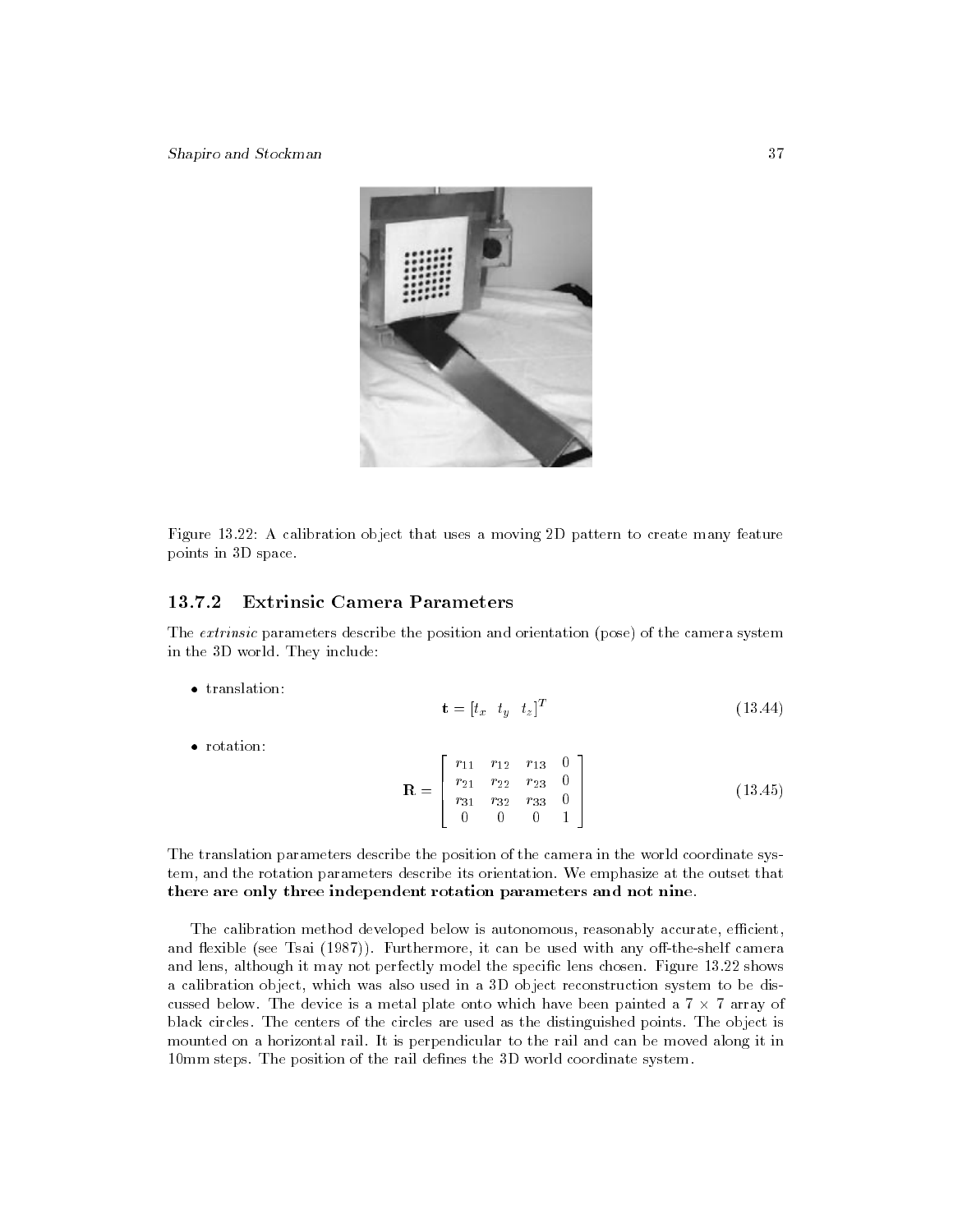

Figure 13.23: The geometric model for the Tsai calibration procedure. Point  $\mathbf{p_i} = [u_i, v_i]$  on the image corresponds to point  $\mathbf{P_i} = [x_i, y_i, z_i]$  on the calibration object. Point  $\mathbf{p_0} = [u_0, v_0]$ is the principal point. Any radial distortion must displace image point  $p_i$  along direction  $\mathbf{p_0} - \mathbf{p_i}$  in the image.

In the system shown in Figure 13.22, several images are taken at different positions along the rail corresponding to different distances from the camera. The camera must not be moved nor focused during the time it is being calibrated or used. In each image, the circles are detected and their centers computed. The result of the image processing is a set of correspondences between known points in the 3D world and corresponding points in the 2D images.  $n > 5$  correspondences are required; we refer to them as

$$
\{ ( [x_i, y_i, z_i], [u_i, v_i] ) | i = 1, ..., n \}.
$$

The real-valued image coordinates  $[u, v]$  are computed from their pixel position  $[r, c]$  by the formulas

$$
u = \tau_1 d_x (c - u_0) \tag{13.46}
$$

$$
v = -d_y(r - v_0) \tag{13.47}
$$

where  $\alpha$  and  $\alpha$  are the center-to-center-to-centers between pixels  $\alpha$  in the horizontal and  $\alpha$ vertical directions, and  $\tau_1$  is the scale factor for distortions in the aspect ratio of the camera.

Figure 13.23 illustrates the geometry assumed by the procedure. The point  $P_i =$  $[x_i, y_i, z_i]$  is an arbitrary point in the 3D world. The corresponding point on the image plane is labeled  $p_i$ . Vector  $r_i$  is from the point  $[0, 0, z_i]$  on the optical axis to the 3D point  $P_i$ . Vector  $s_i$  is from the principal point  $p_0$  to the image point  $p_i$ . Vector  $s_i$  is parallel to vector  $\mathbf{r_i}$ . Any radial distortion due to the lens is along  $\mathbf{s_i}$ .

Tsai made the following observation, which allows most of the extrinsic parameters to be computed in a first step. Since the radial distortion is along vector  $s_i$ , the rotation matrix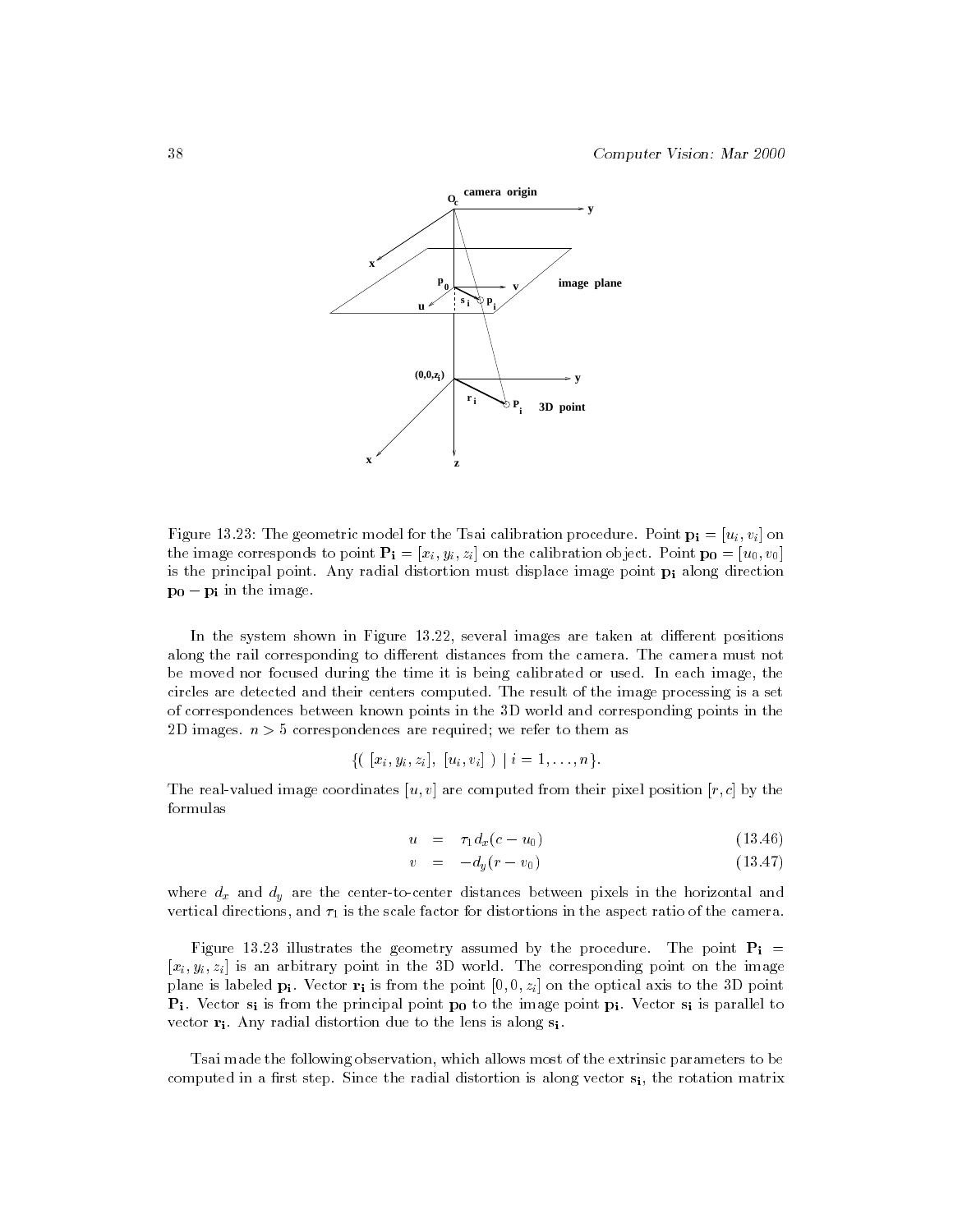can be determined without considering it. Also, tx and ty can be computed without knowing  $\kappa_1$ . Computation of  $t_z$  must be done in a second step since change in  $t_z$  has an image effect similar to  $\kappa_1$ .

Instead of directly solving for all unknowns, we first solve for a set  $\mu$  of computed parameters from which the extrinsic parameters can be derived. Given the  $n$  point correspondences between  $[x_i, y_i, z_i]$  and  $[u_i, v_i]$  for  $i = 1$  to  $n, n > 5$ , a matrix **A** is formed with rows  $a_i$ ;

$$
a_i = [v_i x_i, v_i y_i, -u_i x_i, -u_i y_i, v_i].
$$
\n(13.48)

Let  $\mu = [\mu_1, \mu_2, \mu_3, \mu_4, \mu_5]$  be a vector of unknown (computed) parameters defined with respect to the rotation parameters  $r_{11}$ ,  $r_{12}$ ,  $r_{21}$ , and  $r_{22}$  and the translation parameters  $t_x$ and the state of the type and the state  $\alpha$ 

$$
\mu_1 = \frac{r_{11}}{t_y} \tag{13.49}
$$

$$
\mu_2 = \frac{r_{12}}{t_y} \tag{13.50}
$$

$$
\mu_3 = \frac{r_{21}}{t_y} \tag{13.51}
$$

$$
\mu_4 = \frac{r_{22}}{t_y} \tag{13.52}
$$

$$
\mu_5 = \frac{t_x}{t_y} \tag{13.53}
$$

Let the vector  $\mathbf{b} = [u_1, u_2, \dots, u_n]$  contain the  $u_i$  image coordinates of the *n* correspondences. Since A and b are known, the system of linear equations

$$
\mathbf{A}\mu = \mathbf{b} \tag{13.54}
$$

can be solved for the unknown parameter vector  $\mu$ . (See Introduction to Linear Algebra, 2nd edition by Johnson, Riess, and Arnold for techniques on solving linear systems of equations.) Now  $\mu$  can be used to compute the rotation and translation parameters as follows.

1. Let  $U = \mu_1 + \mu_2 + \mu_3 + \mu_4$ . Calculate the square of the y component of translation  $\iota_y$ as:

$$
t_y^2 = \begin{cases} \frac{U - [U^2 - 4(\mu_1 \mu_4 - \mu_2 \mu_3)^2]^{1/2}}{2(\mu_1 \mu_4 - \mu_2 \mu_3)^2} & \text{if } (\mu_1 \mu_4 - \mu_2 \mu_3) \neq 0\\ \frac{1}{\mu_1^2 + \mu_2^2} & \text{if } (\mu_1^2 + \mu_2^2) \neq 0\\ \frac{1}{\mu_3^2 + \mu_4^2} & \text{if } (\mu_3^2 + \mu_4^2) \neq 0 \end{cases}
$$
(13.55)

2. Let  $t_y = (t_y^*)^{1/2}$  (the positive square root) and compute four of the rotation parameters and the x-translation translation translation the known computed value of  $\mathbb{R}^+$  :

$$
r_{11} = \mu_1 t_y \tag{13.56}
$$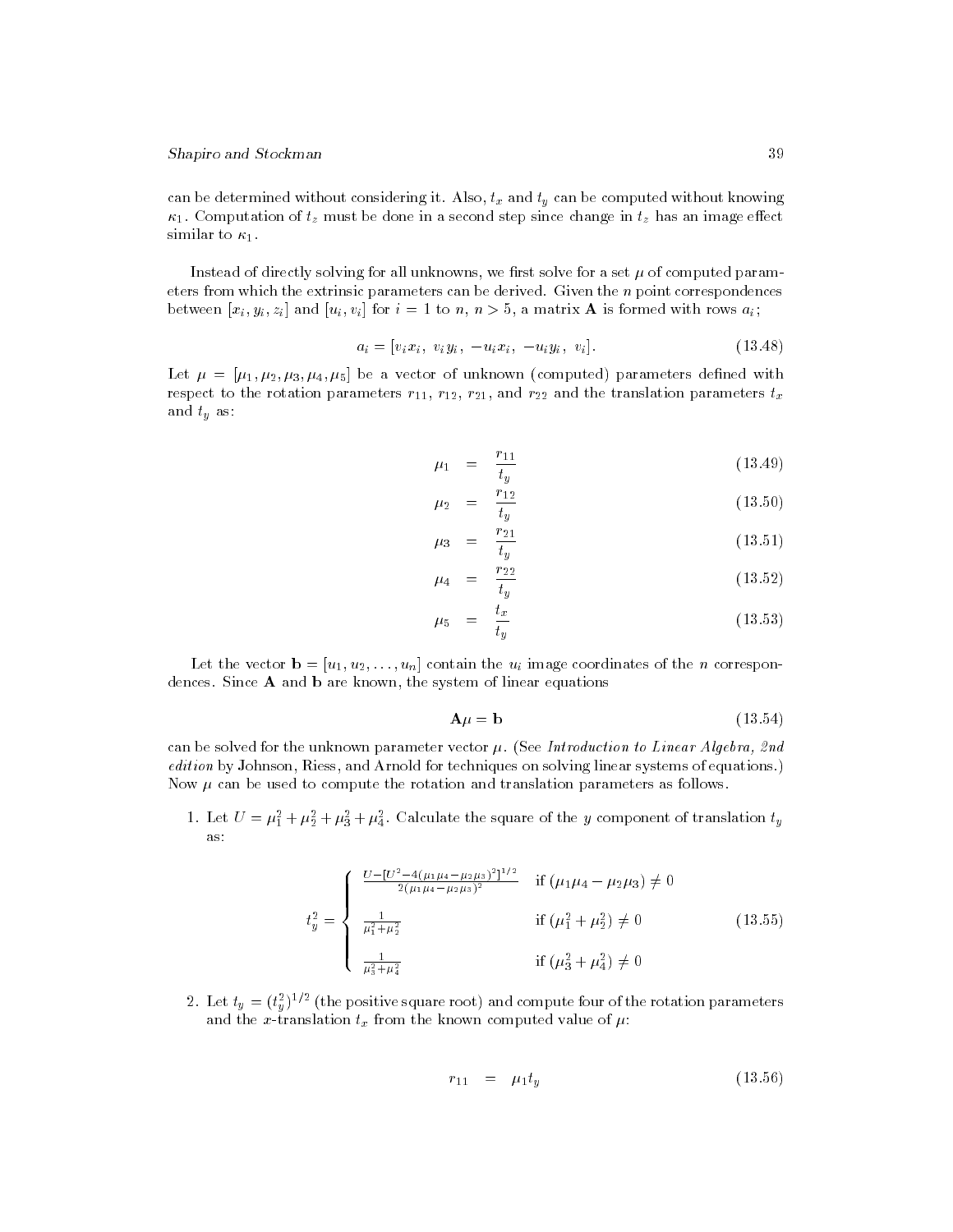$$
r_{12} = \mu_2 t_y \tag{13.57}
$$

$$
r_{21} = \mu_3 t_y \tag{13.58}
$$

$$
r_{22} = \mu_4 t_y \tag{13.59}
$$

$$
t_x = \mu_5 t_y \tag{13.60}
$$

 $\overline{a}$  and the true sign of type in object and  $\overline{a}$  whose induces in  $\overline{a}$  whose image coordinates in  $\overline{a}$ [u, v] are far from the image center (to avoid numerical problems). Let  $\mathbf{P} = [x, y, z]$ , and compute

$$
\xi_x = r_{11}x + r_{12}y + t_x \tag{13.61}
$$

$$
\xi_y = r_{21}x + r_{22}y + t_y \tag{13.62}
$$

This is like applying the computed rotation parameters to the  $x$  and  $y$  coordinates of  $\mathcal{P}$ correct sign, else negate it.

4. Now the remaining rotation parameters can be computed as follows:

$$
r_{13} = (1 - r_{11}^2 - r_{12}^2)^{1/2} \tag{13.63}
$$

$$
r_{23} = (1 - r_{21}^2 - r_{22}^2)^{1/2} \tag{13.64}
$$

$$
r_{31} = \frac{1 - r_{11}^2 - r_{12}r_{21}}{r_{13}} \tag{13.65}
$$

$$
r_{32} = \frac{1 - r_{21}r_{12} - r_{22}^2}{r_{23}}
$$
 (13.66)

$$
r_{33} = (1 - r_{31}r_{13} - r_{32}r_{23})^{1/2} \tag{13.67}
$$

The orthonormality constraints of the rotation matrix  $\bf{R}$  have been used in deriving these equations. The signs of  $r_{23}$ ,  $r_{31}$ , and  $r_{32}$  may not be correct due to the ambiguity of the square root operation. At this step,  $r_{23}$  should be negated if the sign of

$$
r_{11}r_{21}+r_{12}r_{22} \\
$$

is positive, so that the orthogonality of the rotation matrix is preserved. The other two may need to be adjusted after computing the focal length.

 $\mathbf{F}$  and the focal length f and the z component of translation to the z computed from a region to the z computed from a set of translation to the z computed from a set of translation to the set of translation to the s second system of linear equations. First a matrix  $A'$  is formed whose rows are given by

$$
a_i' = (r_{21}x_i + r_{22}y_i + t_y, v_i)
$$
\n(13.68)

where dy is the center-to-center distance between pixels in the <sup>y</sup> direction. Next a vector  $\mathbf{b}'$  is constructed with rows defined by

$$
b_i' = (r_{31}x_i + r_{32}y_i)vi.
$$
\n(13.69)

We solve the linear system

$$
\mathbf{A}'\mathbf{v} = \mathbf{b}'\tag{13.70}
$$

for  $\mathbf{v} = (f, t_z)$  . We obtain only estimates for f and  $t_z$  at this point.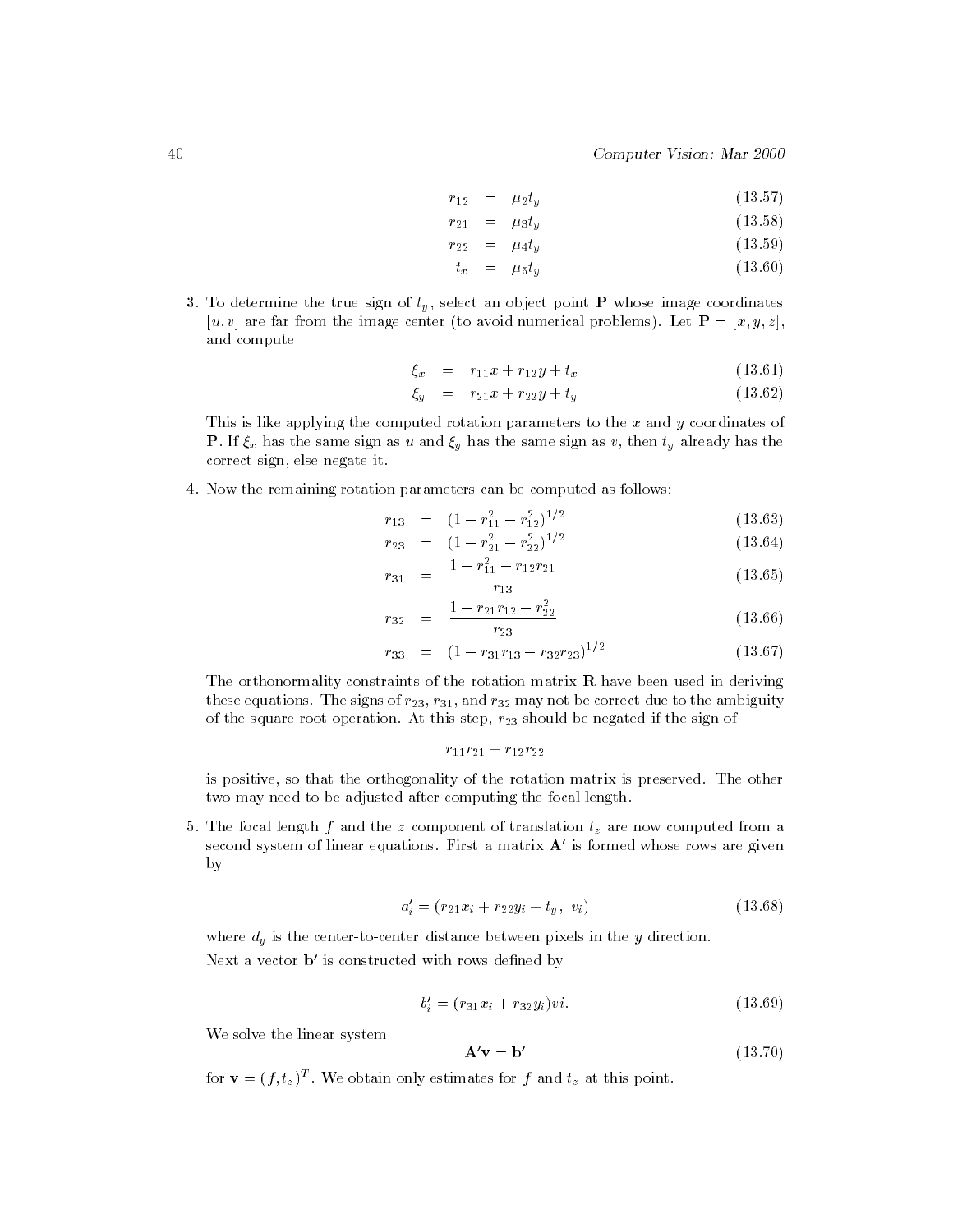- 6. If  $f < 0$  then change the signs of  $r_{13}$ ,  $r_{23}$ ,  $r_{31}$ ,  $r_{32}$ ,  $f$ , and  $t<sub>z</sub>$ . This is to force the use of a right-handed coordinate system.
- $7. \qquad \qquad J \qquad \qquad \mu$  and the estimates for f and tz can be used to compute the lens distortion factor  $1$ to derive improved values for f and tz . The simple distortion model used here is that simple distortion model used here is that is that is that is that is that is that is that is that is that is that is that is that is t the true image coordinates  $[\hat{u}, \hat{v}]$  are obtained from the measured ones by the following equations:

$$
\hat{u} = u(1 + \kappa_1 r^2) \tag{13.71}
$$

$$
\hat{v} = v(1 + \kappa_1 r^2) \tag{13.72}
$$

where the radius of distortion  $r$  is given by

$$
r = (u^2 + v^2))^{1/2} \tag{13.73}
$$

Using the perspective projection equations, modified to include the distortion, we derive a set of nonlinear equations of the form

$$
\left\{ v_i(1 + \kappa_1 r^2) = f \frac{r_{21} x_i + r_{22} y_i + r_{23} z_i + t_y}{r_{31} x_i + r_{32} y_i + r_{33} z_i + t_z} \right\} \ i = 1, \dots, n \tag{13.74}
$$

Solving this system by nonlinear regression gives the values for f , tz , and 1.

# 13.7.3 Calibration Example

To see how this camera calibration procedure works, we will go through an example. The following table gives five point correspondences input to the calibration system. The units for both the world coordinate system and the **u-v** image coordinate system are centimeters.

|   | $x_i$ | $y_i$ | $z_i$ | $u_i$   | $v_i$ |
|---|-------|-------|-------|---------|-------|
|   | 0.00  | 5.00  | 0.00  | $-0.58$ | 0.00  |
| 2 | 10.00 | 7.50  | 0.00  | 1.73    | 1.00  |
| 3 | 10.00 | 5.00  | 0.00  | 1.73    | 0.00  |
|   | 5.00  | 10.00 | 00.C  | 0.00    | 1.00  |
| 5 | 5.00  |       |       |         | -1.00 |

Figure 13.24 shows the five calibration points in the 3D world and approximately how they will look on the image plane as viewed by the camera, whose position, orientation, and focal length are unknown and to be computed. Figure 13.25 shows the image points in the continuous **u-v** coordinate system.

Using the five correspondences, the matrix  $A$  and vector b of equation 13.54 are given by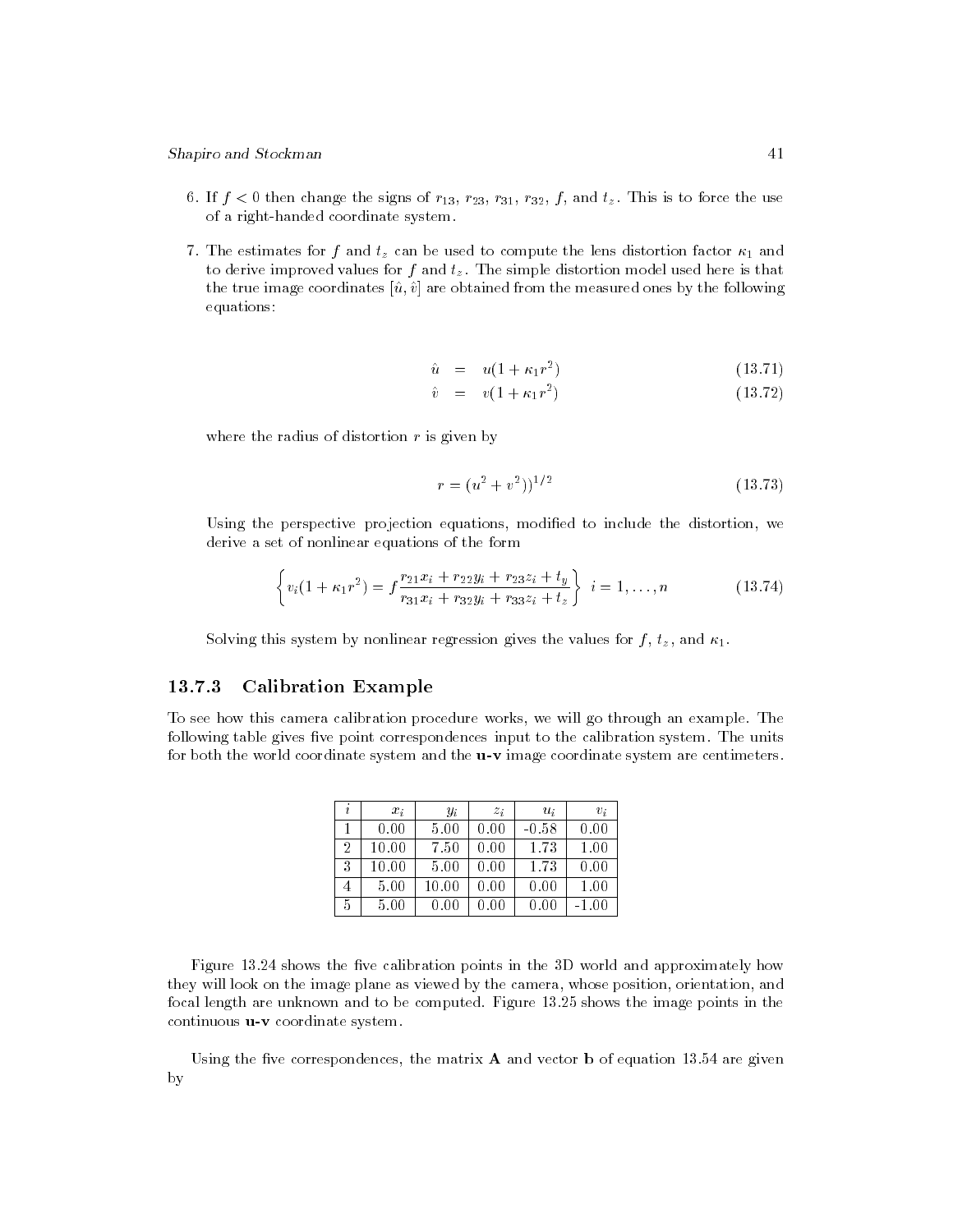

Figure 13.24: The 3D world points and corresponding 2D image points that are input to the calibration procedure, which will compute the camera parameters including position, orientation, and focal length.

$$
v_i x_i \t v_i y_i \t -u_i x_i \t -u_i y_i \t v_i
$$
  
\n
$$
\mathbf{A} = \begin{bmatrix} 0.00 & 0.00 & 0.00 & 2.89 & 0.00 \\ 10.00 & 7.50 & -17.32 & -12.99 & 1.00 \\ 0.00 & 0.00 & -17.32 & -8.66 & 0.00 \\ 5.00 & 10.00 & 0.00 & 0.00 & 1.00 \\ -5.00 & 0.00 & 0.00 & 0.00 & -1.00 \end{bmatrix}
$$

and use  $\mathcal{L}$ 

$$
\mathbf{b} = \left[ \begin{array}{c} -.58 \\ 1.73 \\ 1.73 \\ 0.00 \\ 0.00 \end{array} \right]
$$

Solving  $\mathbf{A}\mathbf{u} = \mathbf{b}$  yields the vector  $\mathbf{u}$  given by

$$
\mathbf{u} = \begin{bmatrix} 1 & \mu_i \\ 0.17 & 0.00 \\ 0.00 & 0.00 \\ -0.20 & 0.87 \end{bmatrix}
$$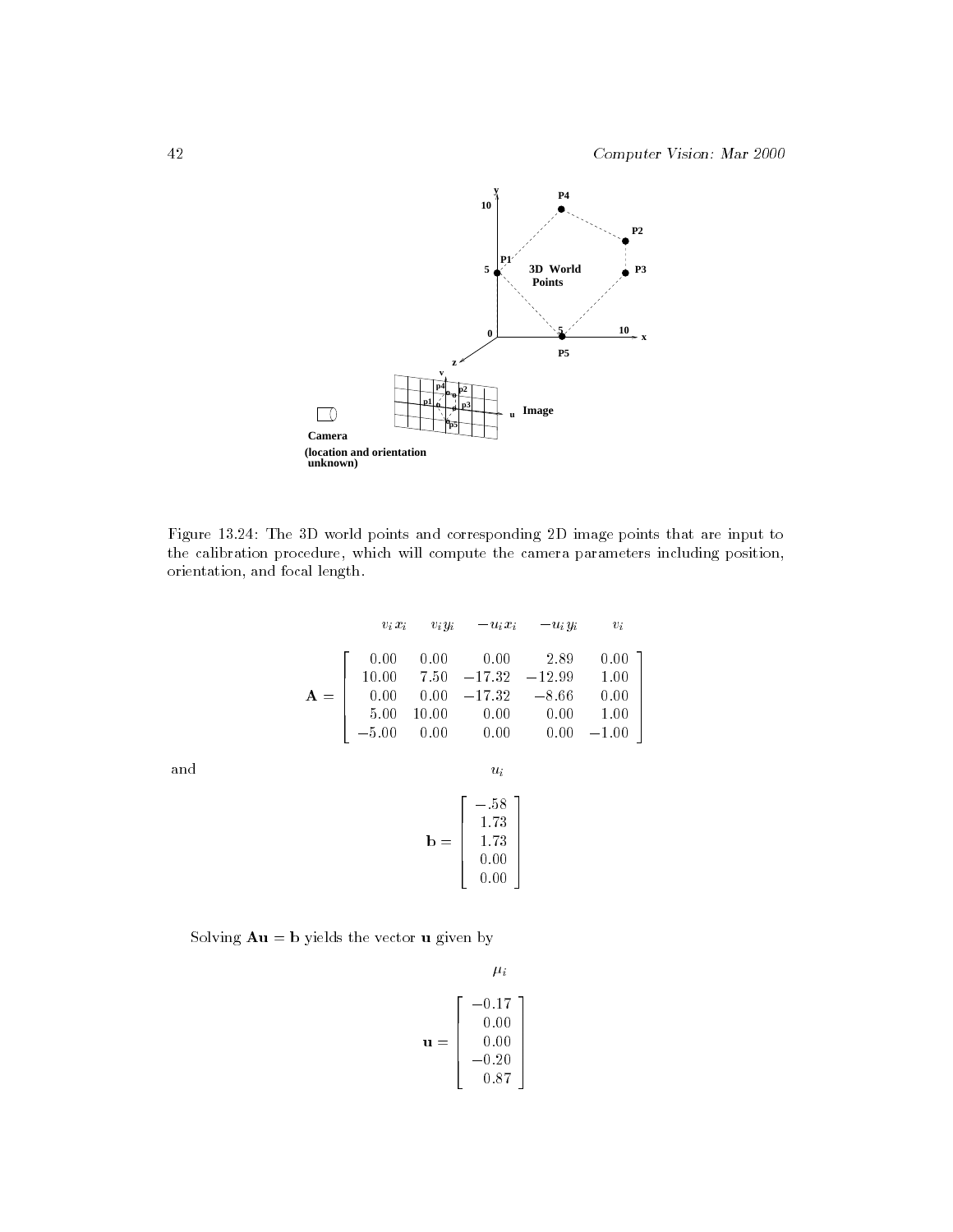

Figure 13.25: The image points in the **u-v** image coordinate system.

The next step is to calculate U and use it to solve for  $t_y^-$  in equation 13.55. We have

$$
U = \mu_1^2 + \mu_2^2 + \mu_3^2 + \mu_4^2 = .07
$$

Using the first formula in  $13.55$ , we have

$$
t_y^2 = \frac{U - [U^2 - 4(\mu_1 \mu_4 - \mu_2 \mu_3)^2]^{1/2}}{2(\mu_1 \mu_4 - \mu_2 \mu_3)^2} = 25
$$

When ty is set to the positive solution solution solution solutions of  $\mathcal{N}$  , we have root (5), we have root (5), we have root (5), we have received as  $\mathcal{N}$ 

$$
r_{11} = \mu_1 t_y = -.87
$$
  
\n
$$
r_{12} = \mu_2 t_y = 0
$$
  
\n
$$
r_{21} = \mu_3 t_y = 0
$$
  
\n
$$
r_{22} = \mu_4 t_y = -1.0
$$
  
\n
$$
t_x = \mu_5 t_y = 4.33
$$

Next we compute x and y for the point P2 = (10.0,7.5,0.0) and corresponding image point  $\mathbf{p_2} = (1.73, 1.0)$ , which is far from the image center, to check the sign of  $t_y$ .

$$
\xi_x = r_{11}x + r_{12}y + t_x = (-.87)(10) + 0 + 4.33 = -4.33
$$
  
\n
$$
\xi_y = r_{21}x + r_{22}y + t_y = 0 + (-1.0)(7.5) + 5 = -2.5
$$

 $S$ ince the signs of  $\chi^a$  and  $\chi^a$  are not agree with those of p2, the sign of ty is wrong, and it is negated. This gives us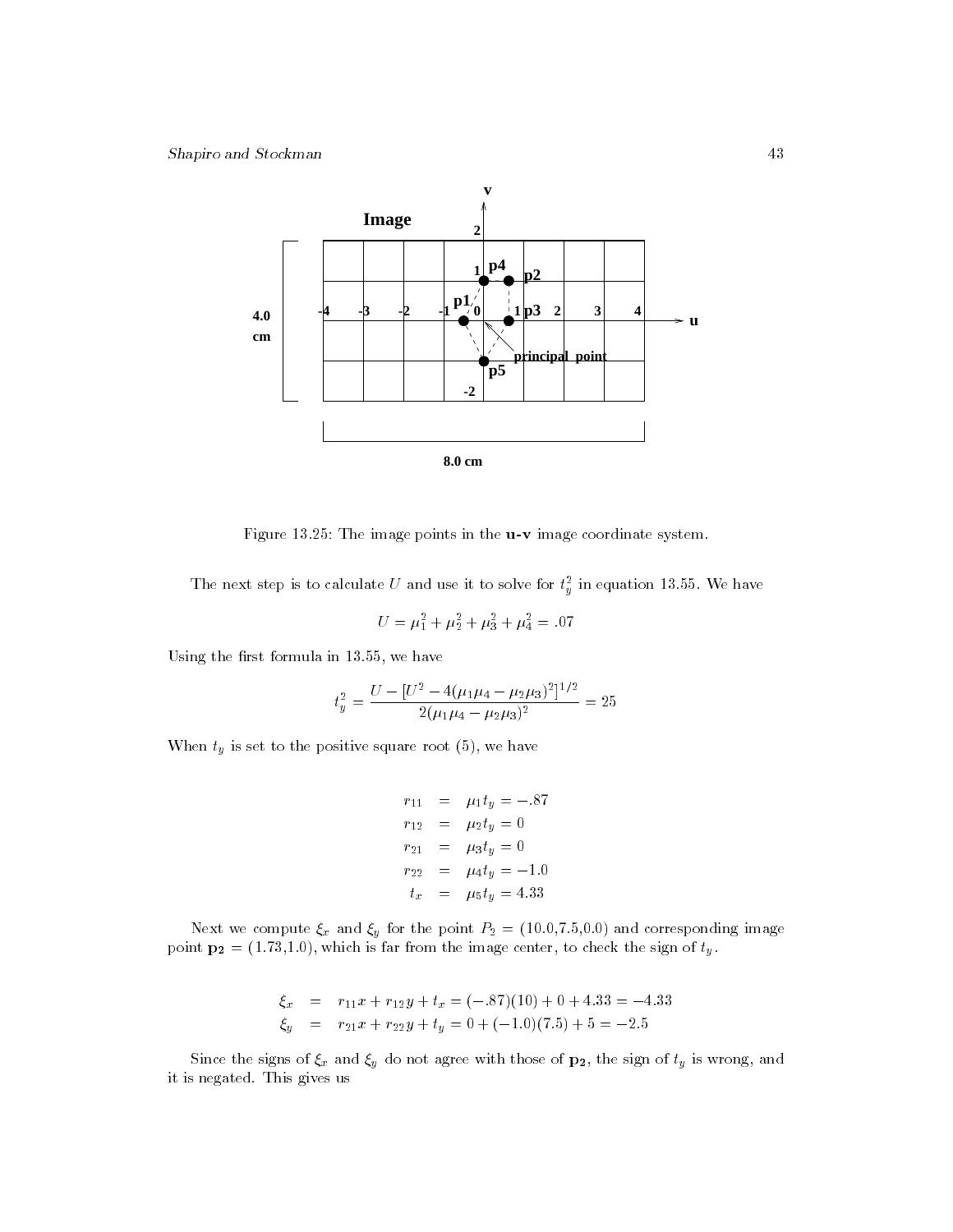$\sim$  5  $-$  5  $-$  5  $-$  5  $-$  5  $-$  5  $-$  5  $-$  5  $-$  5  $-$  5  $-$  5  $-$  5  $-$  5  $-$  5  $-$  5  $-$  5  $-$  5  $-$  5  $-$  5  $-$  5  $-$  5  $-$  5  $-$  5  $-$  5  $-$  5  $-$  5  $-$  5  $-$  5  $-$  5  $-$  5  $-$  5  $-$  5  $-$  5  $-$  5  $-$  5  $-$  5  $$   $r_{11} = .87$ r12 <sup>=</sup> <sup>0</sup>  $r_{21} = 0$  $r_{22} = 1.0$  $t_x$  $=$   $-4.33$ 

Continuing, we compute the remaining rotation parameters:

$$
r_{13} = (1 - r_{11}^2 - r_{12}^2)^{1/2} = 0.5
$$
  
\n
$$
r_{23} = (1 - r_{21}^2 - r_{22}^2)^{1/2} = 0.
$$
  
\n
$$
r_{31} = \frac{1 - r_{11}^2 - r_{12}r_{21}}{r_{13}} = 0.5
$$
  
\n
$$
r_{32} = \frac{1 - r_{21}r_{12} - r_{22}^2}{r_{23}} = 0.
$$
  
\n
$$
r_{33} = (1 - r_{31}r_{13} - r_{32}r_{23})^{1/2} = .87
$$

Checking the sign of  $r_{11}r_{21} + r_{12}r_{22} = 0$  shows that it is not positive, and therefore,  $r_{23}$ does not need to change.

We now form the second system of linear equations as follows.

$$
r_{21}x_i +
$$
  
\n
$$
r_{22}y_i + t_y \t v_i
$$
  
\n
$$
\mathbf{A}' = \begin{bmatrix} 0.00 & 0.00 \\ 2.500 & -1.00 \\ 0.00 & 0.00 \\ 5.00 & -1.00 \\ -5.00 & 1.00 \end{bmatrix}
$$

and

$$
(r_{31}x_i + r_{32}y_i)v_i
$$

$$
\mathbf{b}' = \begin{bmatrix} 0.0 \\ 5.0 \\ 0.0 \\ 2.5 \\ -2.5 \end{bmatrix}
$$

Solving  $\mathbf{A}'\mathbf{v} = \mathbf{b}'$  yields the vector  $\mathbf{v} = [f, t_z]$  given by

$$
f = -1.0
$$
  

$$
t_z = -7.5
$$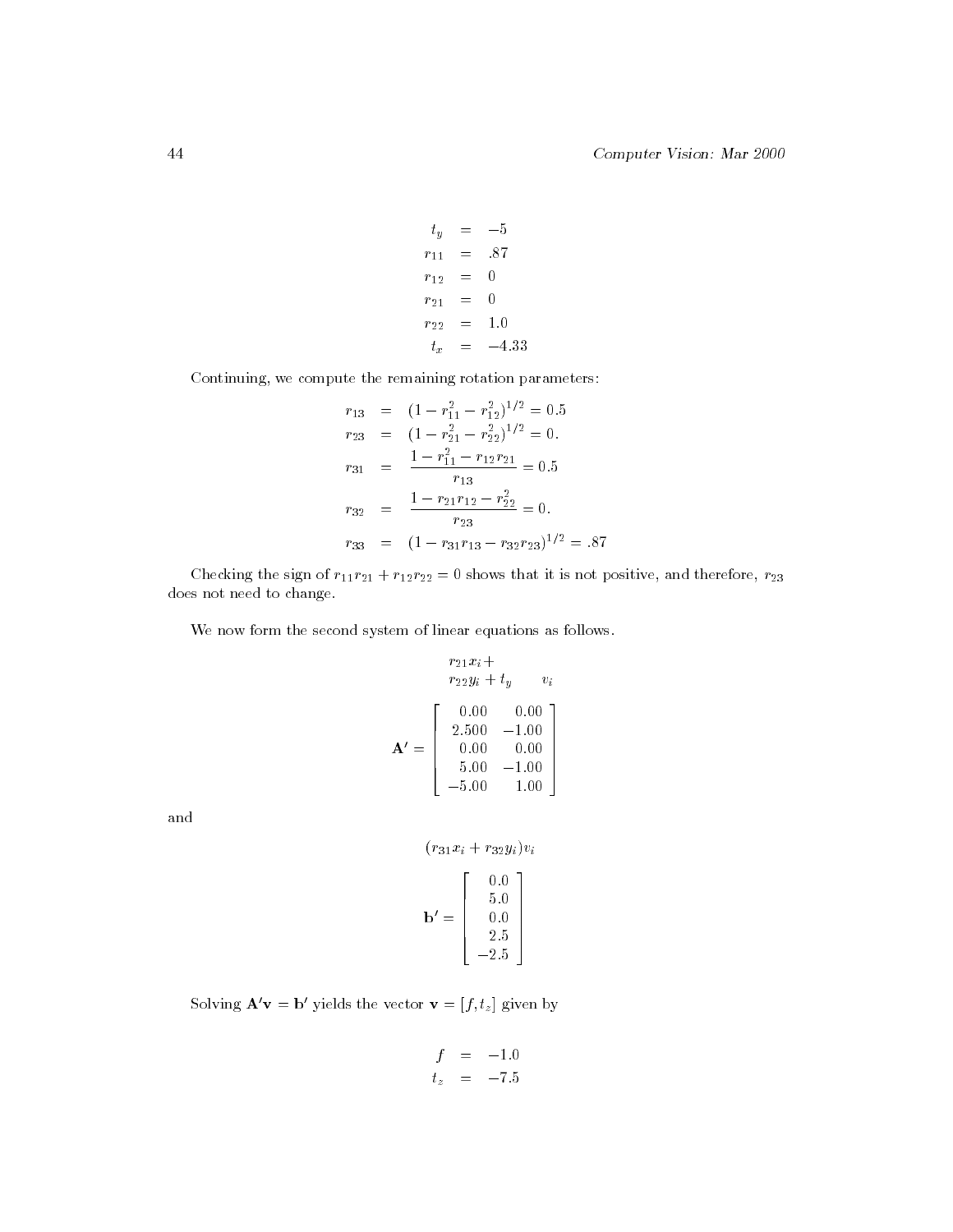Since  $f$  is negative, our coordinate system is not right-handed. To flip the z-axis, we negate  $r_{13}$ ,  $r_{23}$ ,  $r_{31}$ ,  $r_{32}$ ,  $f$ , and  $t_z$ . The results are:

> 3 **State Communication of the Communication**

$$
\mathbf{R} = \left[ \begin{array}{ccc} 0.87 & 0.00 & -0.50 \\ 0.00 & -1.00 & 0.00 \\ -0.50 & 0.00 & 0.87 \end{array} \right]
$$

and

$$
\mathbf{T} = \left[ \begin{array}{c} -4.33 \\ -5.00 \\ 7.50 \end{array} \right]
$$

and  $f = 1$ .

Since our example includes no distortion, these are the final results of the calibration procedure. Figure 13.26 illustrates the results of the calibration procedure shown from two different views.

#### Exercise 28

Verify that the rotation matrix  **derived in the above example is orthonormal.** 

#### **Exercise 29** Using camera parameter  $f$

Using 3D Euclidean geometry and Figure 13.26a, find the projection of  $P_1$  and  $P_3$  on the image plane. (All the lines in Figure 13.26a are coplanar.) Verify that the results agree with the image coordinates  $p_1$  and  $p_3$  given in the example.

#### **Exercise 30** Using camera parameters  $\bf{R}$  and  $\bf{T}$

 $\overline{P_1}$  and  $\overline{P_3}$  in the example were given in the world coordinate system. Find their coordinates in the camera coordinate system

- 1. using Euclidean geometry and Figure 13.26a.
- 2. using the camera parameters determined by the calibration procedure.

#### 13.8 \* Pose Estimation 13.8

In industrial vision, especially for robot guidance tasks, it is important to obtain the pose of a 3D object in workspace coordinates. Since the pose of the camera in the workspace can be computed by calibration, the problem is reduced to that of determining the pose of the object with respect to the camera. The method for determining object pose given in this section should have accuracy superior to the simple method given in a previous section. Using point-correspondences is the most basic and most-often-used method for pose computation. For use of correspondences between 2D and 3D line segments, between 2D ellipses and 3D circles, and between any combination of point pairs, line-segment pairs, and ellipse-circle pairs, see the work of Ji and Costa (1998).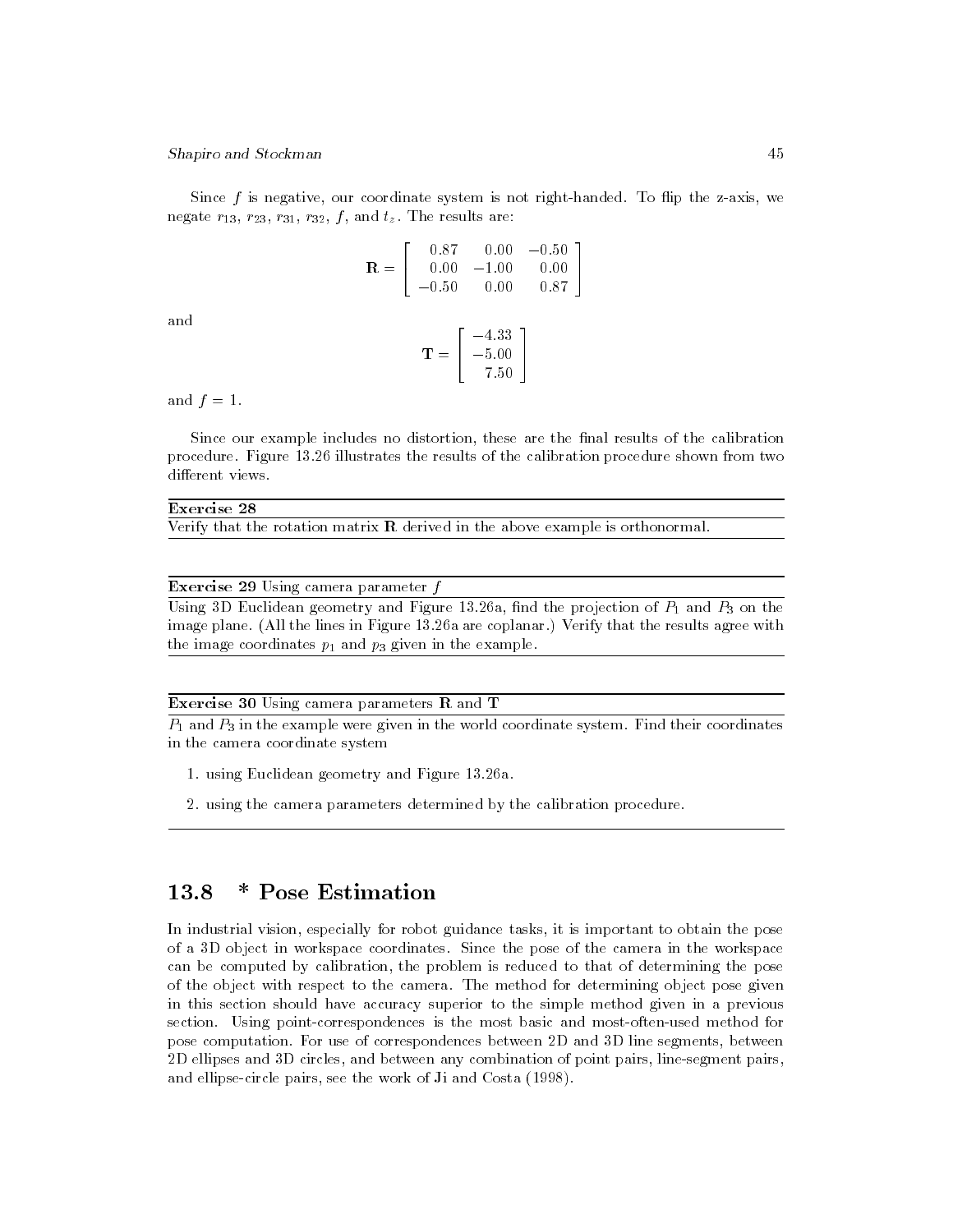

a) top view (the thick black line is the image plane)



b) perspective view

Figure 13.26: Two views of the camera and image plane in the world coordinate system as computed in the example via the Tsai calibration procedure.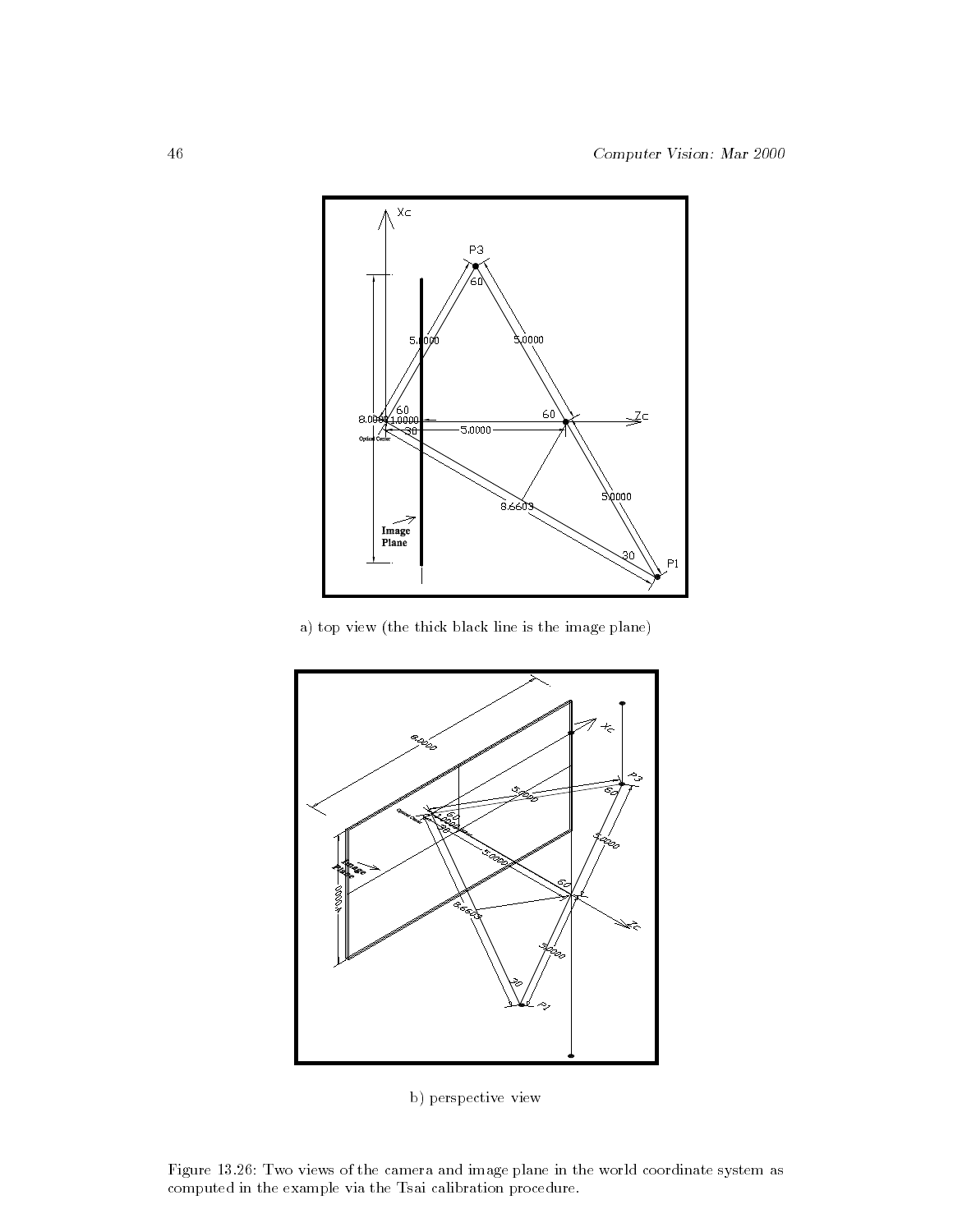## 13.8.1 Pose from 2D-3D Point Correspondences

The camera model of the previous section is used, and we assume that the camera has been calibrated to obtain the intrinsic and extrinsic parameters. The problem of determining object pose from n point correspondences between 3D model object points and 2D image points is inherently a non-linear one. Non-linear methods for estimating the pose parameters are necessary; however, under some conditions, an approximate, linear solution can be found.

Let  $[x, y, z]$  be the coordinates of object point  ${}^{\mathbf{M}}\mathbf{P}$  in its model coordinate system. Let the object coordinate system and the camera coordinate system be related by a transformation  $\mathbf{M}$  Ir  $=(\mathbf{R},\mathbf{I})$ , described in the form of a rotation matrix  $\mathbf{R}$  and a translation vector  $\mathbf{I} = [t_x, t_y, t_z]$ . Then, the perspective projection of  $\mathbf{P}$  onto the image plane yields image plane coordinates  $[u, v]$ , where

$$
u = f \frac{r_{11}x + r_{12}y + r_{13}z + t_x}{r_{31}x + r_{32}y + r_{33}z + t_z}
$$
 (13.75)

and

$$
v = f \frac{r_{21}x + r_{22}y + r_{23}z + t_y}{r_{31}x + r_{32}y + r_{33}z + t_z}
$$
 (13.76)

and  $f$  is the focal length of the camera, which is now known.

The transformation between object model frame and camera frame corresponds to the pose of the object with respect to the camera frame. Using our perspective imaging model as before, we have nine rotation parameters and three translation parameters involved in 12 equations of the following form.

$$
\mathbf{B} \ \mathbf{w} = \mathbf{0} \tag{13.77}
$$

where

B = 0 B B B B B B B B @ f x1 f y1 f z1 <sup>0</sup> <sup>0</sup> <sup>0</sup> u1x1 u1y1 u1z1 <sup>f</sup> <sup>0</sup> u1 <sup>0</sup> <sup>0</sup> <sup>0</sup> f x1 f y1 f z1 v1x1 v1y1 v1z1 <sup>0</sup> <sup>f</sup> v1 f x2 f y2 f z2 <sup>0</sup> <sup>0</sup> <sup>0</sup> u2x2 u2y2 u2z2 <sup>f</sup> <sup>0</sup> u2 <sup>0</sup> <sup>0</sup> <sup>0</sup> f x2 f y2 f z2 v2x2 v2y2 v2z2 <sup>0</sup> <sup>f</sup> v2 f x6 f y6 f z6 <sup>0</sup> <sup>0</sup> <sup>0</sup> u6x6 u6y6 u6z6 <sup>f</sup> <sup>0</sup> u6 <sup>0</sup> <sup>0</sup> <sup>0</sup> f x6 f y6 f z6 v6x6 v6y6 v6z6 <sup>0</sup> <sup>f</sup> v6 1 C C C C C C C C A (13.78)

and

$$
\mathbf{w} = (r_{11} \quad r_{12} \quad r_{13} \quad r_{21} \quad r_{22} \quad r_{23} \quad r_{31} \quad r_{32} \quad r_{33} \quad t_x \quad t_y \quad t_z)^T. \tag{13.79}
$$

However, if one is interested in finding independent pose parameters, and not simply an affine transformation that aligns the projected model points with the image points, conditions need to be imposed on the elements of  $R$  such that it satisfies all the criteria a true 3D rotation matrix must satisfy. In particular, a rotation matrix needs to be orthonormal: its row vectors must have magnitude equal to one, and they must be orthogonal to each other. This can be written as: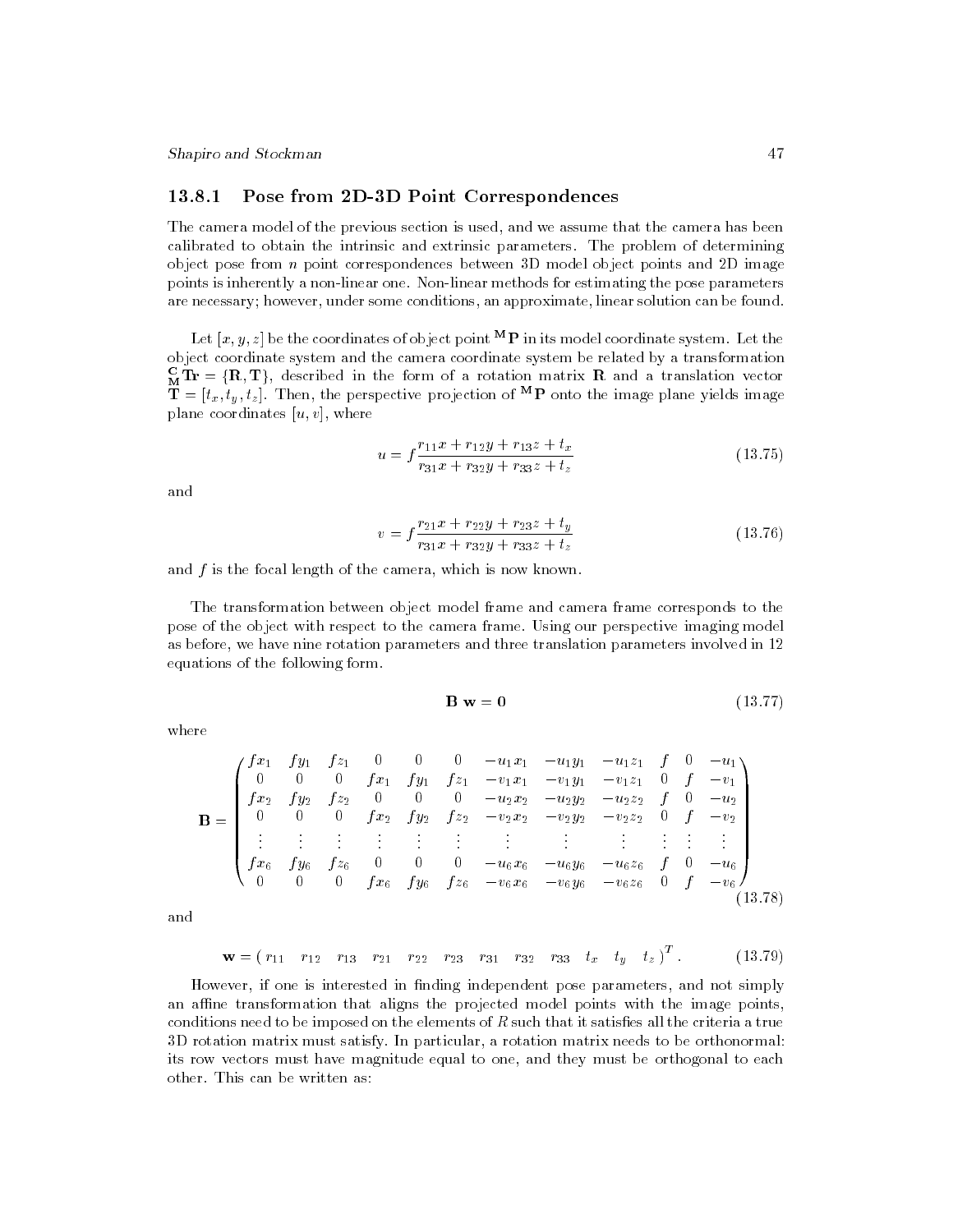$$
||R_1|| = r_{11}^2 + r_{12}^2 + r_{13}^2 = 1
$$
  
\n
$$
||R_2|| = r_{21}^2 + r_{22}^2 + r_{23}^2 = 1
$$
  
\n
$$
||R_3|| = r_{31}^2 + r_{32}^2 + r_{33}^2 = 1
$$
\n(13.80)

and

$$
R_1 \circ R_2 = 0
$$
  
\n
$$
R_1 \circ R_3 = 0
$$
  
\n
$$
R_2 \circ R_3 = 0
$$
  
\n(13.81)

The conditions imposed on  **turn the problem into a non-linear one. If the conditions** on the magnitudes of the row vectors of  $\bf{R}$  are imposed one at a time, and computed independently, a linear constrained optimization technique can be used to compute the constrained row vector of  $\bf{R}$ . (See the Faugeras 1993 reference for a similar procedure.)

#### 13.8.2 13.8.2 Constrained Linear Optimization

Given the system of equations 13.77, the problem at hand is to find the solution vector w that minimizes  $\|\mathbf{Bw}\|$  subject to the constraint  $\|\mathbf{w}'\|^2 = 1$ , where w' is a subset of the elements of  $w$ . If the constraint is to be imposed on the first row vector of  $R$ , then

$$
\mathbf{w}' = \begin{pmatrix} r_{11} \\ r_{12} \\ r_{13} \end{pmatrix}.
$$

To solve the above problem, it is necessary to rewrite the original system of equations  $Bw = 0$  in the following form

$$
\mathbf{C}\mathbf{w}' + \mathbf{D}\mathbf{w}'' = \mathbf{0},
$$

where  $w''$  is a vector with the remaining elements of  $w$ . Using the example above, i.e., if the constraint is imposed on the first row of  $\mathbf{R}$ ,

$$
\mathbf{w}'' = (r_{21} \quad r_{22} \quad r_{23} \quad r_{31} \quad r_{32} \quad r_{33} \quad t_x \quad t_y \quad t_z)^T.
$$

The original problem can be stated as: minimize the objective function  $O = Cw' + Dw''$ , that is

$$
\min_{w',w''} \|\mathbf{C}\mathbf{w}' + \mathbf{D}\mathbf{w}''\|^2 \tag{13.82}
$$

subject to the constraint  $\|\mathbf{w}'\|^2 = 1$ . Using a Lagrange multiplier technique, the above is equivalent to

$$
\min_{w',w''} \left[ \|\mathbf{C}\mathbf{w}' + \mathbf{D}\mathbf{w}''\|^2 + \lambda (1 - \|\mathbf{w}'\|^2) \right].
$$
\n(13.83)

The minimization problem above can be solved by taking partial derivatives of the objective function with respect to  $w'$  and  $w''$  and equating them to zero: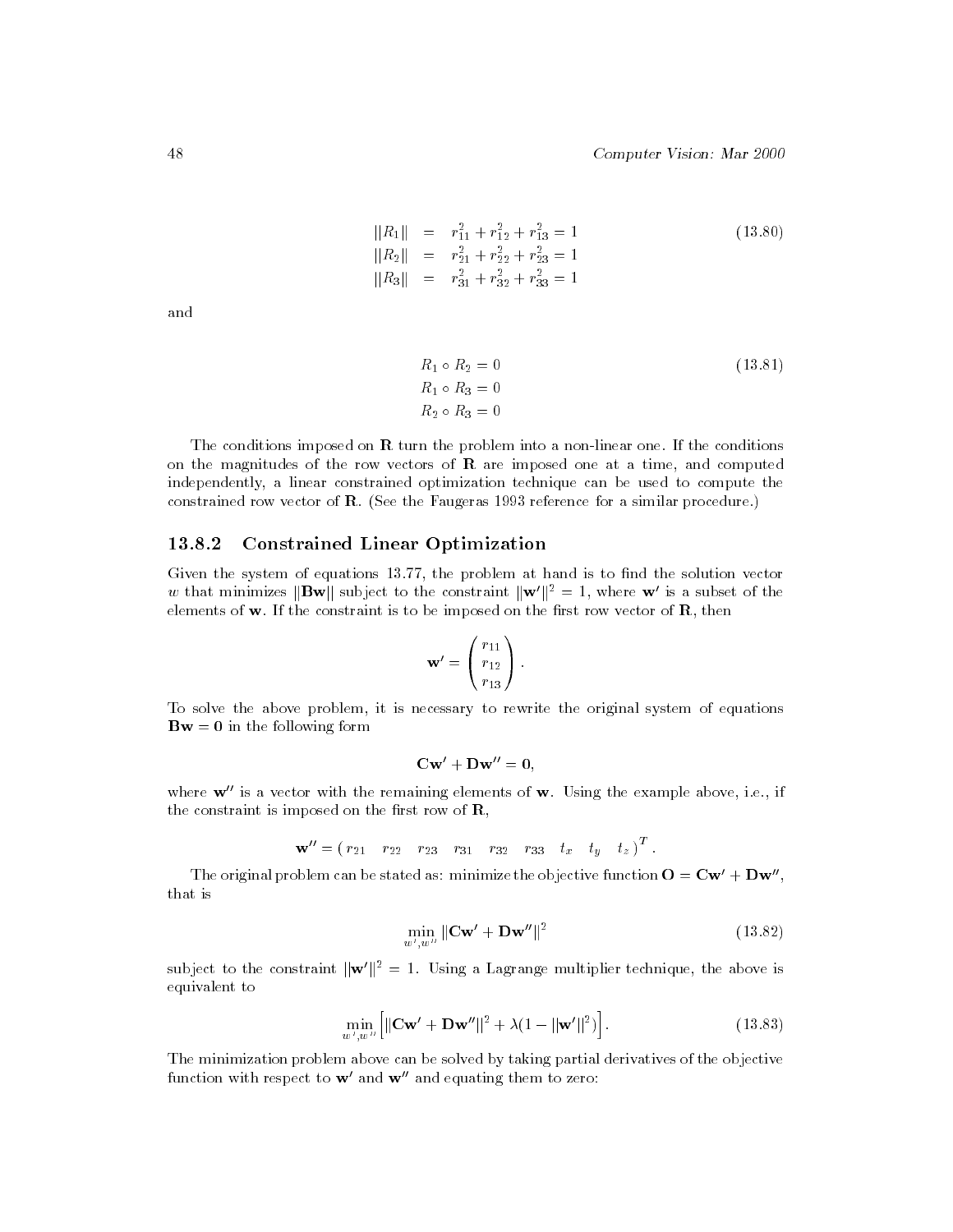$$
\frac{\partial \mathbf{O}}{\partial \mathbf{w}'} = 2\mathbf{C}^{\mathbf{T}}(\mathbf{C}\mathbf{w}' + \mathbf{D}\mathbf{w}'') - 2\lambda \mathbf{w}' = 0 \qquad (13.84)
$$

$$
\frac{\partial \mathbf{O}}{\partial \mathbf{w}^{\prime\prime}} = 2\mathbf{D}^{\mathbf{T}}(\mathbf{C}\mathbf{w}^{\prime} + \mathbf{D}\mathbf{w}^{\prime\prime}) = 0
$$
 (13.85)

Equation 13.85 is equivalent to

$$
\mathbf{w}^{"} = -(\mathbf{D}^{\mathrm{T}} \mathbf{D})^{-1} \mathbf{D}^{\mathrm{T}} \mathbf{C} \mathbf{w}^{'}. \qquad (13.86)
$$

Substituting equation 13.86 into equation 13.84 yields

$$
\lambda \mathbf{w}' = [\mathbf{C}^{\mathbf{T}} \mathbf{C} - \mathbf{C}^{\mathbf{T}} \mathbf{D} (\mathbf{D}^{\mathbf{T}} \mathbf{D})^{-1} \mathbf{D}^{\mathbf{T}} \mathbf{C}] \mathbf{w}'. \qquad (13.87)
$$

It can be seen that  $\lambda$  is an eigenvector of the matrix

$$
\mathbf{M} = \mathbf{C}^{\mathbf{T}} \mathbf{C} - \mathbf{C}^{\mathbf{T}} \mathbf{D} (\mathbf{D}^{\mathbf{T}} \mathbf{D})^{-1} \mathbf{D}^{\mathbf{T}} \mathbf{C}.
$$
 (13.88)

Therefore, the solution sought for  $w'$  corresponds to the smallest eigenvector associated with matrix M. The corresponding  $w''$  can be directly computed from equation 13.86. It is important to notice that since the magnitude constraint was imposed only on one of the rows of **R**, the results obtained for  $w^{\prime\prime}$  are not reliable and therefore should not be used. However, solution vector  $\mathbf{w}^{\prime\prime}$  provides an important piece of information regarding the sign of the row vector on which the constraint was imposed. The constraint imposed was  $\|\mathbf{w}'\|^2 = 1$ , but the sign of  $\mathbf{w}'$  is not restricted by this constraint. Therefore, it is necessary to check whether or not the resulting  $w'$  yields a solution that is physically possible. In particular, the translation tz must be positive in order for the object to be located in front of the camera as opposed to behind it. If the element of vector  $\mathbf{w}^{\prime\prime}$  that corresponds to  $t_{z}$ is negative, it means that the magnitude of the computed  $w'$  is correct, but its sign is not and must be changed. Thus, the final expression for the computed  $w'$  is

$$
\mathbf{w}' = \text{sign}(w_9'')\mathbf{w}'.\tag{13.89}
$$

# 13.8.3 Computing the Transformation  $Tr = \{R, T\}$

Row vector  $\mathbf{R}_1$  is computed first by computing  $\mathbf{w}'$  as described above, since in this case  $R_1 = w'$ . Matrices C and D are

$$
\mathbf{C} = \begin{pmatrix} x_1 & y_1 & z_1 \\ 0 & 0 & 0 \\ x_2 & y_2 & z_2 \\ 0 & 0 & 0 \\ \vdots & \vdots & \vdots \\ x_6 & y_6 & z_6 \\ 0 & 0 & 0 \end{pmatrix}
$$
 (13.90)

and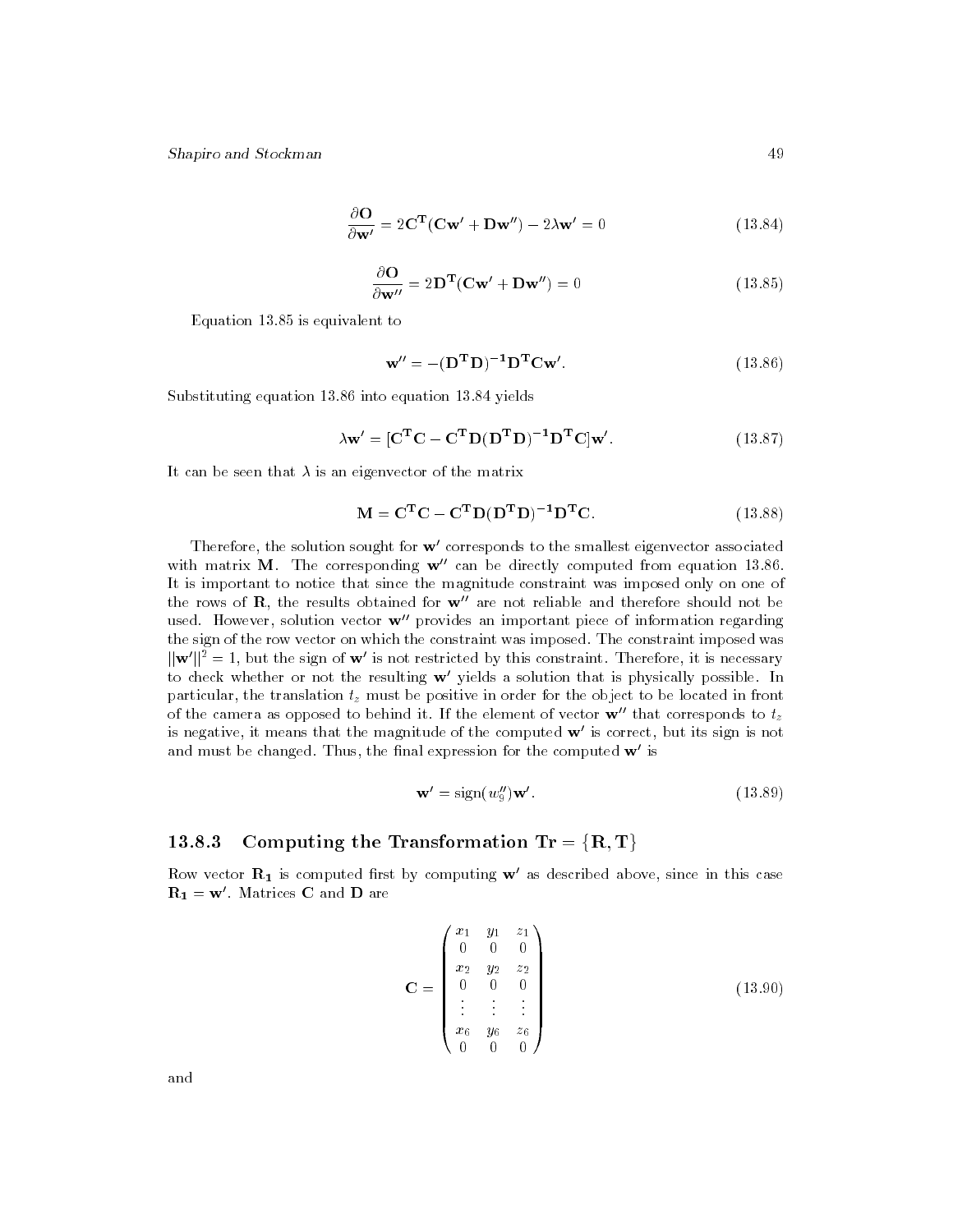$$
\mathbf{D} = \begin{pmatrix}\n0 & 0 & 0 & -u_1x_1 & -u_1y_1 & -u_1z_1 & f & 0 & -u_1 \\
fx_1 & fy_1 & fz_1 & -v_1x_1 & -v_1y_1 & -v_1z_1 & 0 & f & -v_1 \\
0 & 0 & 0 & -u_2x_2 & -u_2y_2 & -u_2z_2 & 0 & f & -u_2 \\
fx_2 & fy_2 & fz_2 & -v_2x_2 & -v_2y_2 & -v_2z_2 & 0 & f & -v_2 \\
\vdots & \vdots & \vdots & \vdots & \vdots & \vdots & \vdots & \vdots \\
0 & 0 & 0 & -u_6x_6 & -u_6y_6 & -u_6z_6 & f & 0 & -u_6 \\
fx_6 & fy_6 & fz_6 & -v_6x_6 & -v_6y_6 & -v_6z_6 & 0 & f & -v_6\n\end{pmatrix}.
$$
\n(13.91)

Then row vector  $R_2$  is computed using the same technique, except that now the constraint is imposed on its magnitude, thus  $\mathbf{R}_2 = \mathbf{w}'$ . In this case, matrices C and D are

$$
\mathbf{C} = \begin{pmatrix} 0 & 0 & 0 \\ f x_1 & f y_1 & f z_1 \\ 0 & 0 & 0 \\ f x_2 & f y_2 & f z_2 \\ \vdots & \vdots & \vdots \\ 0 & 0 & 0 \\ f x_6 & f y_6 & f z_6 \end{pmatrix}
$$
(13.92)

and

$$
D = \begin{pmatrix} fx_1 & fy_1 & fz_1 & -u_1x_1 & -u_1y_1 & -u_1z_1 & f & 0 & -u_1 \\ 0 & 0 & 0 & -v_1x_1 & -v_1y_1 & -v_1z_1 & 0 & f & -v_1 \\ fx_2 & fy_2 & fz_2 & -u_2x_2 & -u_2y_2 & -u_2z_2 & f & 0 & -u_2 \\ 0 & 0 & 0 & -v_2x_2 & -v_2y_2 & -v_2z_2 & 0 & f & -v_2 \\ \vdots & \vdots & \vdots & \vdots & \vdots & \vdots & \vdots & \vdots & \vdots \\ fx_6 & fy_6 & fz_6 & -u_6x_6 & -u_6y_6 & -u_6z_6 & f & 0 & -u_6 \\ 0 & 0 & 0 & -v_6x_6 & -v_6y_6 & -v_6z_6 & 0 & f & -v_6 \end{pmatrix}.
$$
 (13.93)

 $R_3$  could also be computed the same way as  $R_1$  and  $R_2$  above, but that would not guarantee it to be normal to  $\mathbf{R}_1$  and  $\mathbf{R}_2$ . Instead,  $\mathbf{R}_3$  is computed as follows:

$$
\mathbf{R}_3 = \frac{\mathbf{R}_1 \times \mathbf{R}_2}{\|\mathbf{R}_1 \times \mathbf{R}_2\|}.
$$
 (13.94)

All the constraints on the row vectors of  **have been satisfied, except one: there is no** guarantee that  $\mathbf{R}_1$  is orthogonal to  $\mathbf{R}_2$ . In order to solve this undesired situation,  $\mathbf{R}_1, \mathbf{R}_2$ , and  $\mathbf{R}_3$  need to go through an orthogonalization process, such that the rotation matrix  $\mathbf R$ is assured to be orthonormal. This can be accomplished by fixing  $\mathbf{R}_1$  and  $\mathbf{R}_3$  as computed above and recomputing  $\mathbf{R}_2$  as:

$$
\mathbf{R}_2 = \mathbf{R}_3 \times \mathbf{R}_1. \tag{13.95}
$$

This way, all the rotation parameters have been calculated and they all satisfy the necessary constraints. The translation vector T is computed using a least squares technique on a new, non-homogeneous, over-constrained system of twelve equations:

$$
\mathbf{A} \ \mathbf{t} = \mathbf{b},\tag{13.96}
$$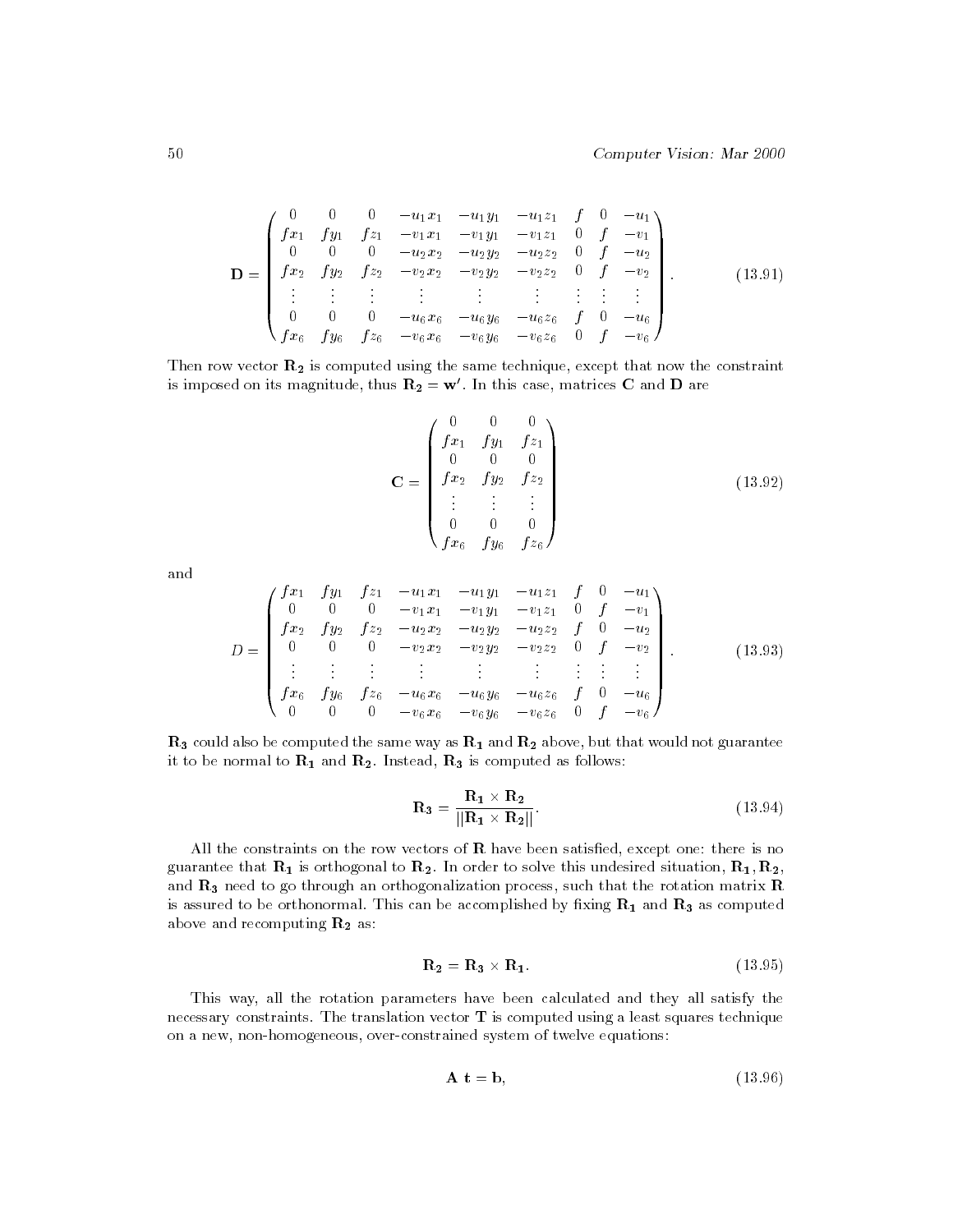

Figure 13.27: Examples of pose computed from six point correspondences using constrained linear optimization.

where

$$
\mathbf{A} = \begin{pmatrix} f & 0 & -u_1 \\ 0 & f & -v_1 \\ f & 0 & -u_2 \\ 0 & f & -v_2 \\ \vdots & \vdots & \vdots \\ f & 0 & -u_6 \\ 0 & f & -v_6 \end{pmatrix},
$$
(13.97)

and

$$
\mathbf{b} = \begin{pmatrix} -f(r_{11}x_1 + r_{12}y_1 + r_{13}z_1) + u_1(r_{31}x_1 + r_{32}y_1 + r_{33}z_1) \\ -f(r_{21}x_1 + r_{22}y_1 + r_{23}z_1) + v_1(r_{31}x_1 + r_{32}y_1 + r_{33}z_1) \\ -f(r_{11}x_2 + r_{12}y_2 + r_{13}z_2) + u_1(r_{31}x_2 + r_{32}y_2 + r_{33}z_2) \\ -f(r_{21}x_2 + r_{22}y_2 + r_{23}z_2) + v_1(r_{31}x_2 + r_{32}y_2 + r_{33}z_2) \\ \vdots \\ -f(r_{11}x_6 + r_{12}y_6 + r_{13}z_6) + u_1(r_{31}x_6 + r_{32}y_6 + r_{33}z_6) \\ -f(r_{21}x_6 + r_{22}y_6 + r_{23}z_6) + v_1(r_{31}x_6 + r_{32}y_6 + r_{33}z_6) \end{pmatrix}
$$
\n(13.98)

# 13.8.4 Verication and Optimization of Pose

A quantitative measure is useful for evaluating the quality of the pose parameters. One was already used in our development of the affine calibration procedure: it was the sum of the squared distances between projected posed model points and their corresponding image points. Some correspondences must be dropped as outliers, however, due to occlusions of some object points by the same or by other objects. Other distance measures can be used; for example, the Hausdorf or modied Hausdorf distance. (See the references by Hutenlocher  $et$  al Dubuisson and Jain). Verification can also be done using other features, such as edges, corners, or holes.

A measure of pose quality can be used to improve the estimated pose parameters. Conceptually, we can evaluate small variations of the parameters and keep only the best ones. Brute force search of 10 variations of each of six rotation and translation parameters would mean that one million sets of pose parameters would have to be evaluated — computational effort that is not often done. A nonlinear optimization method, such as Newton's method or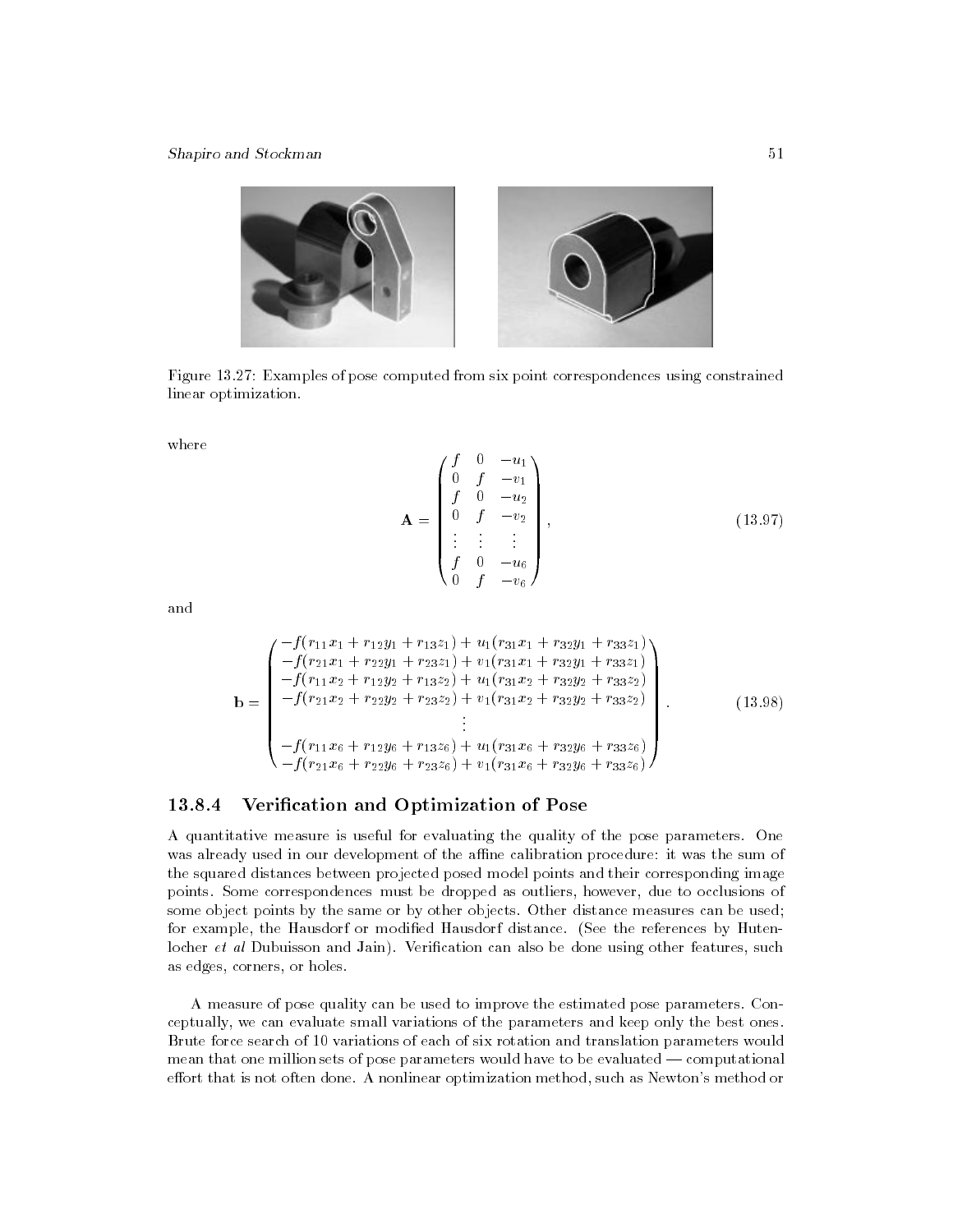

Figure 13.28: Example pose hypothesis and final pose after nonlinear optimization.

Powell's method (see Numerical Recipes) will be much faster. Figure 13.28 shows an initial pose estimate for a single-object image as well as the final result after nonlinear optimization has been applied to that initial solution. The improved pose is clearly better for visual inspection tasks and possibly better for grasping the object, but perhaps not necessary for recognition.

#### 3D Object Reconstruction 13.9

3D sensing is important for 3D model building. We can acquire range images of an existant object in order to create a computer model of it. This process of 3D object reconstruction has applications in medicine and industrial vision, and is also used for producing the object models needed for virtual reality environments. By necessity, this section includes some discussion of object modeling, which is the major topic of the next chapter. The object reconstruction process has four major steps:

- 1. 3D data acquisition
- 2. registration
- 3. surface construction
- 4. optimization

In the data acquisition phase, range data must be acquired from a set of views that cover the surface of the object. Often, 8-10 views are enough, but for complex objects or strict accuracy requirements, a larger number may be necessary. Of course, more views also mean more computation, so more is not necessarily better.

Each view obtained consists of a single range image of a portion of the object and often a registered gray tone or color image. The range data from all of the views will be combined to produce a surface model of the object. The intensity data can be used in the registration procedure, but is really meant for use in texture mapping the objects for realistic viewing in graphics applications. The process of combining the range data by transforming them all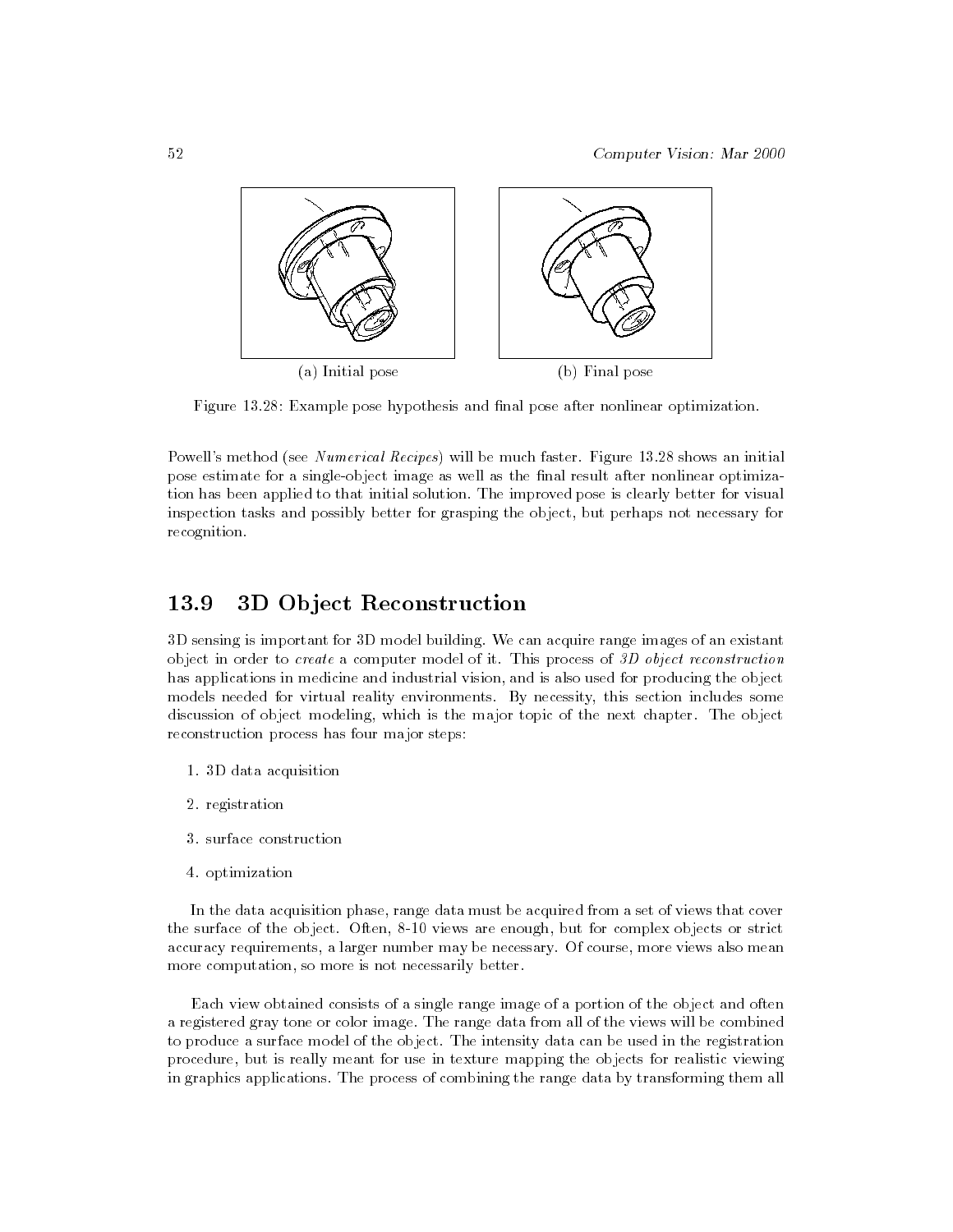to a single 3D coordinate system is the registration process.

Once the data have been registered, it is possible to view a cloud of 3D points, but it takes more work to create an object model. Two possible 3D representations for the object are 1) a connected mesh of 3D points and edges connecting them representing the object surface and 2) a set of 3D cubes or *voxels* representing the entire volume of the object. (See Chapter 14 for full explanations of these representations.) It is possible to convert from one representation to the other.

| <b>Exercise 31</b> objects with hidden surfaces                                           |
|-------------------------------------------------------------------------------------------|
| Some objects have hidden surfaces that cannot be imaged regardless of the number of views |
| taken. Sketch one. For simplicity, you may work with a 2D model and world.                |

# 13.9.1 Data Acquisition

Range images registered to color images can be obtained from most modern commercial scanners. Here, we describe a laboratory system made with off-the-shelf components, and emphasize its fundamental operations. Figure 13.29 illustrates a specially built active stereo vision system that is used for acquiring range/color data. The system employs four color video cameras mounted on an aluminum bar. The cameras are connected to a digitizing board, which can switch between the four inputs under computer control, and produces images at 640 - 480 resolution. Below the cameras, a slide projector sits on a computercontrolled turntable. The slide projector emits a vertical stripe of white light, which is manually focused for the working volume. The light stripes are projected in a darkened room; the two side lights are turned on to take a color image after the range data has been obtained.

The cameras are calibrated simultaneously using Tsai's algorithm, described in Section 13.7. They can be used for either standard two-camera stereo or a more robust fourcamera stereo algorithm. In either case, the projector is used to project a single vertical light stripe onto the object being scanned. It is controlled by computer to start at the left of the object and move, via the turntable, from left to right at fixed intervals chosen by the user to allow for either coarse or fine resolution. At each position, the cameras take a picture of the light stripe on the object in the darkened room. On each image, the intersection of the light stripe with an epipolar line provides a point for the stereo matching. Figure 13.30 illustrates the triangulation process using two cameras and a single light stripe. The two matched pixels are used to produce a point in 3D space. For a single light stripe, 3D points are computed at each pixel along that light stripe. Then the projector turns, a new light stripe is projected, new images are taken, and the process is repeated. The result is a dense range map, with 3D data associated with each pixel in the left image if that point was also visible to both the light projector and the right camera.

We can increase the reliability of the image acquisition system by using more than two cameras. One camera is our base camera in whose coordinate frame the range image will be computed. A surface point on the object must be visible from the base camera, the light projector, and at least one of the other three cameras. If it is visible in only one of the three, then the process reduces to two-camera stereo. If it is visible in two or three of the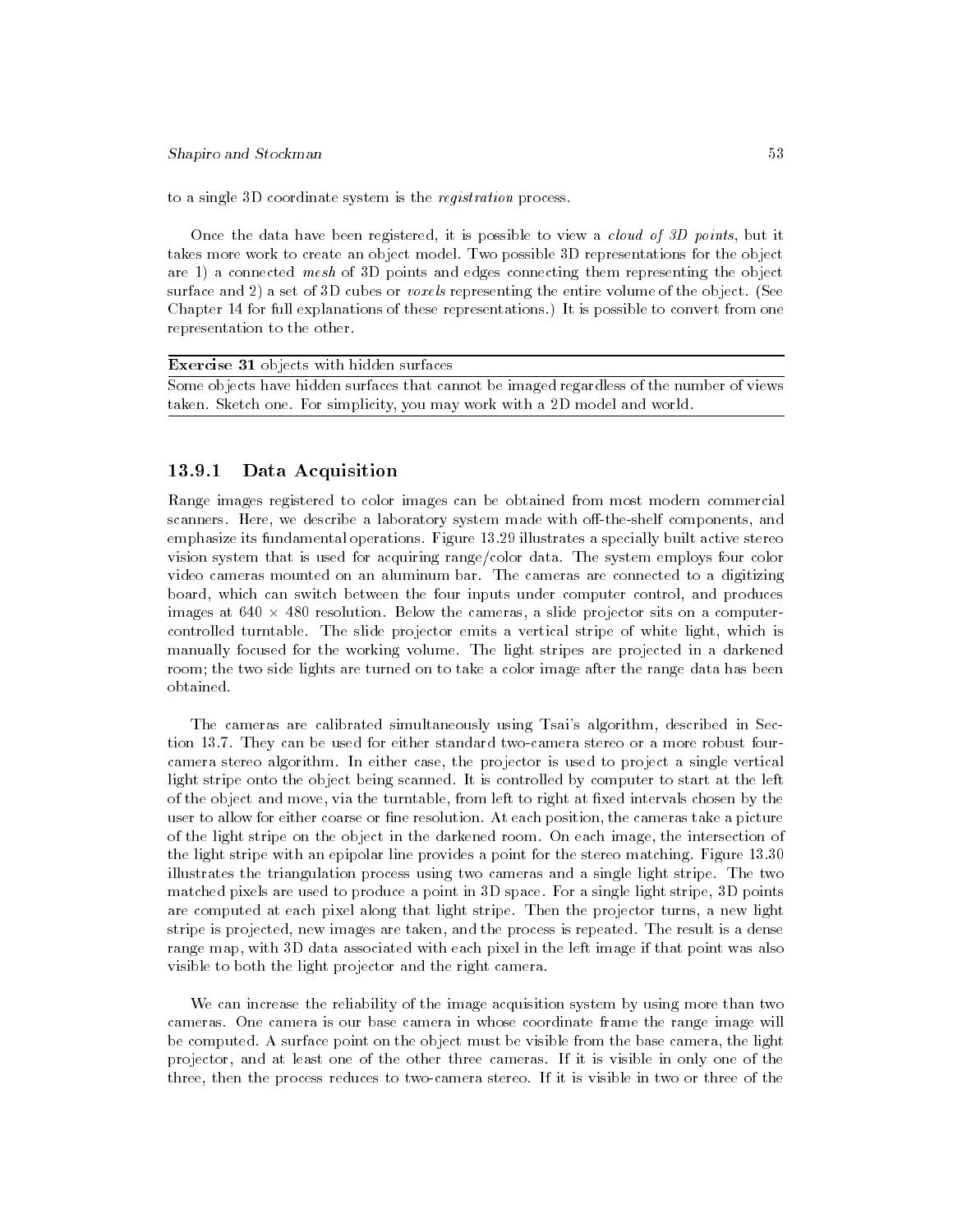

Figure 13.29: A 4-camera stereo acquisition system.



Figure 13.30: The intersections of light stripes with epipolar lines in two images gives a pair of corresponding points.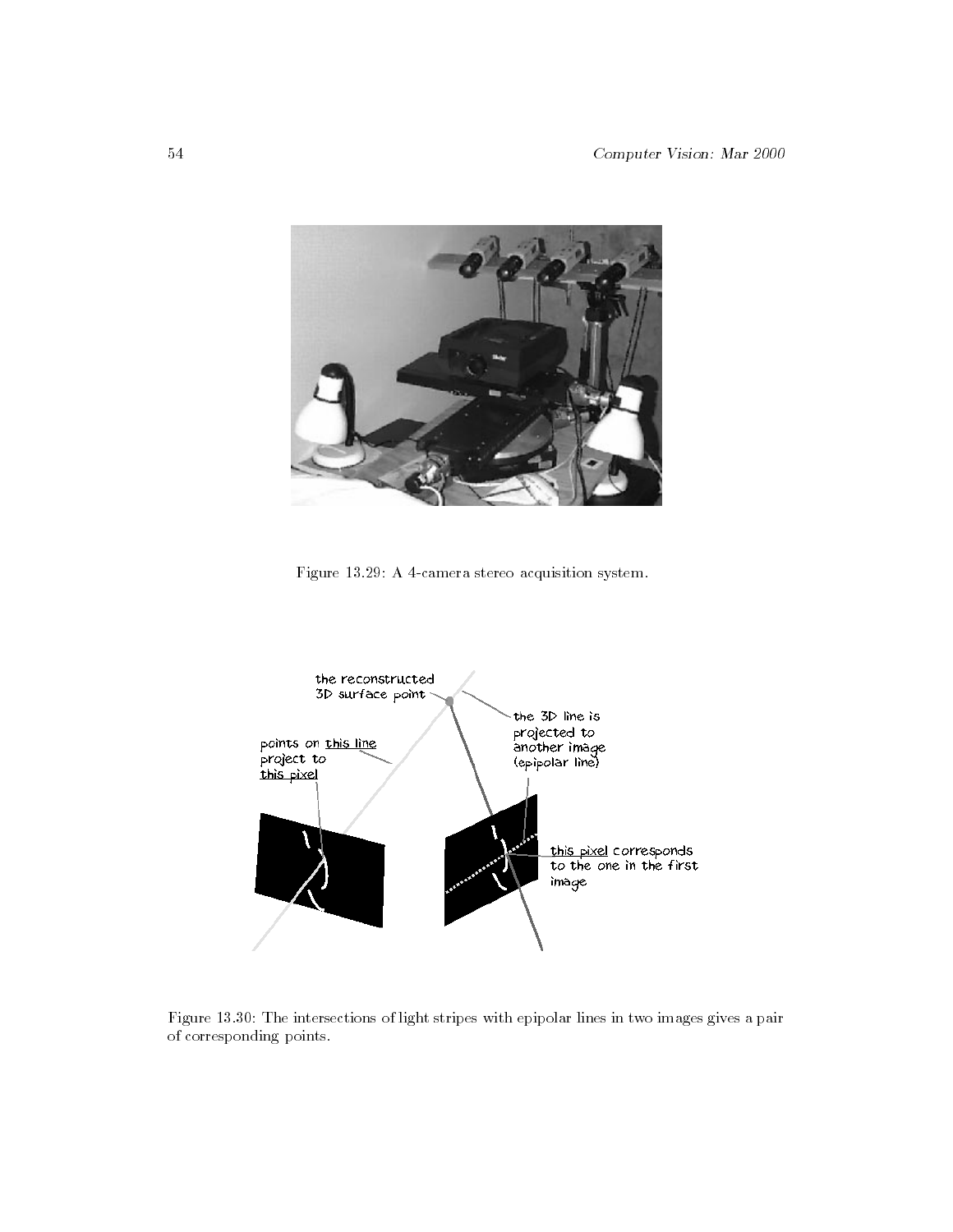

Figure 13.31: A range data set for a toy truck obtained via the 4-camera active stereo system. The range points were colored with intensity data for display purposes.

three, then the extra images can be used to make the process more robust. In the case of the base camera plus two more images, we have three points, so there are three different correspondences that can be triangulated to compute the 3D coordinates. It is likely that the three separate results will all be different. If they differ only by a small amount (say, they are all within a seven cubic millimeter volume), then they are all considered valid, and the average of the three 3D points can be used as the final result for that pixel. Or the pair of cameras with the widest baseline can be used as a more reliable estimate than the others. If the point is visible in all four cameras, then there are six possible combinations. Again we can check whether they all lie in a small volume, throw out outliers, and use an average value or the nonoutlier value that comes from the camera pair with the widest baseline. This procedure gives better accuracy than just using a fixed pair of cameras. (In measuring human body position in cars, as shown in Figure 13.1, the expected error was about 2mm in x,y, and z using this procedure.) A range image of a toy truck computed by this method is shown in Figure 13.31. The 3D truck dataset clearly shows the shape of the truck.

#### 13.9.2 Registration of Views

In order to thoroughly cover the surface of the object, range data must be captured from multiple views. A transformation  $\frac{1}{1}$  I from view 1 to view 2 is obtained either from precise mechanical movement or from image correspondence. When a highly accurate device, such as a calibrated robot or a coordinate measurement machine, is available that can move the camera system or the object in a controlled way, then the approximate transformations between the views can be obtained automatically from the system. If the movement of the cameras or object is not machine controlled, then there must be a method for detecting correspondences between views that will allow computation of the rigid transformation that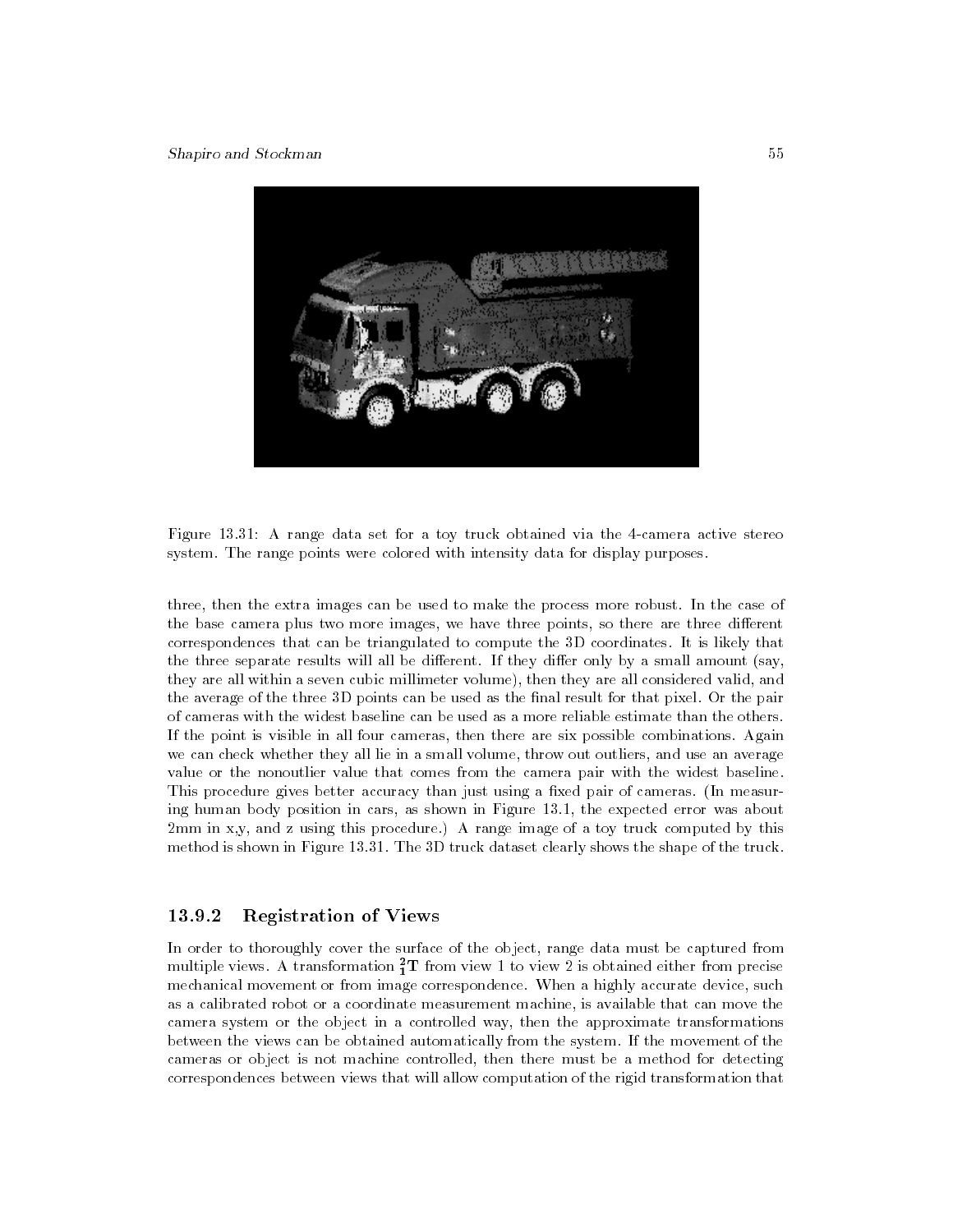maps the data from one view into that for another view. This can be done automatically using 3D features such as corner points and line segments that lead to a number of 3D-3D point correspondences from which the transformation can be computed. It can also be done interactively, allowing the user to select point correspondences in a pair of images of the object. In either case, the initial transformation is not likely to be perfect. Robots and machines will have some associated error that becomes larger as more moves take place. The automatic correspondence finder will suffer from the problems of any matching algorithm and may find false correspondences, or the features may be a little off. Even the human point clicker will make some errors, or quantization can lead to the right pixel, but the wrong transformation.

To solve these problems, most registration procedures employ an iterative scheme that begins with an initial estimate of the transformation  $\overline{1}\,\mathbf{I}$  , no matter how obtained, and refines it via a minimization procedure. For example, the iterative closest point (ICP) algorithm minimizes the sum of the distances between 3D points  $\overline{1}1$   $\overline{1}$  and  $\overline{1}$ , where  $\overline{1}$  is from one view and  ${}^{2}P$  is the closest point to it in the other view. A variation of this approach looks for a point in the second view along a normal extended from the point  $\frac{\tau}{1}$  1  $^{\circ}$  P to the surface interpolating a neighborhood in the second view. (See the references by Medioni  $et$ al  $(1992)$  and Dorai et al  $(1994)$  for example.) When color data is available, it is possible to project the color data from one view onto the color image from another view via the estimated transformation and define a distance measure based on how well they line up. This distance can also be iteratively minimized, leading to the best transformation from one set of 3D points to the other. Figure 13.32 illustrates the registration process for two views of a sofa using an ICP algorithm.

#### **Surface Reconstruction** 13.9.3

Once the data have been registered into a single coordinate system, reconstruction can begin. We would like the reconstructed object to come as close as possible to the shape of the actual object and to preserve its topology. Figure 13.33 illustrates problems that can occur in the reconstruction process. The registered range data is dense, but quite noisy. There are extra points outside the actual chair volume and, in particular, between the spokes of the back. The reconstruction shown in the middle is naive in that it considered the range data only as a cloud of 3D points and did not take into account object geometry or neighbor relationships between range data points. It fails to preserve the topology of the object. The reconstruction shown on the right is better in that it has removed most of the noise and the holes between the spokes of the back have been preserved. This reconstruction was produced by a space-carving algorithm described below.

#### 13.9.4 Space-Carving

The space-carving approach was developed by Curless and Levoy, and the method described here was implemented by Pulli *et al.*. Figure 13.34 illustrates the basic concept. At the left is an object to be reconstructed from a set of views. In the center, there is one camera viewing the object. The space can be partitioned into areas according to where the points lie with respect to the object and the camera. The left and bottom sides of the object are visible to the camera. The volume between the scanned surface and the camera (light gray)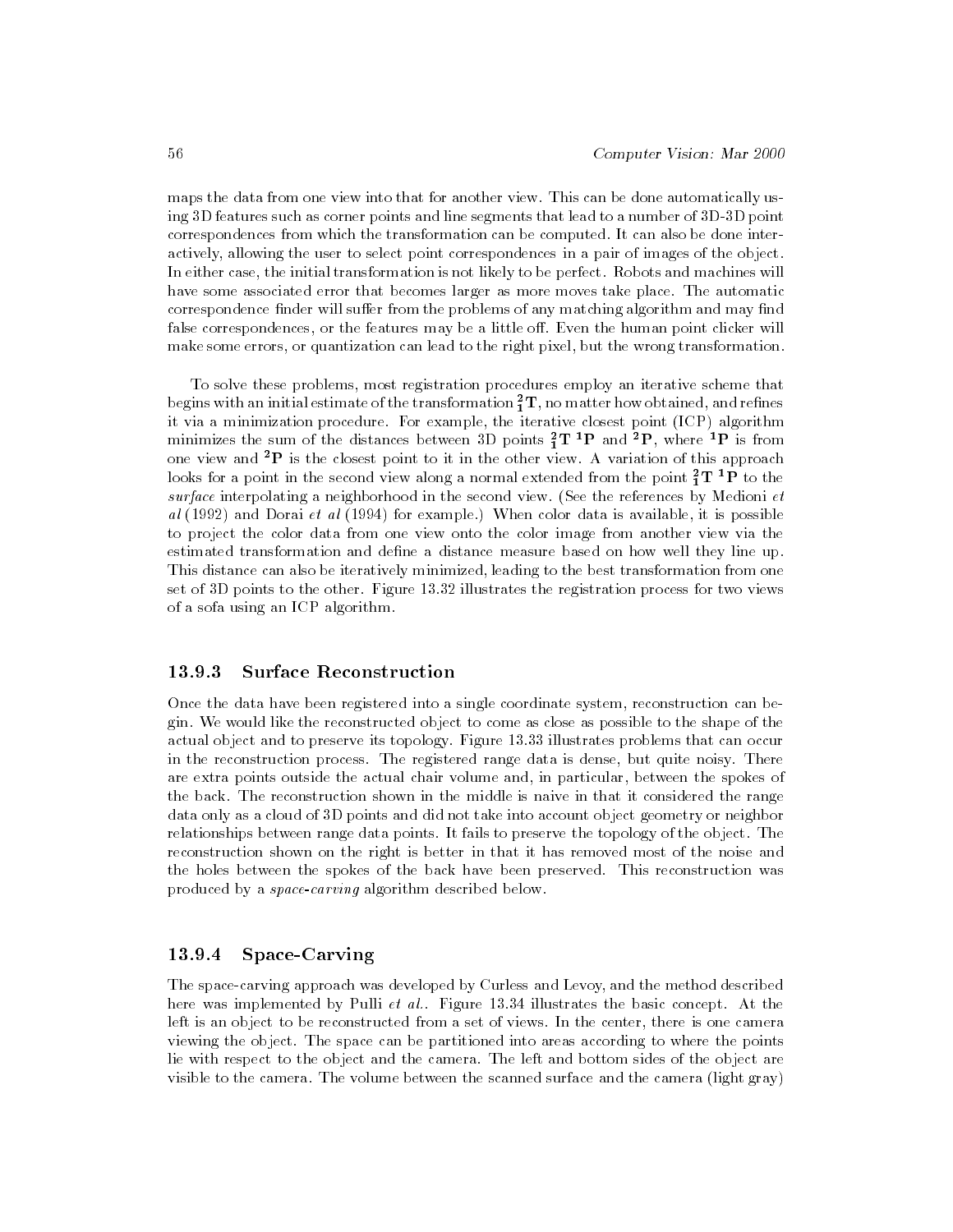



Figure 13.32: Registration of two range data sets shown at top left. The user has selected four points on intensity images corresponding to the two range views (upper right). The initial transformation is slightly off (lower right). After several iterations, the two range datasets line up well (lower left).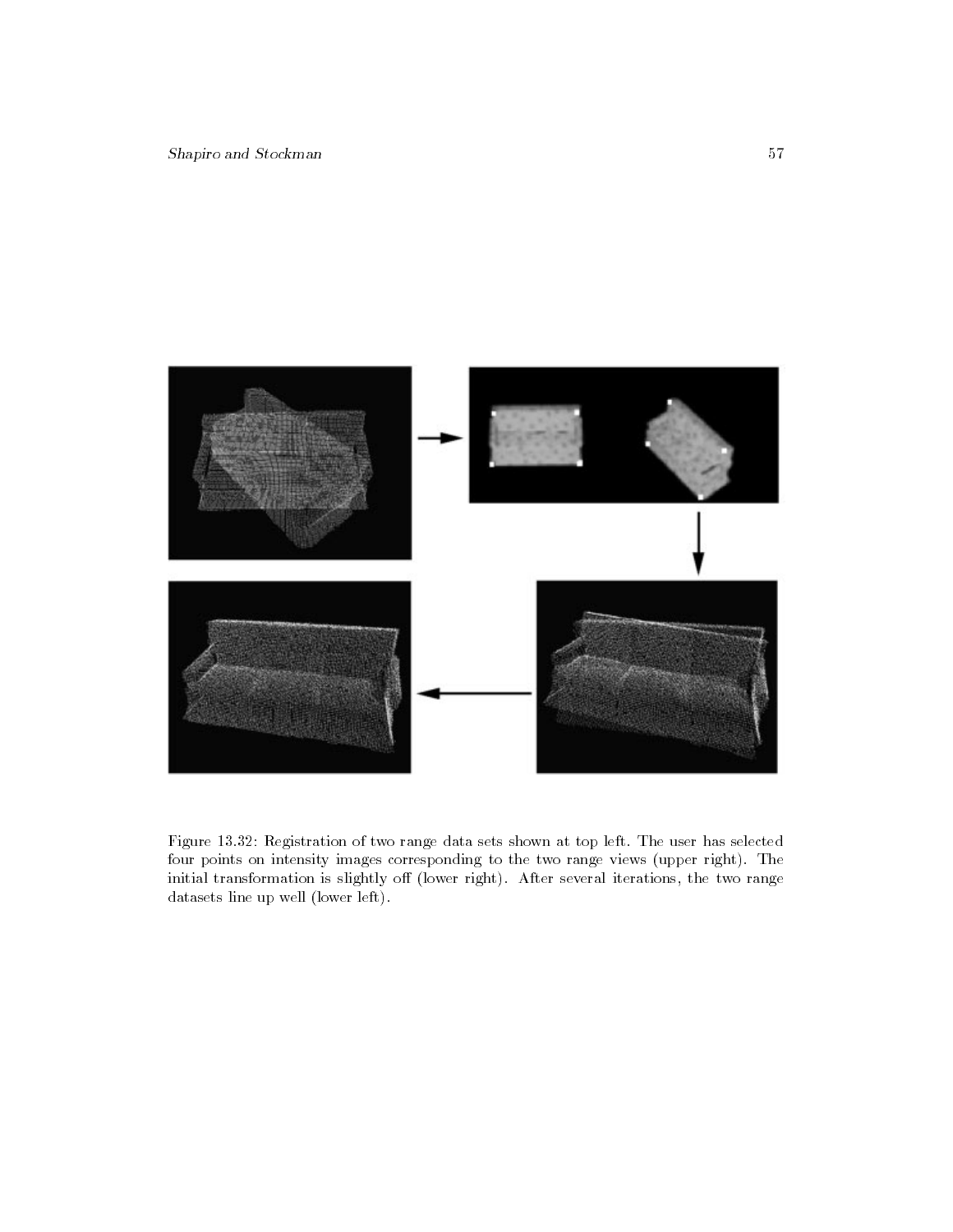

Figure 13.33: The registered range data for a chair object (left), problems that can occur in reconstruction (middle), and a topologically correct rough mesh model (right).

is in front of the object and can be removed. If there is data from the background, as well as the object, even more volume (darker gray) can be removed. On the other hand, points behind the object cannot be removed, because the single camera cannot tell if they are part of the object or behind it. However, another camera viewing the object (at right) can carve away more volume. A sufficient number of views will carve away most of the unwanted free space, leaving a voxel model of the object.

The space-carving algorithm discretizes space into a collection of cubes or voxels that can be processed one at a time. Figure 13.35 illustrates how the status of a single cube with respect to a single camera view is determined:

- In case (a) the cube lies between the range data and the sensor. Therefore the cube must lie outside of the object and can be discarded.
- $\bullet$  In case (b) the whole cube is behind the range data. As far as the sensor is concerned, the cube is assumed to lie inside of the object.
- In case (c) the cube is neither fully in front of the data or behind the data and is assumed to intersect the object surface.

The cube labeling step can be implemented as follows. The eight corners of the cube are projected to the sensor's image plane, where their convex hull generally forms a hexagon. The rays from the sensor to the hexagon form a cone, which is truncated so that it just encloses the cube. If all the data points projecting onto the hexagon are behind the truncated cone (are farther than the farthest corner of the cube from the sensor), the cube is outside of the object. If all those points are closer than the closest cube corner, the cube is inside the object. Otherwise, it is a boundary cube.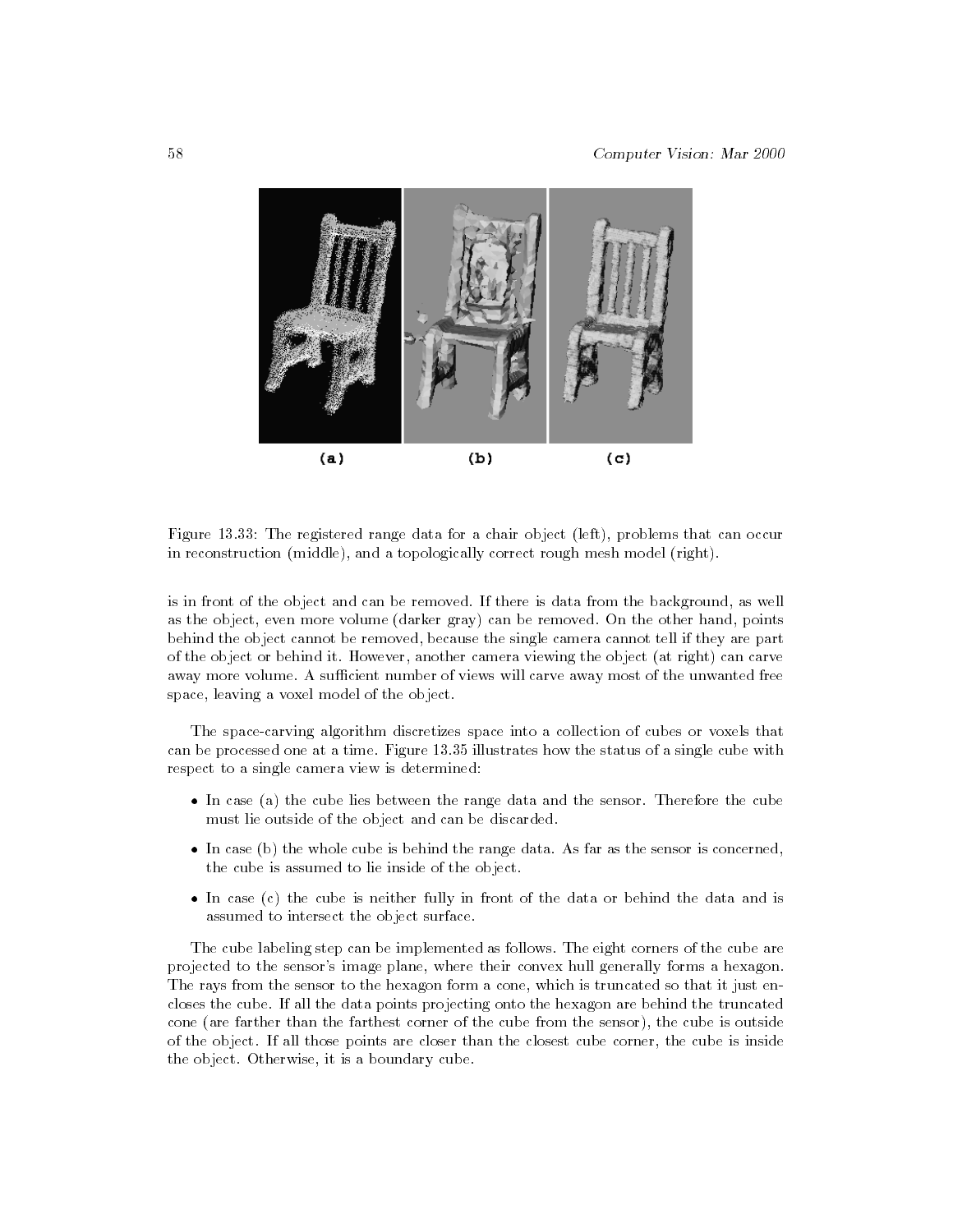

Figure 13.34: The concept of space carving: (a) object cross section; (b) camera view 1 can remove all material of light shading; (c) camera view 2 can remove other material. (Extra material still remains, however.)



Figure 13.35: The three possible positions of a cube in space in relation to the object being reconstructed.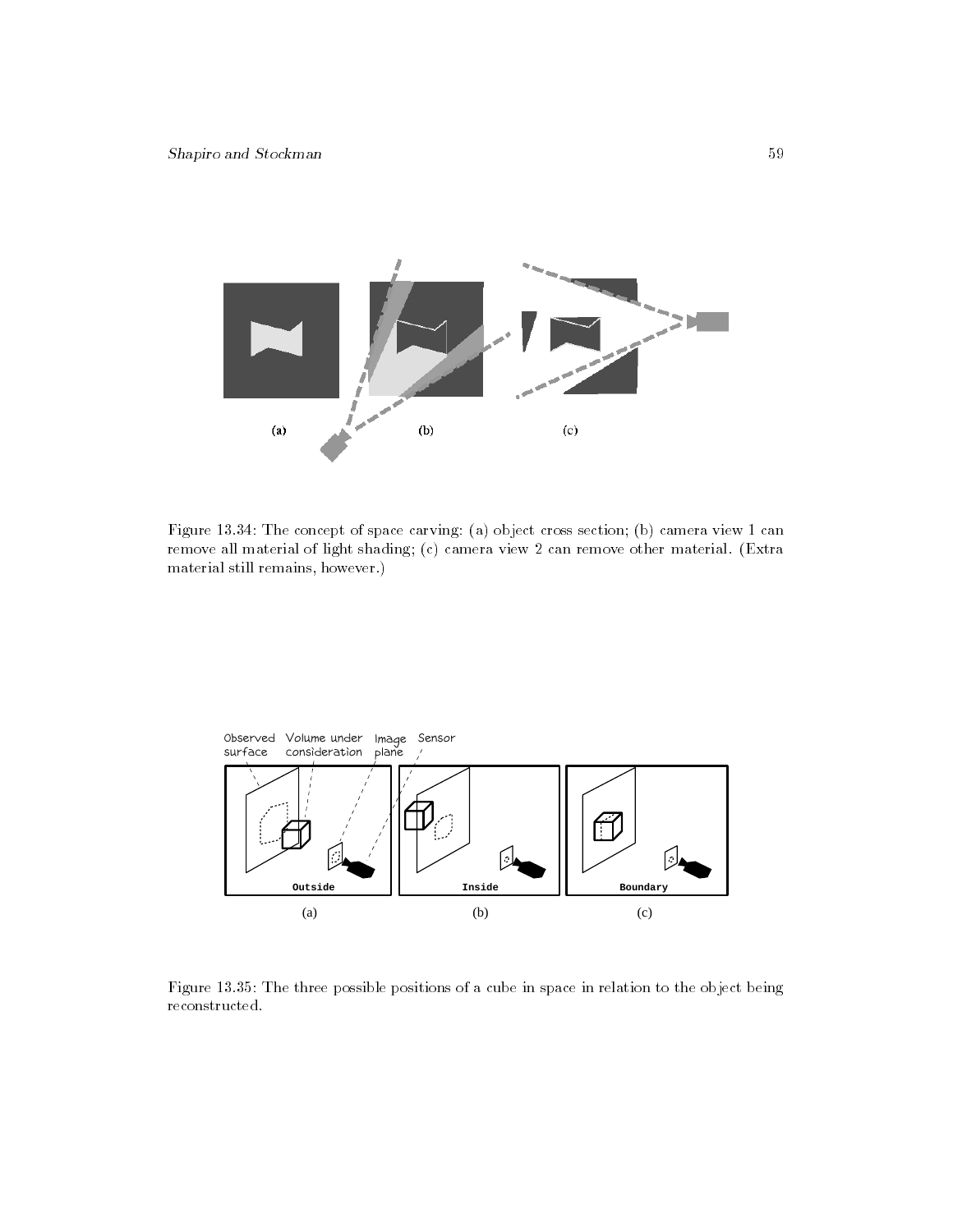

Figure 13.36: Hierarchical space carving: seven iterations to produce the chair mesh.

So far, we've looked at one cube and one sensor. It takes a number of sensors (or views) to carve out the free space. The cube labeling step for a given cube is performed for all of the sensors. If even one sensor says that the cube is outside of the object, then it is outside. If all of the sensors say that the cube is inside of the object, then it is inside as far as we can tell. Some other view may determine that it is really outside, but we don't have that view. In the third case, if the cube is neither inside nor outside, it is a boundary cube.

Instead of using a set of fixed-size cubes, it is more efficient to perform the cube labeling in a hierarchic fashion, using an octree structure. The octree is described in detail in the next chapter, but we can use it intuitively here without confusion. Initially a large cube surrounds the data. Since by definition this large cube intersects the data, it is broken into eight smaller cubes. Those cubes that are outside the object can be discarded, while those that are fully inside can be marked as part of the object. The boundary cubes are further subdivided and the process continues up to the desired resolution. The resultant octree represents the 3D object. Figure 13.36 illustrates the hierarchical space carving procedure for the chair object.

The octree representation can be converted into a 3D mesh for viewing purposes as shown in Figure 13.36. After the initial mesh is created, it can be optimized by a method that tries to simplify the mesh and better fit the data. Figure 13.37 shows the registered range data for the dog object (a), the initial mesh (b), and several steps in the optimization procedure defined by Hoppe *et al.* (c)-(f). The final mesh (f) is much more concise and smoother than the initial mesh. It can now be used in a graphics system for rendering realistic views of the object as in Figure 13.38 or in model-based object recognition as in Chapter 14.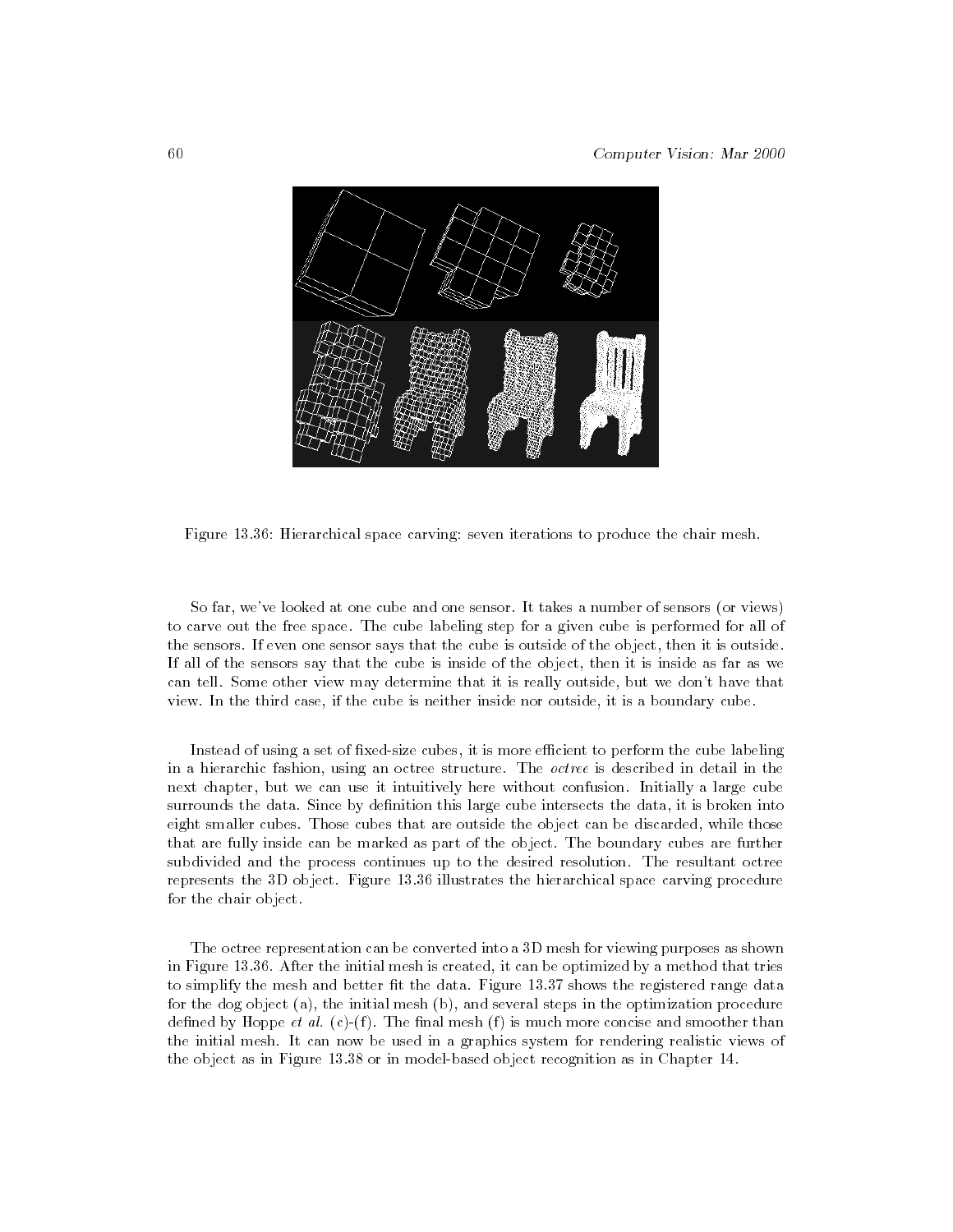

Figure 13.37: The registered range data and five steps in the creation of a dog mesh.



Figure 13.38: (a) A false color rendition of the dog model that a user can manipulate to select a desired view. (b) The 3D point on the model's nose marked by the arrow is projected onto 3 color images of the dog to select pixels that can be used to produce realistic color renderings of the dog.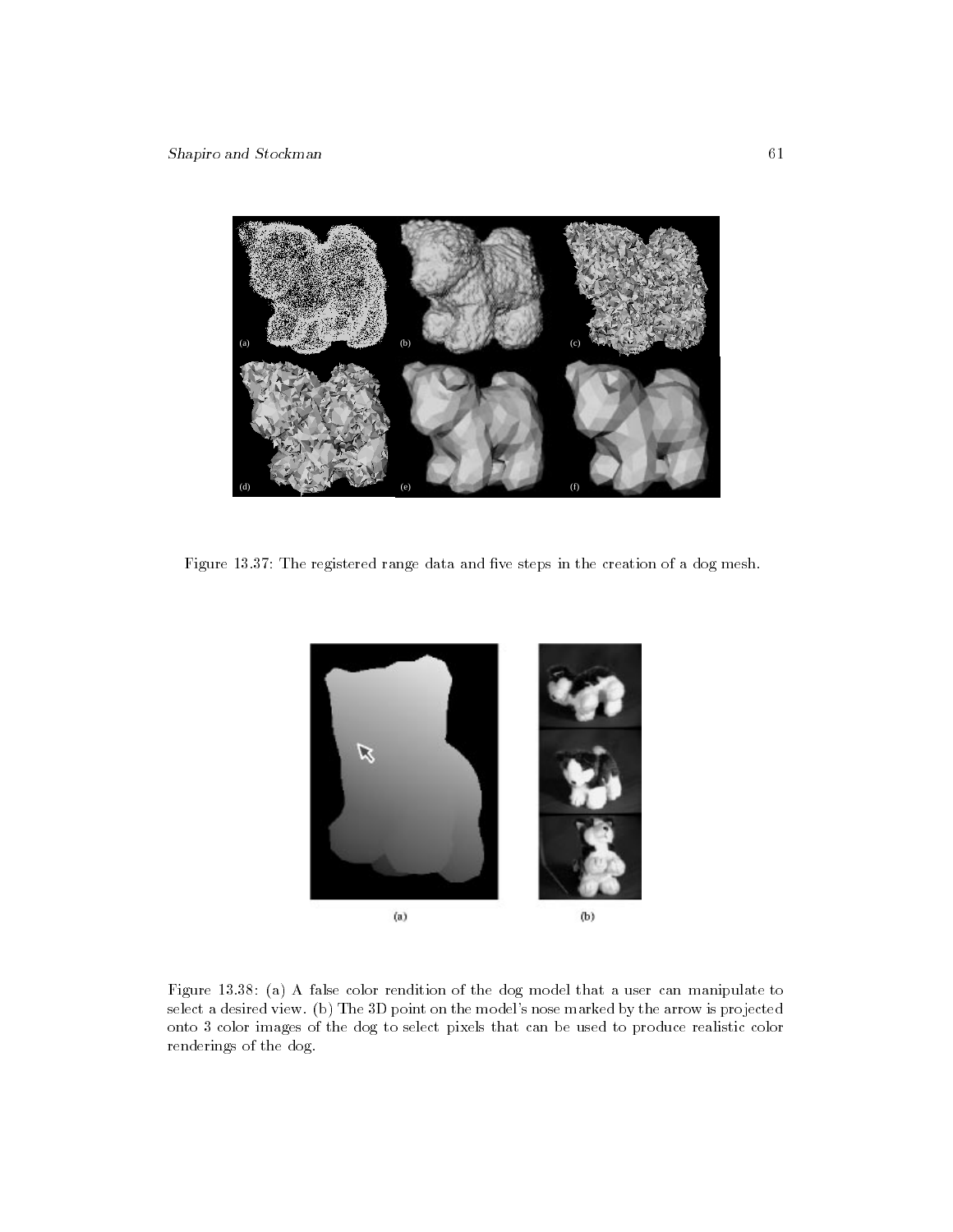

Figure 13.39: (Left) Shaded image of Lambertian objects taken with light source near the camera. (Right) Surface normals sketched on boundaries detected by Canny operator.

#### 13.10 Computing Shape from Shading

Chapters 6 and 12 both discussed how light reflecting off smooth curved objects creates a shaded image. Below, we briefly show how, under certain assumptions, the shape of the object can be computed from the shading in the image.

Humans tend to see a smoothly darkening surface as one that is turning away from the view direction. Using makeup on our face, we can change how others perceive us. Makeup that is darker than our skin color applied to our outer cheeks makes the face look narrower, because the darker shading induces the perception that the surface is turning away from the viewer faster than it actually does. Similarly, makeup lighter than our skin color will have the opposite effect, inducing the perception of a fuller face. Using the formula for Lambertian reflectance, it is possible to map an intensity value (shading) into a surface normal for the surface element being imaged. Early work by Horn studied methods of determining the topography of the moon illuminated by the distant sun and viewed from the distant earth. The family of methods that have evolved to map back from shading in an image to a surface normal in the scene has been called *shape from shading(SFS)*.

1 DEFINITION A shape-from-shading method computes surface shape  $\mathbf{n} = f(x, y)$  from a shaded image, where  ${\bf n}$  is the normal to the surface at point  $|x,y|$  of the image and  $\hat{\textbf{f}}$  [x,y] is the intensity.

Figure 13.39 motivates shape from shading methods. At the left is an image of objects whose surfaces are approximated nicely by the Lambertian reflectance model: image intensity is proportional to the angle between the surface normal and the direction of illumination. At the right of Figure 13.39 is a sketch of the surface normals at several points on the surfaces of the objects. Clearly, the brightest image points indicate where the surface normal points directly toward the light source: the surface normals pointing back at us appear as  $X$ 's in the figure. At limb points the surface normal is perpendicular to both the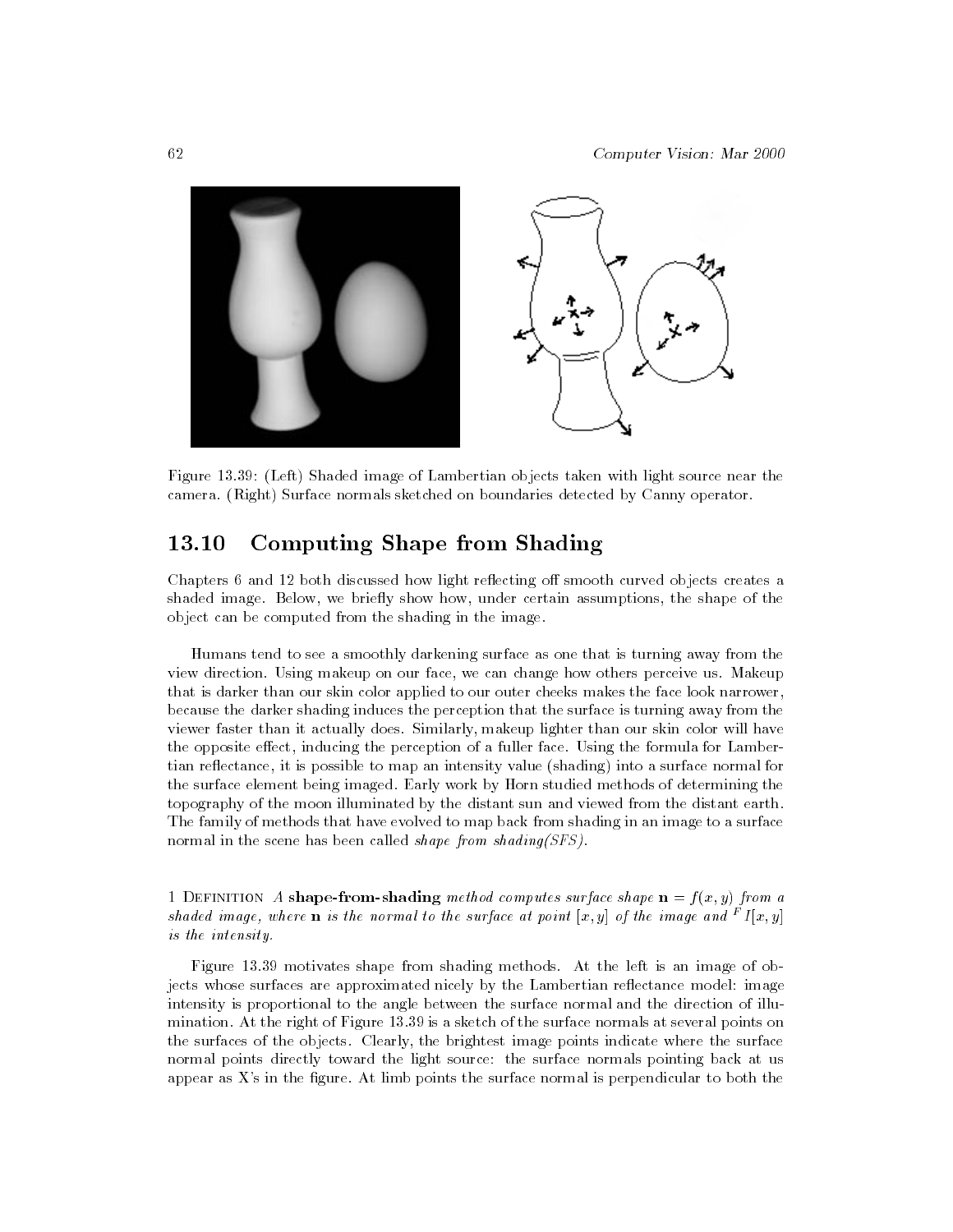view direction and the surface boundary: this completely constrains the normal in 3D space. Using these constraints, surface normals can be propagated to all the image points. This creates a partial intrinsic image. To obtain the depth  $z$  at each image point, we can assign an arbitrary value of  $z_0$  to one of the brightest points and then propagate depth across the image using the changes in the normals.

#### Exercise 32

Assume a cube with a Lambertian surface posed such that all face normals make an angle of at least  $\pi/6$  with the direction of illumination. Clearly, the brightest image points do not correspond to normals pointing at the light source. Why is it true for the egg and vase and not for the cube?

| Exercise 33 |                                                                                     |  |
|-------------|-------------------------------------------------------------------------------------|--|
|             | Using shading, how might it be known whether an object boundary is a limb or blade? |  |

The Lambertian reflectance model is  $i = c \cos\theta$ , where constant c results from a combination of source energy, surface albedo, and the distances between the surface element and source and sensor: all these factors are assumed to be constant. The assumption on the distances will hold when the object is many diameters away from both source and sensor. Often, it is also assumed that the illuminant direction is known, but as observed above, illuminant direction can sometimes be computed from weaker assumptions.

The orthographic projection is most convenient for the current development. Also, we use the camera frame as our only frame for 3D space  $[x, y, z]$ . The observed surface is  $z = f(x, y)$ : the problem is to compute function  $f$  at each image point from the observed intensity values  $f(x, y)$ . By rewriting and taking derivatives, we arrive at  $\frac{z}{\partial x}\Delta x + \frac{z}{\partial y}\Delta y - \Delta z = 0$ , or in vector terms  $[p, q, -1] \circ [\Delta x, \Delta y, \Delta z] = 0$ , where p and q denote the partial derivatives of f with respect to x and y, respectively. The last equation defines the tangent plane at the surface point  $[x, y, f(x, y)]$  that has (nonunit) normal direction  $[p, q, -1]$ . If we know that  $[x_0, y_0, z_0]$  is on the surface, and if we know p and q, then the above planar approximation allows us to compute surface point  $[x_0 + \Delta x, y_0 + \Delta y, z_0 + \Delta z]$  by just moving within the approximating tangent plane. We can do this if we can estimate  $p$  and  $q$  from the intensity image and our assumptions.

We can relate surface normals to intensity by observing a known object. Whenever we know the surface orientation  $[p, q, -1]$  for a point  $[x, y, f(x, y)]$  observed at  $I[x, y]$ , we contribute tuple  $\langle p, q, I[x, y] \rangle$  to a mapping so the surface orientation is associated with the shading it produces. Figure 13.40 shows how this is a many to one mapping: all surface orientations making a cone of angle  $\theta$  with the illuminant direction will yield the same observed intensity. The best object to use for such calibration is a sphere, because (a) it exhibits all surface orientations and (b) the surface normal is readily known from the location of the image point relative to the center and radius of the sphere. Figure 13.41 shows the results of viewing a calibration sphere with two different light sources. For each light source, a reflectance map can be created that stores with each observed intensity the set of all surface orientations that produce that intensity.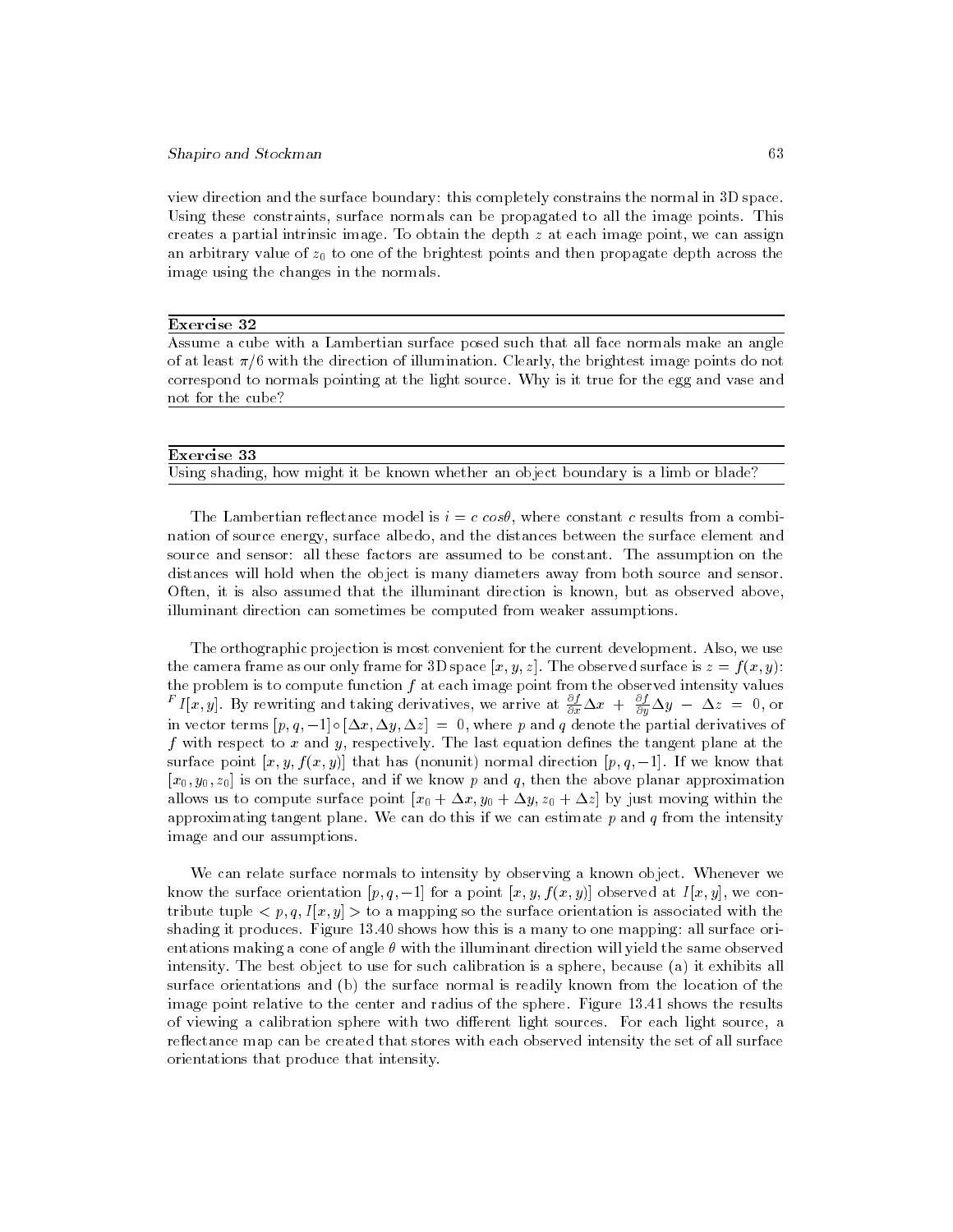

Figure 13.40: (Left) An entire cone of possible surface normals will produce the same observed intensity. (Right) A reflectance map relates surface normals to intensity values: it is a many-to-one mapping.



Figure 13.41: Reflectance maps can be created by using a Lambertian calibration sphere of the same material as objects to be sensed. In the observed image of the sphere,  $p$  and  $q$  are known by analytical geometry for each point  $I[x, y]$ : we can insert a tuple  $\langle p, q, I[x, y] \rangle$ in the mapping for each image point. A different mapping is obtained for each separately used light source.

Given a calibration sphere of radius r located at  $[0,0,100]$  in camera frame  $\mathbf{C}$ :  $[x, y, z]$ , derive the formulas for p and q in terms of location  $[x, y]$  in the image. Recall that orthographic projection effectively drops the z-coordinate.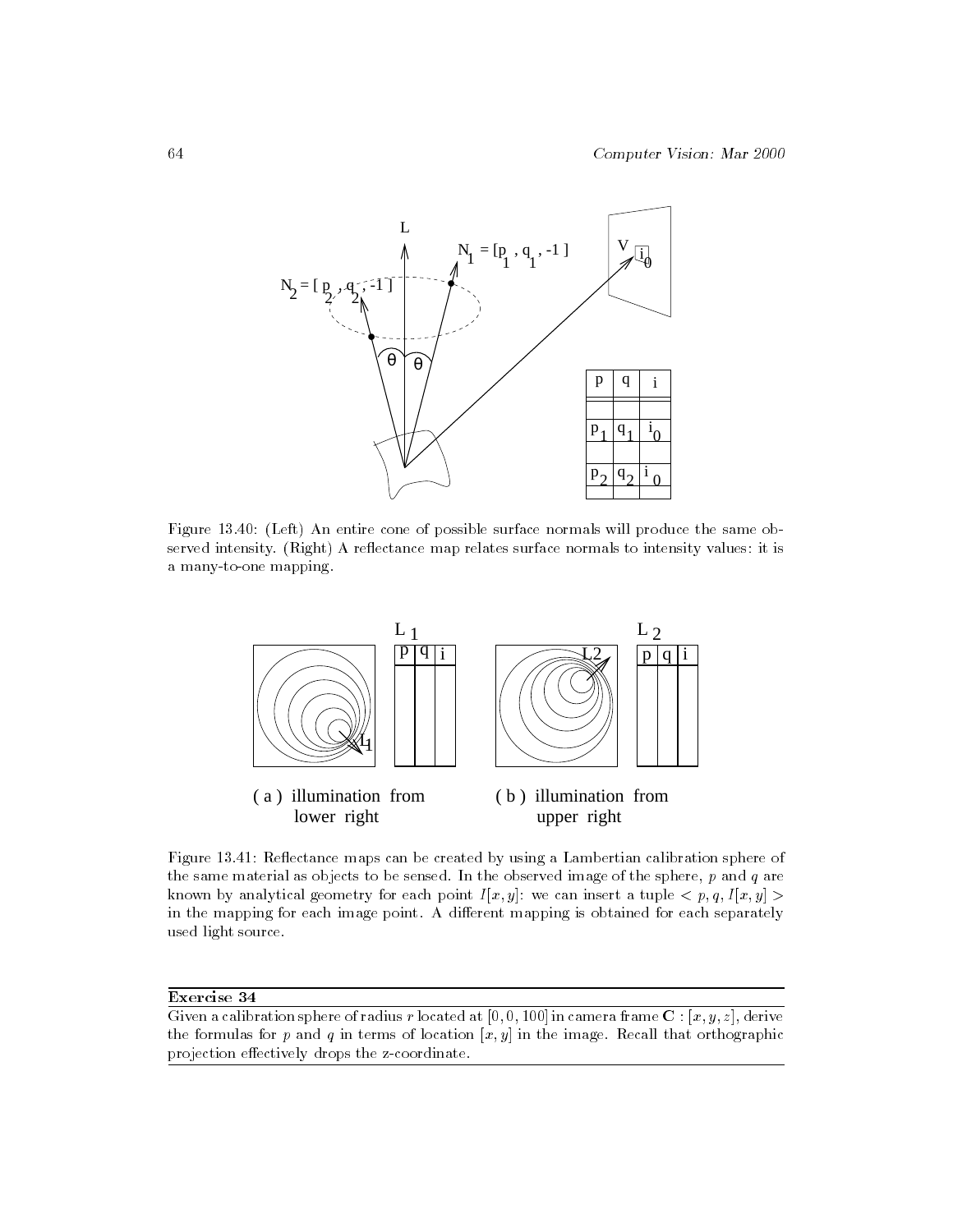As Figures 13.39 and 13.41 show, image intensity gives a strong constraint on surface orientation, but not a unique surface normal. Additional constraints are needed. There are two general approaches. The first approach is to use information from the spatial neighborhood; for example, a pixel and its 4-neighborhood yield five instances of the shading equation that can be integrated to solve for a smooth surface passing through those five points. The second approach uses more than one intensity image so that multiple equations can be applied to single pixels without regard to neighbors: this has been called *photometric* stereo for obvious reasons.

## 13.10.1 Photometric Stereo

The photometric stereo method takes multiple images of an object illuminated in sequence by different light sources. A set of intensities is obtained for each image pixel, these can be looked up in a table to obtain the corresponding surface normal. The table is constructed by an offline photometric calibration procedure as shown in Figure 13.41. Algorithm  $4$  sketches this procedure. Photometric stereo is a fast method that has been shown to work well in a controlled environment. Rajarshi Ray reported excellent results even with specular objects using three balanced light sources. However, if the environment can be tightly controlled to support shape from shading, we can do better using structured light as demonstrated by recent trends in industry.

# 13.10.2 Integrating Spatial Constraints

Several different methods have been proposed for determining a smooth surface function  $z = f(x, y)$  by applying the shading constraint across spatial neighborhoods. One such method is to propagate the surface from the brightest image points as mentioned above. Minimization approaches find the *best* function fitting the available constraints. Figure  $13.42$ shows results from one such algorithm: a mesh describing the computed surface is shown for two synthetic objects and one real object. These results may or may not be good, depending on the task the data are to support. The method is not considered reliable enough to use in practice.

Shape from shading work has proven that shading information gives strong constraint on surface shape. It is a wonderful example of a "pure" computer vision problem  $-$  the input, output, and assumptions are very cleary dened. Many of the mathematical algorithms work well in some cases; however, none work well across a variety of scenes. The interested reader should consult the references to obtain more depth in this subject, especially for the mathematical algorithms, which were only sketched here.

#### 13.11 **Structure from Motion**

Humans perceive a great deal of information about the 3D structure of the environment by moving through it. When we move or when objects move, or both, we obtain information from images sensed over time. From flow vectors or from corresponding points, the 3D scene surfaces and corners can be reconstructed, as well as the trajectory of the sensor through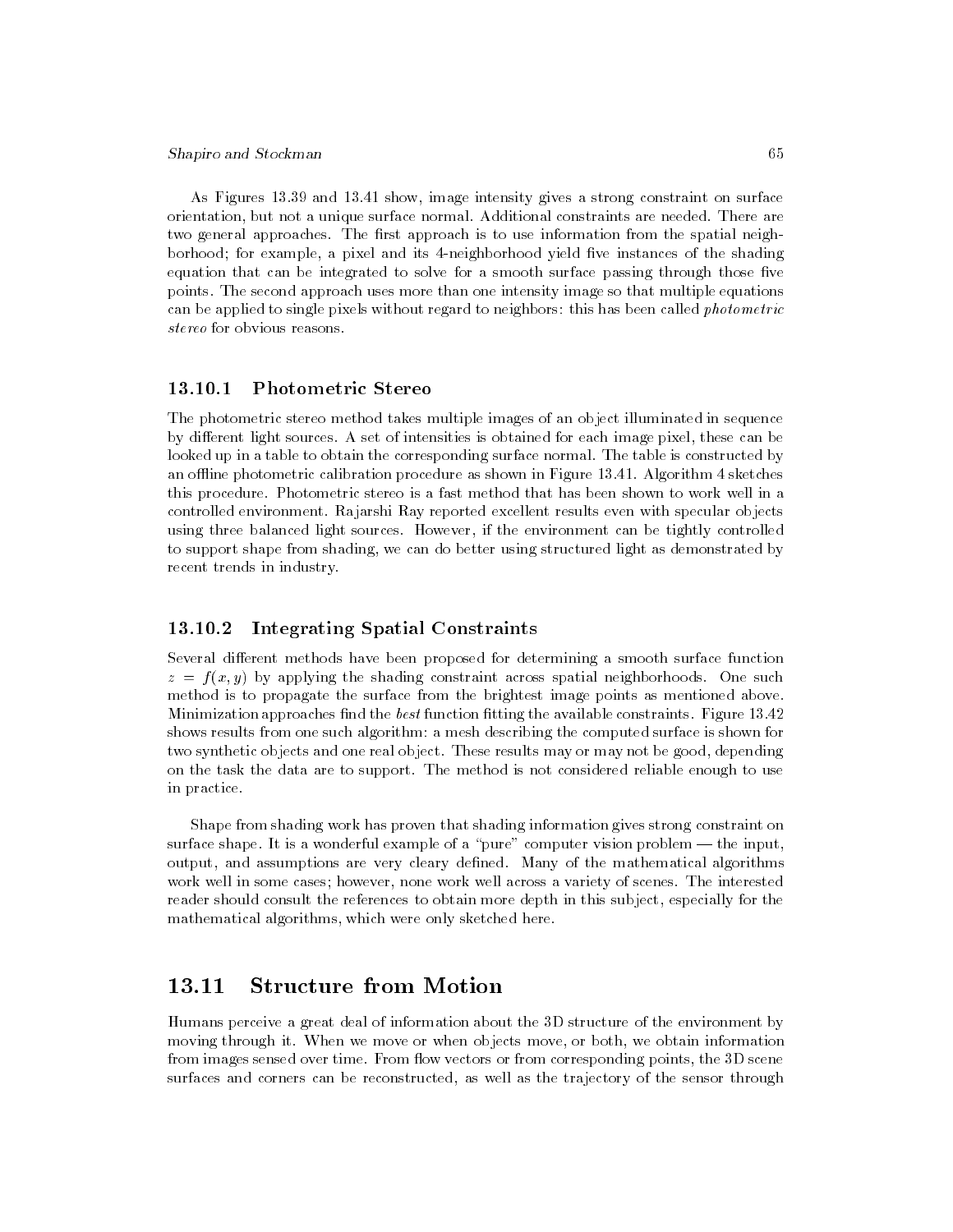Compute surface normals  $[p, q]$  for points of a scene viewed with multiple images  $^{1}I$ ,  $^{2}\overline{I}$ ,  $^{3}I$  using different light sources  $^{1}L$ ,  $^{2}L$ ,  $^{3}L$ .

## Offline Calibration:

- 1. Place calibration sphere in the center of the scene.
- 2. For each of the three light sources  ${}^{j}L$ .
	- (a) Switch on light source  $^{j}L$ .
	- (b) Record image of calibration sphere.
	- (c) Create reflectance map  ${}^{j}$ **R** = {  $\lt p, q, {}^{j}I[x, y]$  >} where  $(p, q)$  is associated with some intensity  $^{j}I[x, y]$  of image  $^{j}I$ .

#### Online Surface Sensing:

- 1. The object to be sensed appears in center of scene.
- 2. Take three separate images  $^{j}I$  in rapid succession using each light source  $^{j}L$  individually.
- 3. For each image point  $[x, y]$ 
	- (a) Use intensity  $i_j = \pm I |x, y|$  to index reflectance map  $\pm K$  and access the set of [ tuples Rigg = f(p; q)g associated with intensity if .
	- (b) "Intersect" the three sets:  $S = R_1 \cap R_2 \cap R_3$ .
	- (c) If S is empty, then set  $N[x, y] = NULL$ else set  $N[x, y]$  to the average direction vector in S
- 4. Return  $N[x, y]$  as that part of the intrinsic image storing surface normals.

Algorithm 4: Photometric Stereo with Three Light Sources

#### Exercise 35 improve Algorithm 4

Improve the efficiency of Algorithm 4 by moving all the set intersection operations into the offline procedure. Justify why this can be done. What data structure is appropriate for storing the results for use in the online procedure?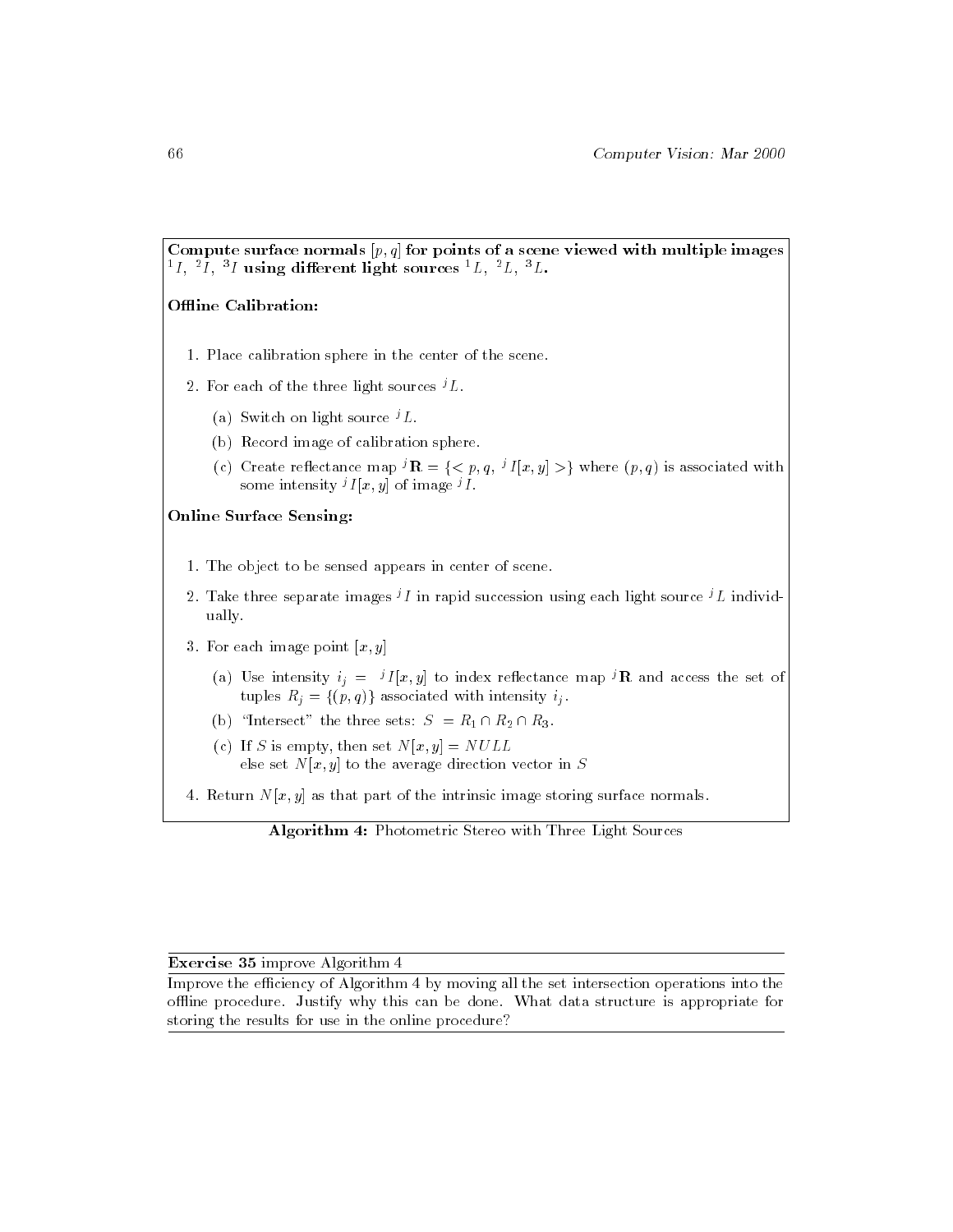

Figure 13.42: Results of the Tsai-Shah algorithm on synthetic and real images. (Left) Surface obtained by algorithm from image generated applying a diffuse lighting model to a CAD model of a vase; (center) surface obtained by algorithm from a synthetic image of a bust of Mozart; (right) surface obtained by algorithm from a real image of a green bell pepper. (Images courtesy of Mubarak Shah.)

the scene. This intuitive process can be refined into an entire class of more specifically defined mathematical problems. Construction of useful computer vision algorithms to compute scene structure and object and observer motion has been difficult: progress has been steady but slow.

Figure 13.43 illustrates a general situation where both the observer and scene objects may be moving. The relative motion of objects and observer produces flow vectors in the image; these might be computable via point matching or optical flow. Figure 13.44 shows the case of two significantly different views of five 3D points. The many cases reported in the literature vary in both the problem definition and the algorithm achieved.

The 3D objects used in the problem definition may be

- points
- $\bullet$  lines
- planar surface patches
- curved surface patches

Given the assumptions, an algorithm should yield not only the 3D object structure, but also their motion relative to the camera coordinate system. Much algorithm development has been done assuming that the 3D object points have been reliably sensed and matched. Sensing and matching is difficult and error prone and few convincing demonstrations have been made including them. Algorithms based on image flow use small time steps between images and attempt to compute dense 3D structure, whereas algorithms based on feature correspondences can tolerate larger time steps but can only compute sparse 3D structure.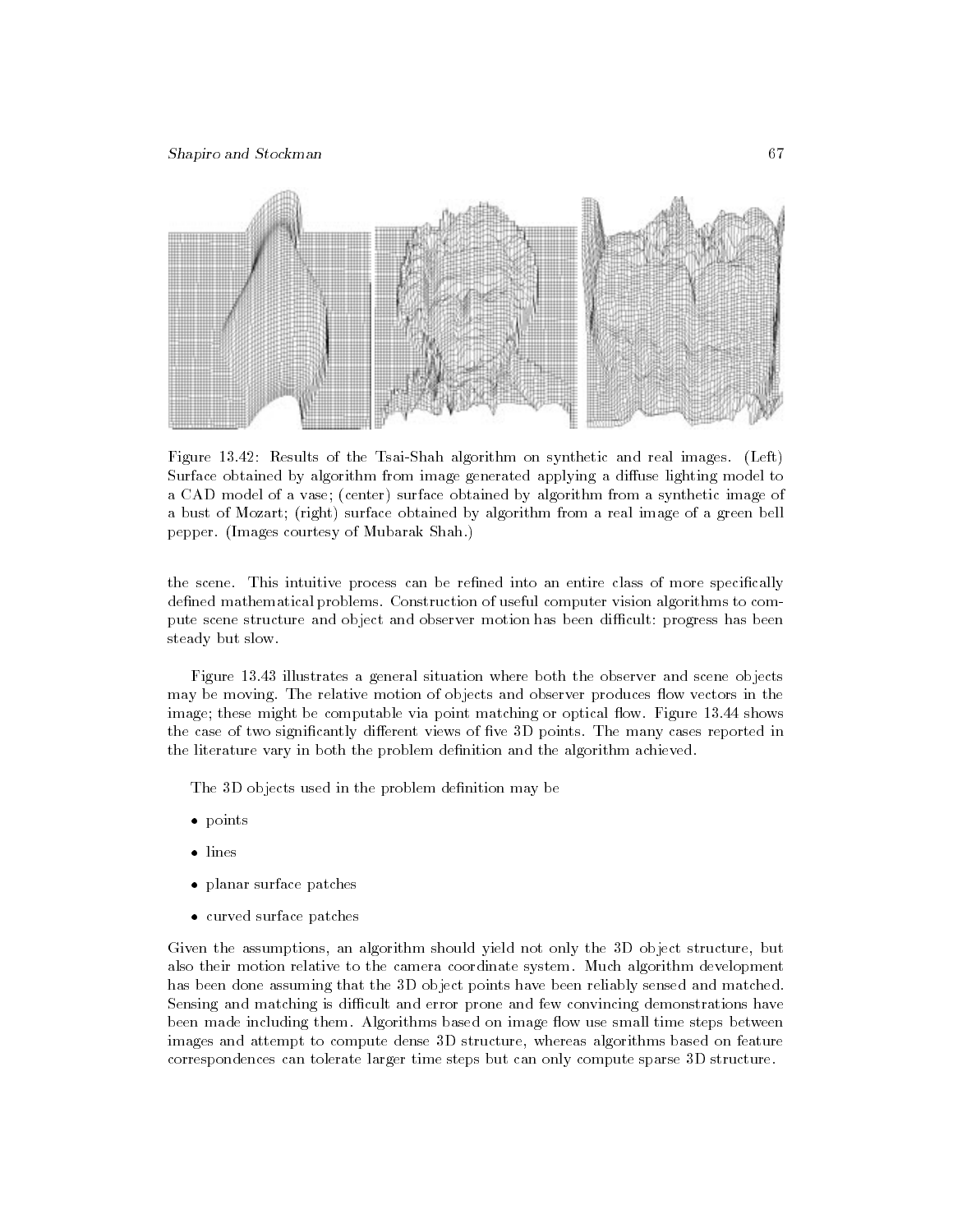

Figure 13.43: An observer moves through a scene of moving objects. The motion of a 3D point projects to a 2D 
ow vector spanning two images close in time.



Figure 13.44: An observer moves through a scene of stationary objects. 3D object points  $W\overleftrightarrow{P}$  project to 2D points  ${}^{I}P$  and  ${}^{J}P$  in two images significantly different in time and space so that point correspondence may be difficult. Given image point correspondences, the problem is to compute both the relative motion TR and the 3D coordinates of the points WP.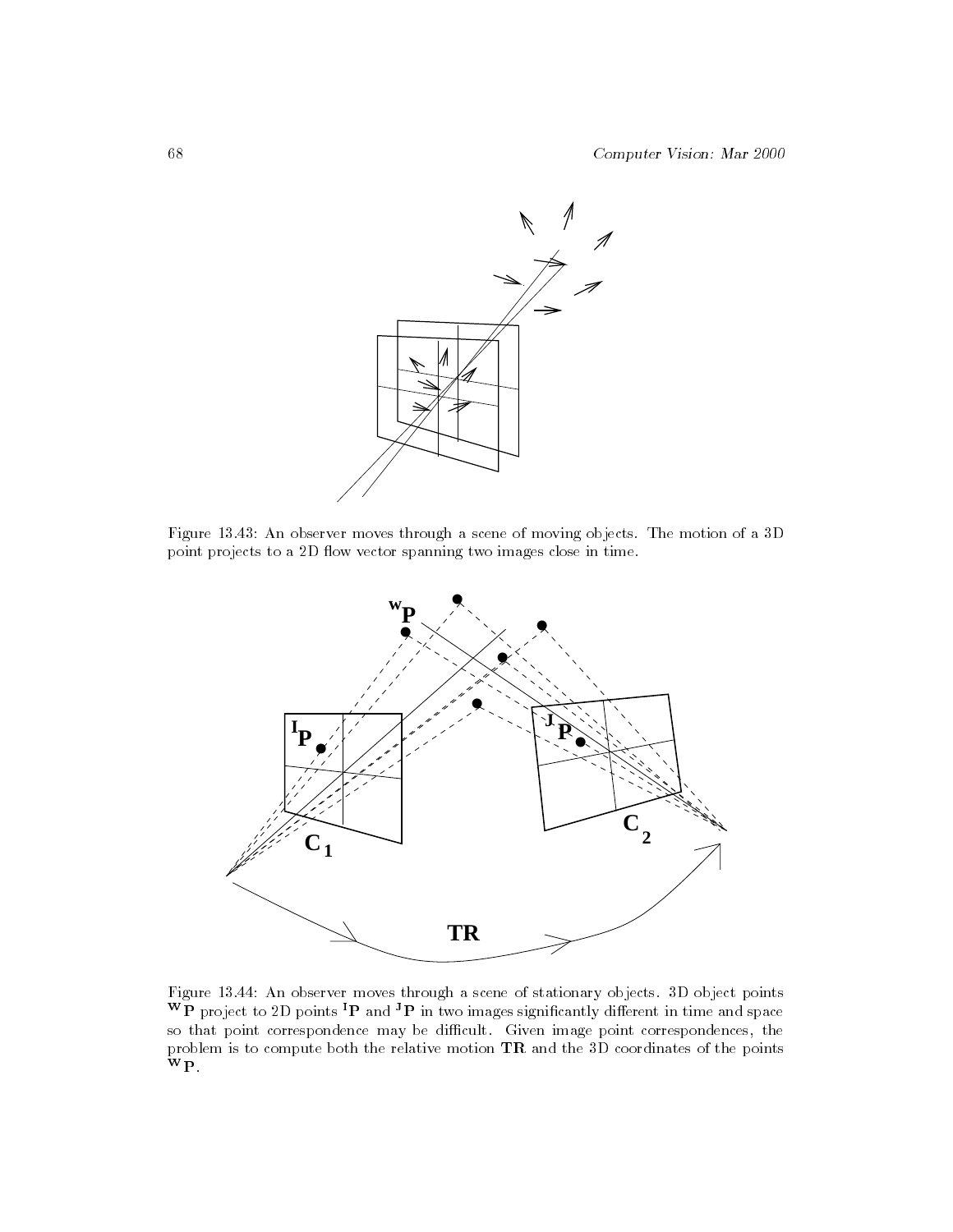Ullman (1979) reported early results showing that the structure and motion of a rigid configuration of four points could be computed, in theory, from three orthographic projections of these four points using a stationary camera. Ten years later, Huang and Lee (1989) showed that the problem could not be solved using only two orthographic projections. While  $minimalist$  mathematical models for  $shape$ -from-motion are interesting and may be difficult to solve, they appear to be impractical because of the errors due to noise or mismatched points. Haralick and Shapiro treat several mathematical approaches and show methods for making the computations robust. Brodsky *et al* (1999) have recently shown good practical results for computing dense shape from a rigidly moving video camera viewing a static scene. In the first chapter of this book, we asked whether or not we might make a 3D model of Notre Dame Cathedral from a video made of it. This is one version of the structurefrom-motion problem, and there is now a commercially available solution using computer vision. For a summary of the methods used, refer to the paper by Faugeras et al (1998). Having introduced the general problem of computing structure from motion and several of its aspects, we urge the reader who wants to delve deeper to consult the published literature.

# 13.12 References

The method for affine camera calibration was derived from the earlier work of Ballard and Brown (1982) and Hall et al (1982). The latter article also describes a structured light system using a calibrated camera and projector. Several different viable camera calibration methods are available. For object recognition, the affine method for perspective and even weak perspective are often accurate enough. However, for inspection or accurate pose computation, methods that model radial distortion are needed: the widely-used Tsai procedure was reported in Tsai (1987). Calibration is appropriate for many machine vision applications. However, much can be done with an uncalibrated camera: this is, in fact, what we have when we scan the world with our video camera. We don't know what the focal length is at every point in time and we don't know any pose parameters relative to any global coordinate system. However, humans do perceive the 3D structure of the world from such imagery. 3D structure can be computed within an unknown scale factor, assuming only that perspective projection applies. The work of Faugeras et al (1998) shows how to construct texture-mapped 3D models of buildings from image sequences. Brodsky et al (1999) show results for computing the structure of more general surfaces.

Our P3P solution followed closely the work of Ohmura et al (1988). A similar work from Linainmaa et al  $(1988)$  appeared about the same time. However, note that Fischler and Bolles (1981) had studied this same problem and had published a closed form solution to it. Iterative solutions appear to have advantages when the object is being tracked in a sequence of frames, because a starting point is available, which also helps to discard a false solution. A good alternative using a weak perspective projection model is given by Huttenlocher and Ullman (1988). Their method is a fast approximation and the derivation is constructive. M. Fischler and  $R$ . Bolles (1981) were the first to formally define and study the perspective N point problem and gave a closed form solution for P3P. They also showed how to use it by hypothesizing N correspondences, computing object pose, and then verifying that other model points projected to correponding points in the image. They called their algorithm RANSAC since they suggested randomly choosing correspondences  $-$  something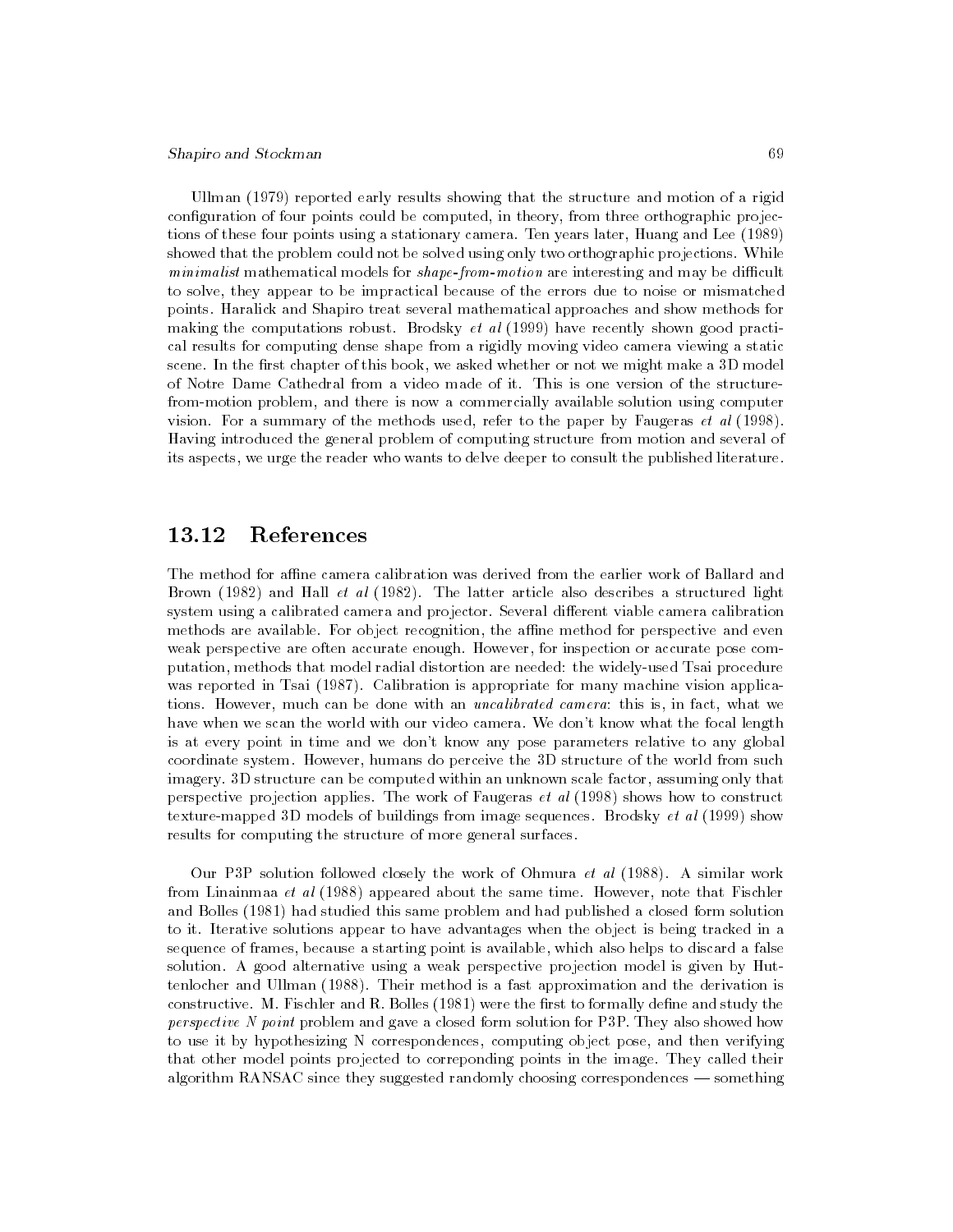that should be avoided if properties of feature points are available.

In recent years there has been much activity in making 3D object models from multiple views in laboratory controlled environments. Many systems and procedures have been developed. The system for object reconstruction that we reported was constructed at The University of Washington by K. Pulli, H. Abi-Rached, P. Neal, and L. Shapiro.

- 1. D. Ballard and C. Brown (1982), Computer vision, Prentice-Hall.
- 2. P. Ballard and G. Stockman (1995), Controlling a Computer via Facial Ascpect, IEEE-Trans-SMC April 95.
- 3. T. Brodsky, C. Fermuller and Y. Aloimonos (1999), *Shape from Video*, **Proceedings** of IEEE CVPR 1999, Ft Collins, Co. (23-25 June 1999) 146-151.
- 4. T. S. Huang and C. H. Lee (1989), Motion and Structure from Orthographic Views, IEEE Trans. on Pattern Analysis and Machine Intelligence, Vol.11, (1989)536-540.
- 5. Y. Chen and G. Medioni (1992), Object modeling by registration of multiple range images, International Journal of Image and Vision Computing, VOl. 10, No. 3 (April 1992)145-155.
- 6. J. Craig (1986) Introduction to Robotics Mechanics and Control, Addison-Wesley, 1986.
- 7. B. Curless and M. Levoy (1996), A volumetric method for building complex models from range images, ACM Siggraph 96, 301-312.
- 8. C. Dorai, J. Weng and A. Jain (1994), Optimal registration of multiple range views, Proceedings of the 12th International Conference on Pattern Recognition, Vol.1, Jerusalem, Israel (Oct 1994)569-571.
- 9. M.-P. Dubuisson and A. K. Jain  $(1984)$ , "A modified hausdorff distance for object matching," Proceedings of the 12th International Conference on Pattern Recognition, Jerusalem, Israel, 1994.
- 10. O. Faugeras (1993), Three-Dimensional Computer Vision, a geometric viewpoint, The MIT Press, Cambridge, Massachussets, 1993.
- 11. O. Faugeras, L. Robert, S. Laveau, G. Csurka, C. Zeller, C. Gauclin and I. Zoghlami (1998), 3-D Reconstruction of Urban Scenes from Image Sequences, Computer Vision and Image Understanding, Vol. 69, No. 3 (March 98)292-309.
- 12. M. Fischler and R. Bolles (1981), Random concensus: A paradigm for model fitting with applications in image analysis and automated cartography, Communications of the ACM, Vol. 24, (1981)381-395.
- 13. D. Forsyth et al  $(1991)$ , "Invariant descriptors for 3-d object recognition and pose", IEEE Transactions on Pattern Analysis and Machine Intelligence,  $13(10):971{-}991$ , 1991.